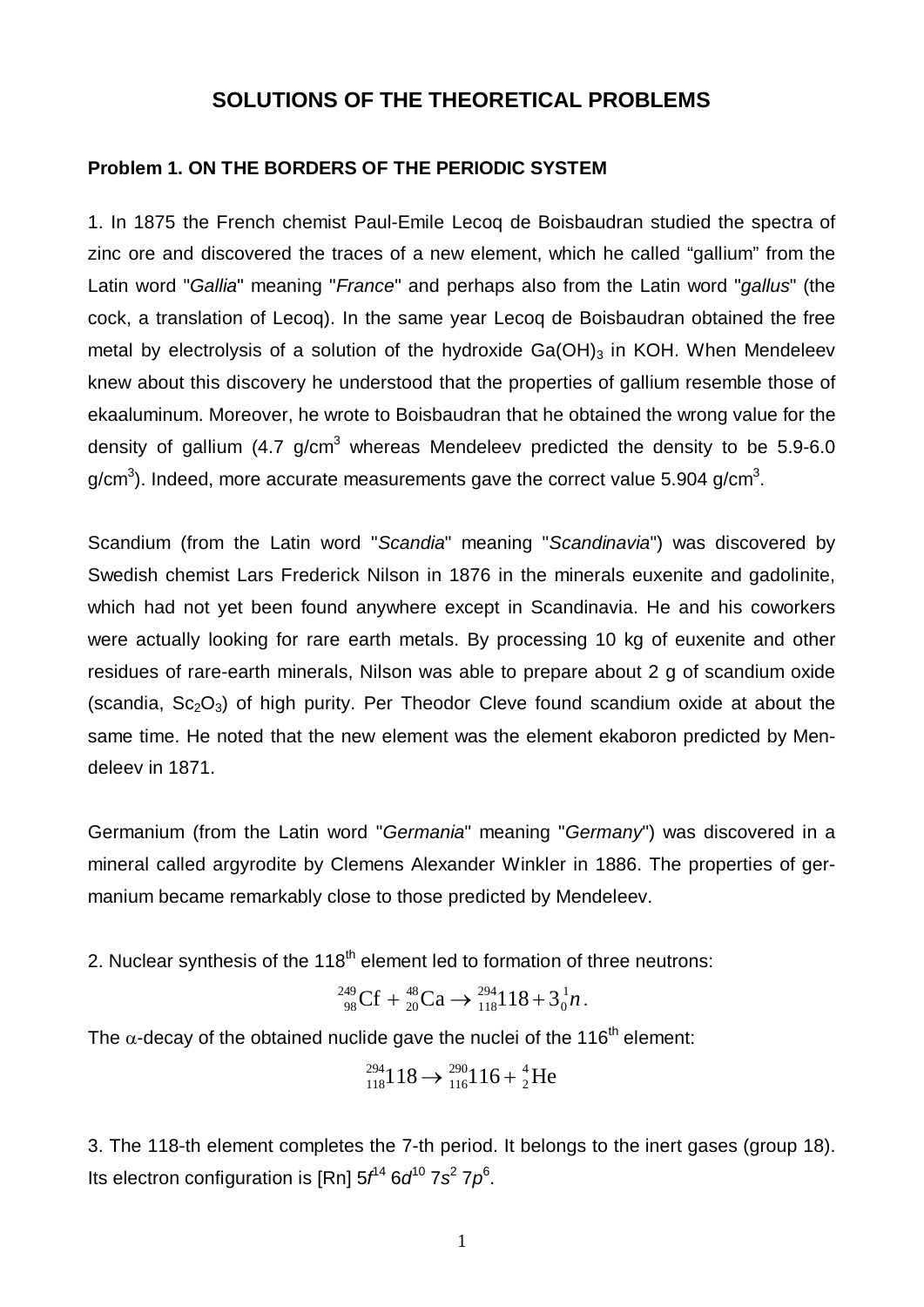4. For the extrapolation we will consider inert gases of the periods 3-6 because helium and neon differ significantly in their properties from other inert gases.

i) Melting points:

| Z  | $T_m$ , K |
|----|-----------|
| 18 | 84        |
| 36 | 116       |
| 54 | 161       |
| 86 | 202       |

The dependence of boiling point on atomic number is almost linear. Linear extrapolation gives  $T_m(118) = 263$  K = -10 °C.

ii) Boiling points:

| Ζ  | $T_{\rm b}$ , K |
|----|-----------------|
| 18 | 87              |
| 36 | 120             |
| 54 | 165             |
| 86 | 211             |

On average, boiling points are 4 degrees higher than the corresponding melting points, hence we predict that  $T_b(118) = 267$  K = -6 °C.

iii) Covalent atomic radii:

| Ζ  | <i>r</i> , nm |
|----|---------------|
| 18 | 0.097         |
| 36 | 0.110         |
| 54 | 0.130         |
| 86 | 0.145         |

Linear extrapolation gives:  $r(118) = 0.171$  nm.

iv) Ionization energies:

| Ζ  | IE, eV |
|----|--------|
| 18 | 15.8   |
| 36 | 14.0   |
| 54 | 12.1   |
| 86 | 10.7   |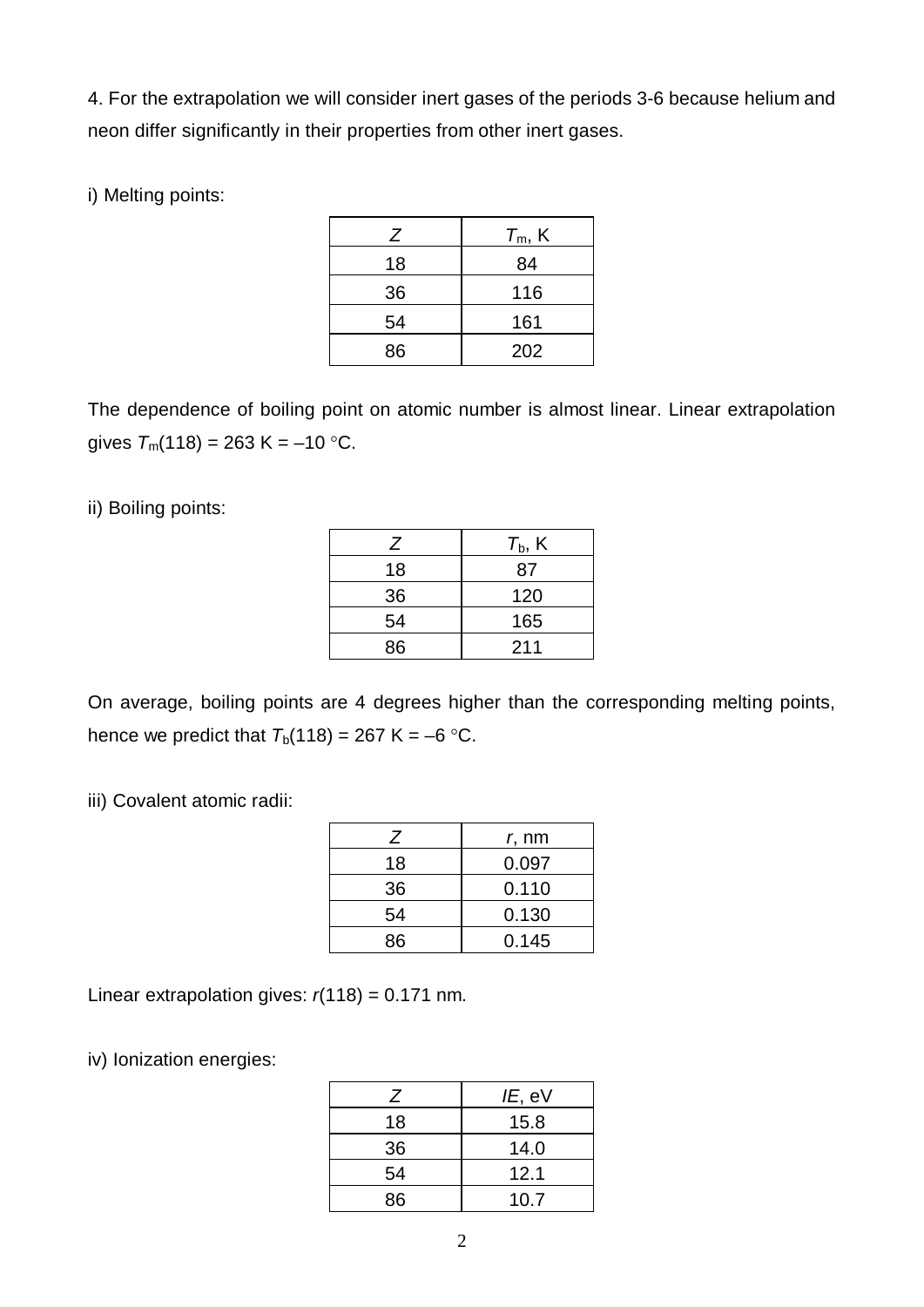Ionization energy is a non-linear function of atomic number. Linearization in logarithmic coordinates In  $Z - I E$  gives for  $Z = 118$  the ionization energy  $I E = 9.7$  eV.

Compare these data with the values predicted for the  $118<sup>th</sup>$  element by American chemists 40 years ago: *t*m = –15 °C, *t*b = –10 °C, *r* = 0.23 nm, *I* = 9.8 eV.

Of course, these results obtained by extrapolation are approximate. Moreover, bulk properties such as melting and boiling points can be measured only for significant amounts of an element, whereas only three atoms of the 118-th element were obtained and they decayed during milliseconds. For this reason, our predictions may hardly be confirmed in future.

v) The highest oxidation state for the 118-th element is +8, and the corresponding oxide should be  $RO<sub>4</sub>$  as for xenon (for radon neither oxide, nor any other compounds have been obtained).

# **Problem 2. SCHRÖDINGER CAT AND CHEMISTRY**

1. (i) All orbitals make equal contribution, hence  $|c_1|^2 = |c_2|^2 = |c_3|^2 = |c_4|^2 = 1/4$ , because the sum of squares of all modulus is unity. Therefore,  $|c_1| = |c_2| = |c_3| = |c_4| = 1/2$ .

(ii) For the sp<sup>2</sup>-orbital  $|c_1|^2 = |c_2|^2 = |c_3|^2 = 1/3$ , hence  $|c_1| = |c_2| = |c_3| = 1/\sqrt{3}$ .

2. The probability of being found in a definite state is equal to the square of the modulus of the corresponding coefficient:

$$
p_a = \left(\frac{1}{\sqrt{2}}\right)^2 = \frac{1}{2}.
$$

This result is obvious because both hydrogen atoms are indistinguishable in  $H_2^+$ .

3. The probability of ionic state is 17%:

$$
|c_{\text{ion}}|^2=0.17,
$$

Whence  $|c_{\text{ion}}| = \sqrt{0.17} \approx 0.41$ . Similarly,  $|c_{\text{cov}}| = \sqrt{0.83} \approx 0.91$ .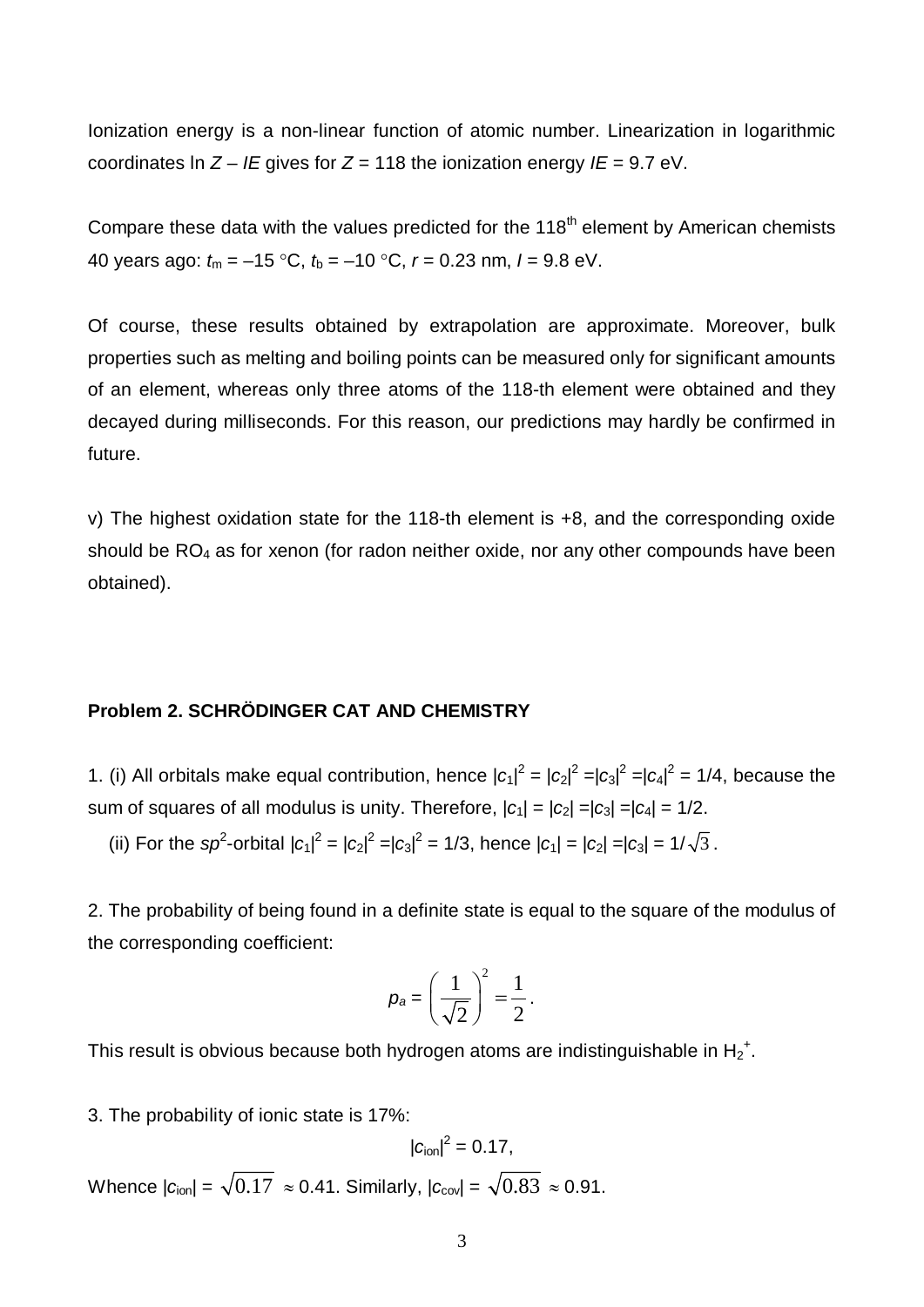4. The total contribution of two Kekule structures is equal to the sum of squares of the moduli of all the corresponding coefficients in the linear combination:

$$
p_{\text{Kekule}} = \left(\sqrt{\frac{2}{5}}\right)^2 + \left(\sqrt{\frac{2}{5}}\right)^2 = \frac{4}{5}.
$$

It means that in a given state 80% of benzene molecules have one of the Kekule structures, and 20% – one of the Dewar ones.

5.

$$
\Psi(x,t) = c_1(t)\Psi_1(x) + c_2(t)\Psi_2(x)
$$

 $c_1(t)$ ,  $c_2(t)$  – are periodic functions of time with the boundary conditions  $c_1(0) = 1$ ,  $c_1(\pi/\omega) =$  $0, c_2(0) = 0, c_2(\pi/\omega) = 1$ . It is natural to express these coefficients via the sine and cosine trigonometric functions:

$$
c_1(t) = \cos\left(\frac{\omega t}{2}\right), \quad c_2(t) = \sin\left(\frac{\omega t}{2}\right)
$$

After a quarter of a period, at  $t = \pi/(2\omega)$ , the total wave function is a superposition of both states with equal weights:

$$
\Psi\left(x,\frac{\pi}{2\omega}\right) = \cos\left(\frac{\omega}{2}\frac{\pi}{2\omega}\right)\Psi_1(x) + \sin\left(\frac{\omega}{2}\frac{\pi}{2\omega}\right)\Psi_2(x) = \frac{1}{\sqrt{2}}\Psi_1(x) + \frac{1}{\sqrt{2}}\Psi_2(x)
$$

#### **Problem 3. QUANTUM UNCERTAINTY**

1. From uncertainty relation it follows:

$$
\Delta V_{\min} = \frac{\hbar}{2m\Delta x}
$$

Of all the particles listed above, a  $O<sub>2</sub>$  molecule, (e), has the largest mass and  $\Delta x$  and hence is characterized by smallest  $\Delta V_{min}$ . In three other cases (b)-(d) the particles have a comparable mass – proton (b, c) and  $H_2$  molecule, therefore uncertainty of velocity may be determined by localization length  $\Delta x$ . The uncertainty in position,  $\Delta x$ , is the largest for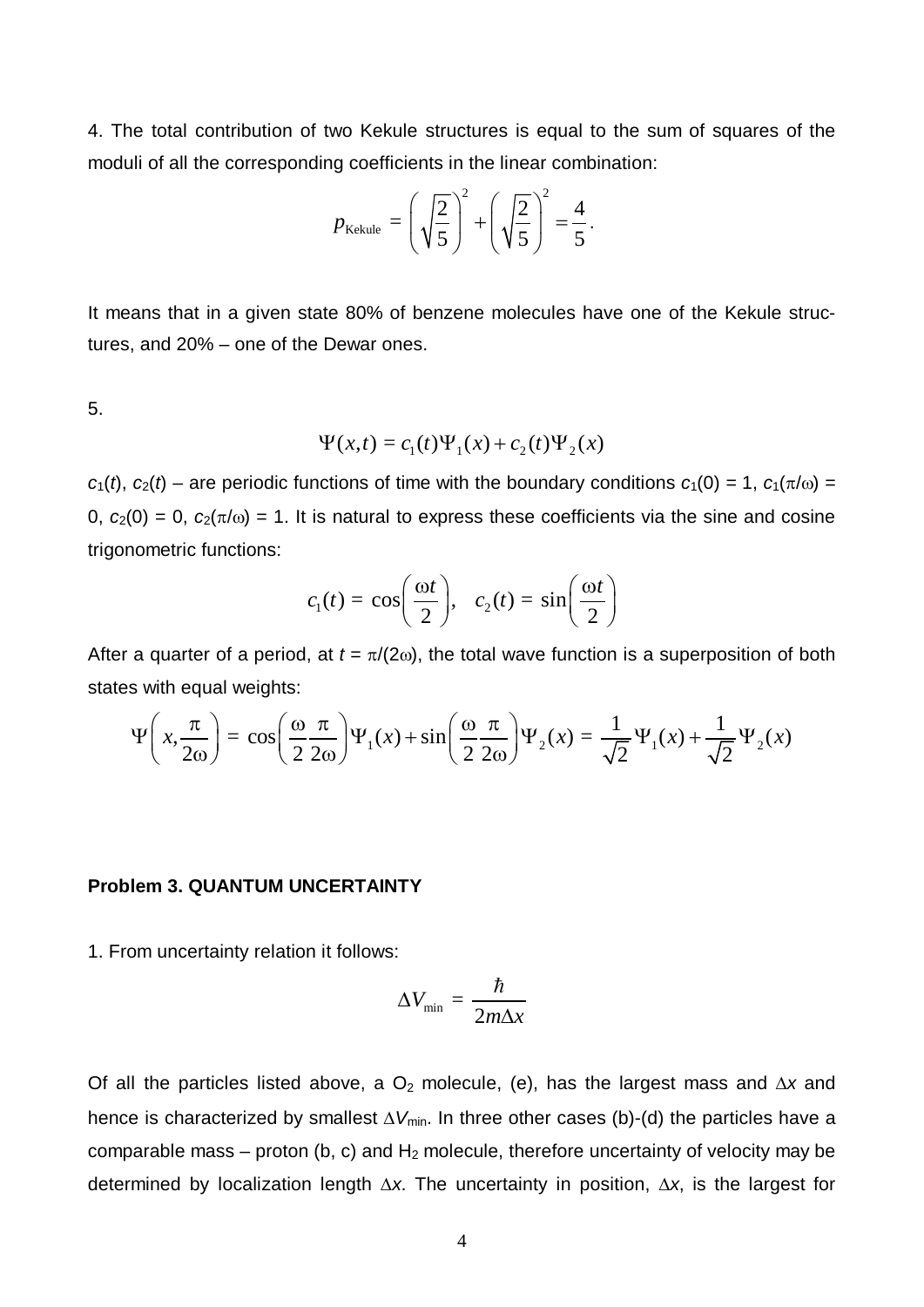nanotube (about 1 nm), smaller by an order of magnitude for  $H_2$  and is very small for the carbon nucleus, so that  $\Delta V_{\text{min}}$  increases in the following order: (d) < (b) < (c).

Consider now localization of an electron in a  $H_2$  molecule. Electron mass is approximately 2000 smaller than that of proton, hence  $\Delta V_{\text{min}}$  for the electron is larger than in cases (b) and (d). But the size of the carbon nucleus is by 100 thousand times (5 orders of magnitude) smaller than diameter of H<sub>2</sub>, therefore  $\Delta V_{min}$  for the proton in the carbon nucleus is larger than that for the electron in  $H_2$ .

The final sequence is as follows: (e) < (d) < (b) < (a) < (c).

2. For  $O_2$  molecule in a room of 5 m width we get:

$$
\Delta V_{\min} = \frac{1.05 \cdot 10^{-34}}{2 \cdot \frac{0.032}{6.0 \cdot 10^{23}} \cdot 5} = 2.0 \cdot 10^{-10} \text{ m/s} = 2.0 \text{ Å/s}.
$$

In the carbon nucleus the size of the proton localization area is equal to the nucleus diameter – about  $4.10^{-15}$  m.

$$
\Delta V_{\min} = \frac{1.05 \cdot 10^{-34}}{2 \cdot \frac{0.001}{6.0 \cdot 10^{23}} \cdot 4 \cdot 10^{-15}} = 7.9 \cdot 10^6 \text{ m/s} \approx 8000 \text{ km/s}.
$$

## **Problem 4. QUANTUM CHEMISTRY OF VISION**

1. Reaction proceeds by rotation of a part of the molecule about the  $C_{11}-C_{12}$  bond:

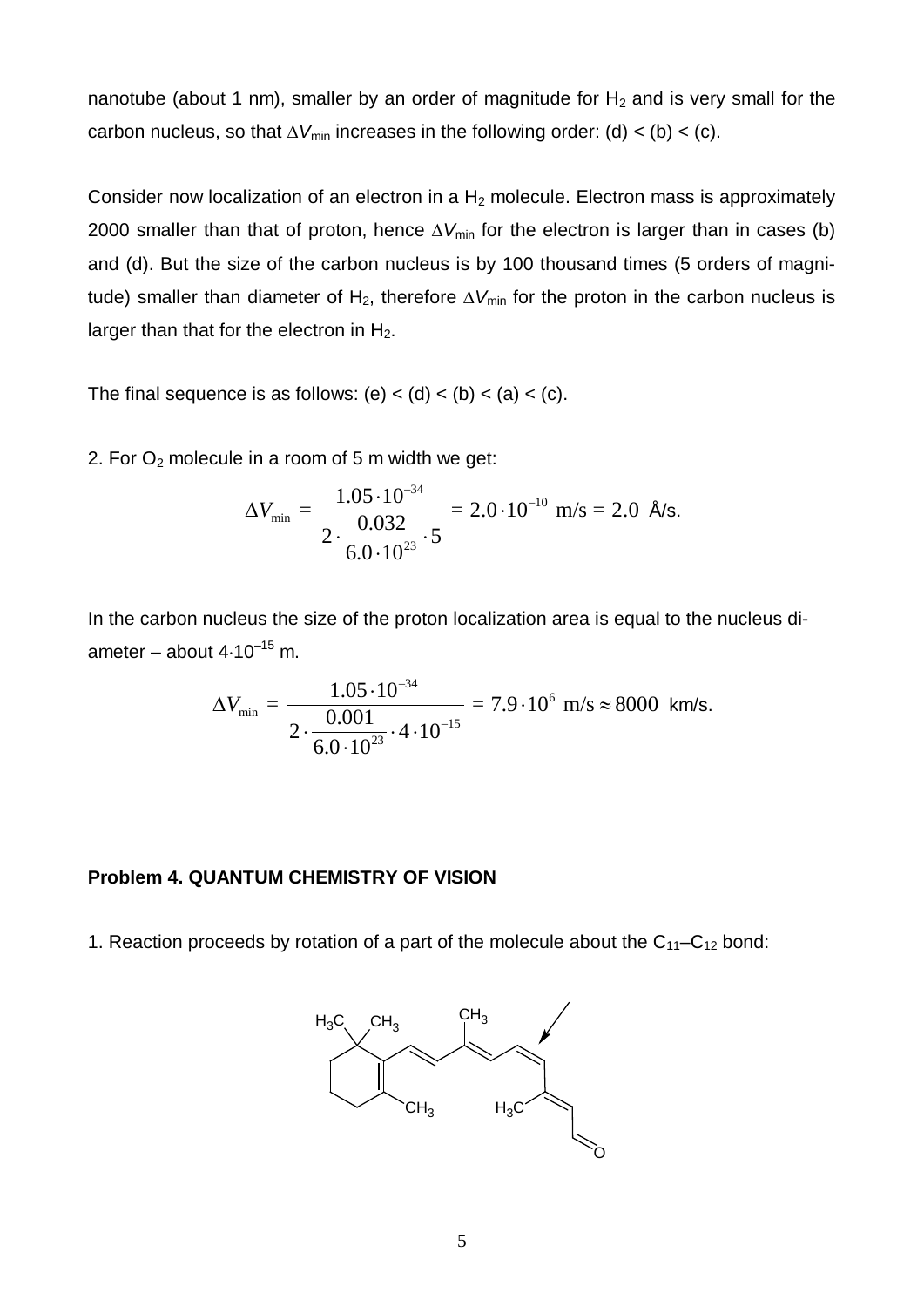The rotation angle is the reaction coordinate.





The energy change is the difference between the lowest energies of the *trans*- and *cis*isomers:

$$
Q = E_{\text{trans}}(\pi) - E_{\text{cis}}(0) = 1.40 - 0 = 1.40 \text{ eV} = 135 \text{ kJ/mol}.
$$

Transition state of reaction is near the region of curve-crossing:

$$
1.79 \cdot (1 - \cos(x)) = 1.94 + 0.54 \cdot \cos(x),
$$

$$
x = 1.64 = 0.521\pi = 93.7^{\circ}.
$$

Activation energy (reaction barrier) is defined by the energy difference between the transition state and the reagent:

$$
E_A = E_{\text{cis}}(1.64) - E_{\text{cis}}(0) = 1.91 \text{ eV} = 184 \text{ kJ/mol}.
$$

This barrier is rather high to be overcome at ambient temperature.

3. Maximal wavelength is determined by the energy difference between *trans*- and *cis*retinal at  $x = 0$ :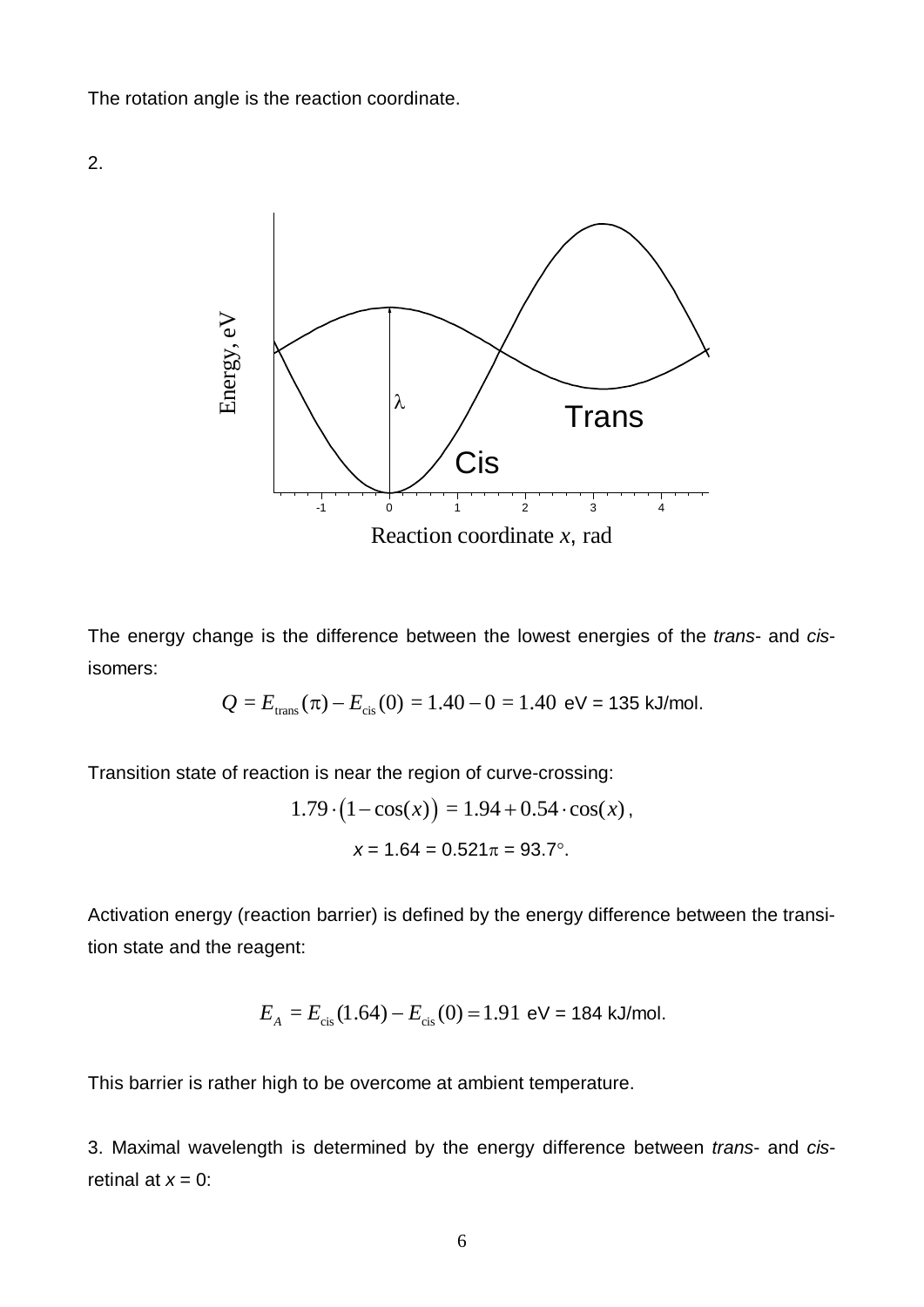$$
\frac{hc}{\lambda} = E_{\text{trans}}(0) - E_{\text{cis}}(0) = 2.48 - 0 = 2.48 \text{ eV} = 3.97 \cdot 10^{-19} \text{ J.}
$$

$$
\lambda = \frac{hc}{\Delta E} = \frac{6.63 \cdot 10^{-34} \cdot 3.00 \cdot 10^8}{3.97 \cdot 10^{-19}} = 5.01 \cdot 10^{-7} \text{ m} = 501 \text{ nm.}
$$

4. Conjugated electronic system of retinal contains 6 double bonds, that is, 12  $\pi$ -electrons that occupy 6 lowest energy levels.

5. Absorption of light causes the transition from the highest occupied to the lowest unoccupied level:

$$
E_7-E_6=\frac{h^2}{8ml^2}\left(7^2-6^2\right)=\frac{13h^2}{8ml^2},
$$

where electron mass is  $m = 9.11 \cdot 10^{-31}$  kg. Hence,

$$
l = \sqrt{\frac{13h^2}{8m\Delta E}} = 6.63 \cdot 10^{-34} \cdot \sqrt{\frac{13}{8 \cdot 9.11 \cdot 10^{-31} \cdot 3.97 \cdot 10^{-19}}} = 1.41 \cdot 10^{-9} \text{ m} = 1.41 \text{ nm}.
$$

This value correlates well with the sum of bond lengths in the conjugated system – 6 double bonds and 5 ordinary bonds.

## **Problem 5. NANOPARTICLES AND NANOPHASES**

1. From equations (1) and (3) one gets

$$
2\sigma V/r = RT \ln(p^* / p)
$$

$$
p^* = p \exp\left(\frac{2\sigma V}{rRT}\right) \tag{5}
$$

Knowing *p* we get *p*\*.

For 
$$
r = 1
$$
 µm:  $p^* = 3.15 \cdot 10^{-2} \exp\left(\frac{2 \cdot 0.072 \cdot 18 \cdot 10^{-6}}{10^{-6} \cdot 8.314 \cdot 298}\right) = 3.15 \cdot 10^{-2}$  bar  
For  $r = 1$  nm:  $p^* = 3.15 \cdot 10^{-2} \exp\left(\frac{2 \cdot 0.072 \cdot 18 \cdot 10^{-6}}{10^{-9} \cdot 8.314 \cdot 298}\right) = 8.97 \cdot 10^{-2}$  bar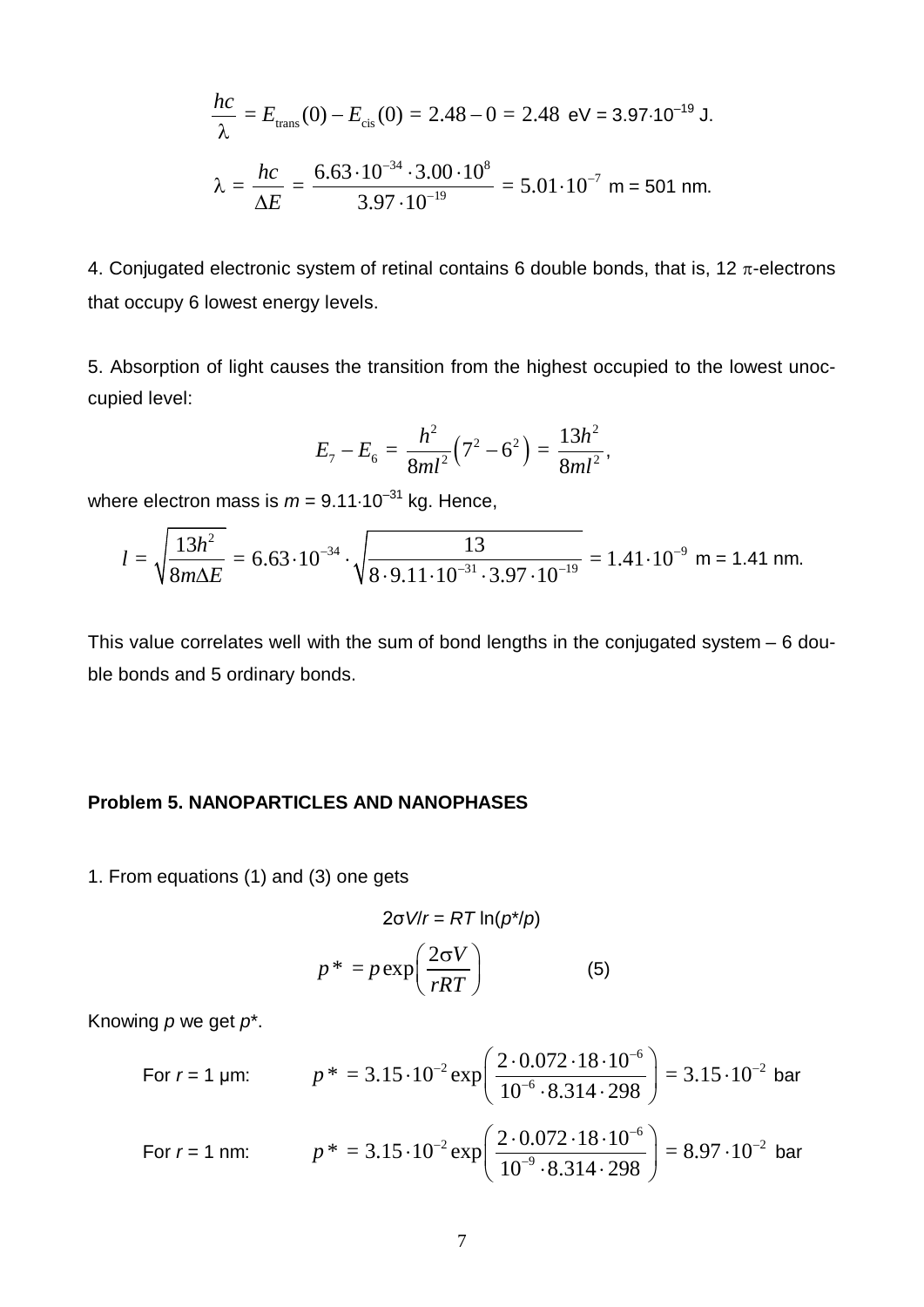The minimum size of the spherical sample that can still be considered as a bulk phase can be calculated from the inequality

$$
\exp\left(\frac{2\sigma V}{rRT}\right) \le 1.01,
$$

$$
\exp\left(\frac{2 \cdot 0.072 \cdot 18 \cdot 10^{-6}}{r \cdot 8.314 \cdot 298}\right) \le 1.01
$$

 $r \ge 1.05 \cdot 10^{-7}$  m = 105 nm.

*r* = 105 nm may be considered as the minimum radius.

The number of molecules N in the drop with  $r = 105$  nm can be calculated from the formula

$$
N=\frac{4\pi r^3}{3V}N_{\rm A},
$$

 $V = 18.10^{-6}$  m<sup>3</sup> is the molar volume of water,  $N_A = 6.02 \cdot 10^{23}$  mol<sup>-1</sup> is the Avogadro' number.

$$
N = \frac{4\pi \cdot (1.05 \cdot 10^{-7})^3}{3 \cdot 18 \cdot 10^{-6}} \cdot 6.02 \cdot 10^{23} = 1.62 \cdot 10^8
$$

2. The maximum radius of the droplet is equal to the internal radius of the nanotube. The saturated pressure goes up while the radius of the droplet goes down. Therefore, the maximum radius corresponds to the minimum vapor pressure of mercury inside the tube. One has to calculate the saturated vapor pressure above the droplet with  $r = 0.75$  nm ( $d =$ 1.5 nm). From eq.5 one gets:

$$
p^* = 1.38 \cdot 10^{-3} \exp \left( \frac{2 \cdot 0.484 \cdot \frac{200.5}{13.5} \cdot 10^{-6}}{0.75 \cdot 10^{-9} \cdot 8.314 \cdot 400} \right) = 0.440 \text{ bar}.
$$

This pressure is approximately three hundred times higher than the one of the bulk liquid mercury.

*Comment.* The droplets of mercury are so small, that the whole basis of calculation is suspect. There is an experimental evidence of a validity of the equation at least for  $r \geq 3$  nm.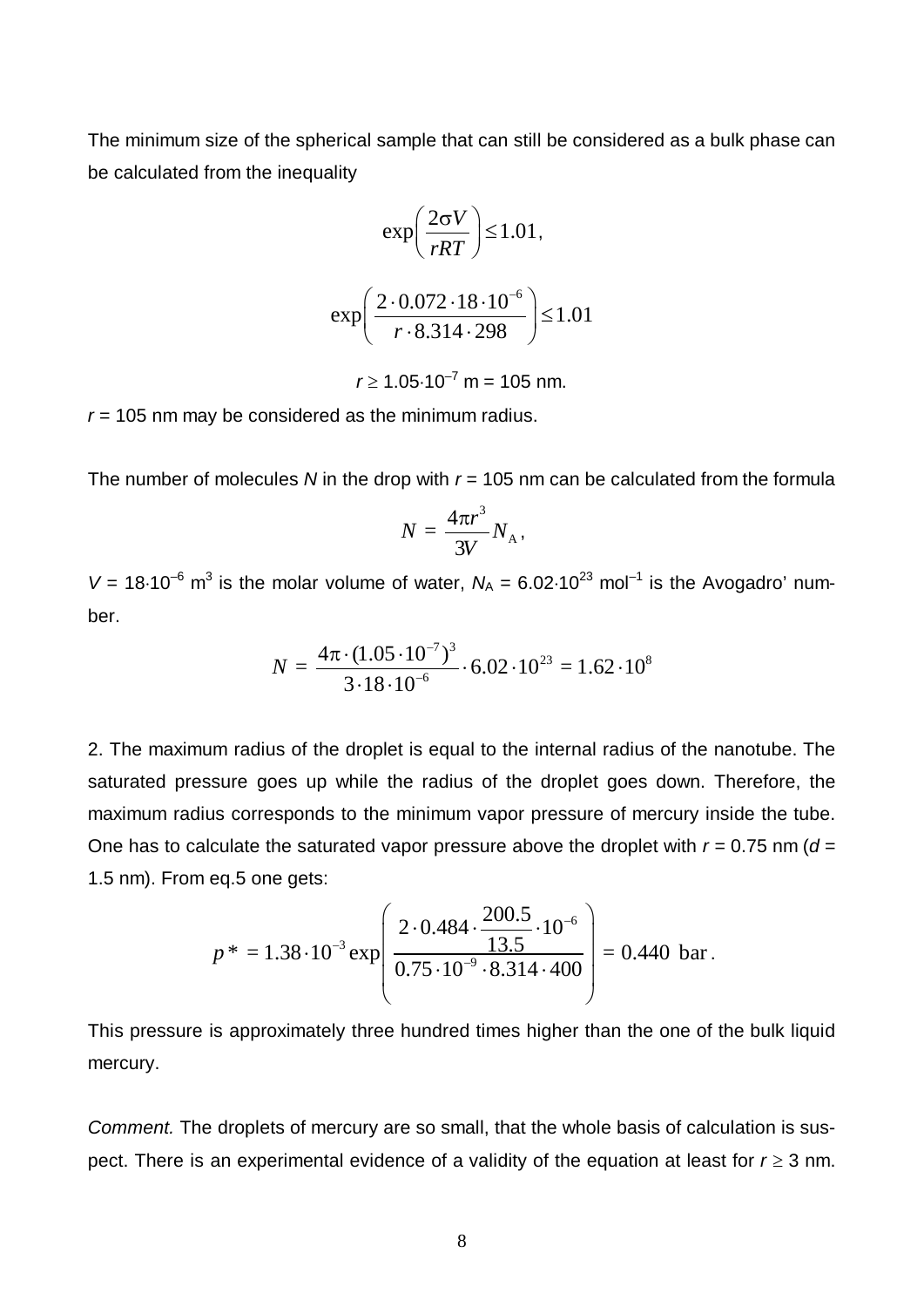For smaller values it is believed that the orders of the magnitude of the vapor pressures are approximately correct.

3. The boiling temperature of the dispersed benzene is *T*\*. At this temperature the saturated vapor pressure *p*\* is equal to the atmospheric pressure 1 bar. So,

$$
\ln p * (T^*) = \ln \frac{p^*(T^*)}{p(T^*)} + \ln p(T^*) = 0
$$

From equations (4) and (5)

$$
\frac{2\sigma V}{rRT^*} - \frac{\Delta H_{\text{vap}}}{RT^*} + const = 0
$$

The *const* can be calculated from the boiling point of bulk benzene:

$$
\ln p(T_{\rm b}) = -\frac{\Delta H_{\rm vap}}{RT_{\rm b}} + const = 0;
$$
  

$$
const = \frac{\Delta H_{\rm vap}}{RT_{\rm b}}
$$

So

$$
\frac{2\sigma V}{rRT^*} - \frac{\Delta H_{vap}}{RT^*} + \frac{\Delta H_{vap}}{RT_b} = 0;
$$
  

$$
T^* = T_b \left( 1 - \frac{2\sigma V}{\Delta H_{vap}r} \right) = 353.3 \cdot \left( 1 - \frac{2 \cdot 0.021 \cdot \frac{78}{0.814} \cdot 10^{-6}}{30720 \cdot 5 \cdot 10^{-8}} \right) = 352.4 \text{ K}
$$

4. The molar Gibbs energy of liquid A increases when passing from the bulk phase to the small droplet (see equation 2).

Increase of the molar Gibbs energy leads to the decrease of the boiling temperature at atmospheric pressure and the equilibrium constant of the chemical reaction (A is a product).

The decrease of the boiling temperature was demonstrated above.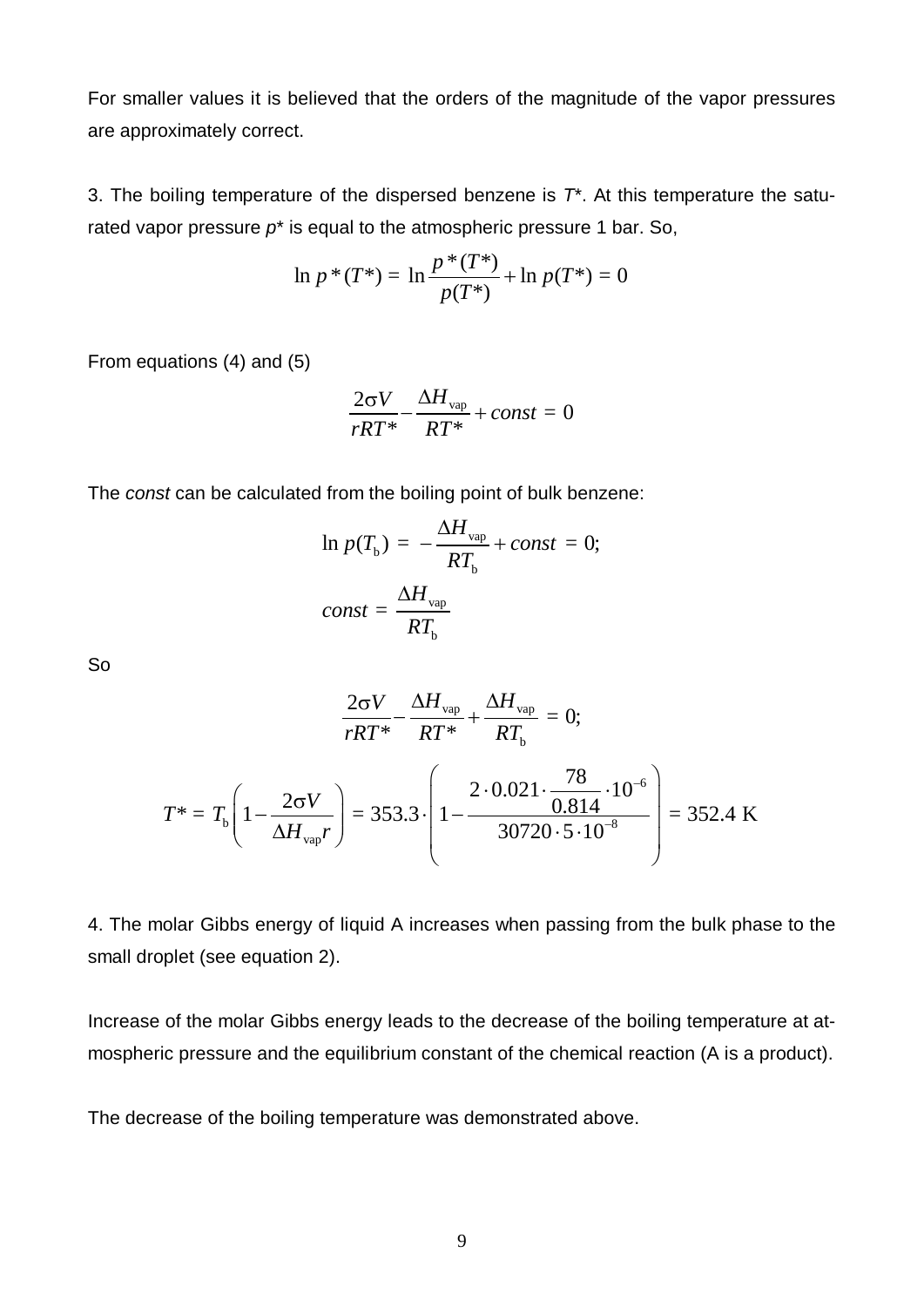The equilibrium constant *K* can be calculated from the standard reaction Gibbs energy,  $\Delta_{\rm r} G^\circ$  :

$$
RT \ln K = -\Delta_{\rm r} G^{\rm o} = -\left(G_{\rm prod}^{\rm o} - G_{\rm react}^{\rm o}\right)
$$

 $G_\text{prod}^\circ,$   $G_\text{react}^\circ$  are molar Gibbs energies for products and reactants, respectively. If  $G_\text{prod}^\circ$  increases, the equilibrium constant *K* goes down.

#### **Problem 6. IN WHICH DIRECTION DOES A CHEMICAL REACTION PROCEED?**

1. The standard Gibbs energy of the reaction (1) is equal to the Gibbs energy of formation of NiO, multiplied by two:

$$
\Delta G_{1900}^{\circ} = 2 \cdot (-72.1) = -144.2 \text{ kJ/mol}
$$

The equilibrium constant and the equilibrium partial pressure of oxygen at 1900 K are:

$$
K = \frac{1}{p(\mathbf{O}_2)} = \exp\left(-\frac{\Delta G^{\circ}}{RT}\right) = \exp\left(-\frac{144200}{8.314 \cdot 1900}\right) = 9215,
$$
  

$$
p(\mathbf{O}_2) = \frac{1}{K} = 1.085 \cdot 10^{-4} \text{ atm} = 0.0825 \text{ Torr.}
$$

If the oxygen pressure is above the equilibrium value, the reaction will proceed from the left to the right to reach the equilibrium state. So the answer is

0.0825 Torr 
$$
<
$$
  $p(O_2)$   $<$  1.00 Torr.

2. The reaction proceeds forward as long as  $\Delta G$ , not  $\Delta G^{\circ}$  is negative! The following equation is valid for the reaction (2):

$$
\Delta G = \Delta G^{\circ} + RT \ln p(\text{CO})^2
$$

(solid reactants and products are considered to be pure substances, they do not contribute to this equation). The reaction proceeds from the left to the right if  $\Delta G < 0$ :

$$
\Delta G^{\circ} > -RT \ln p(\text{CO})^2,
$$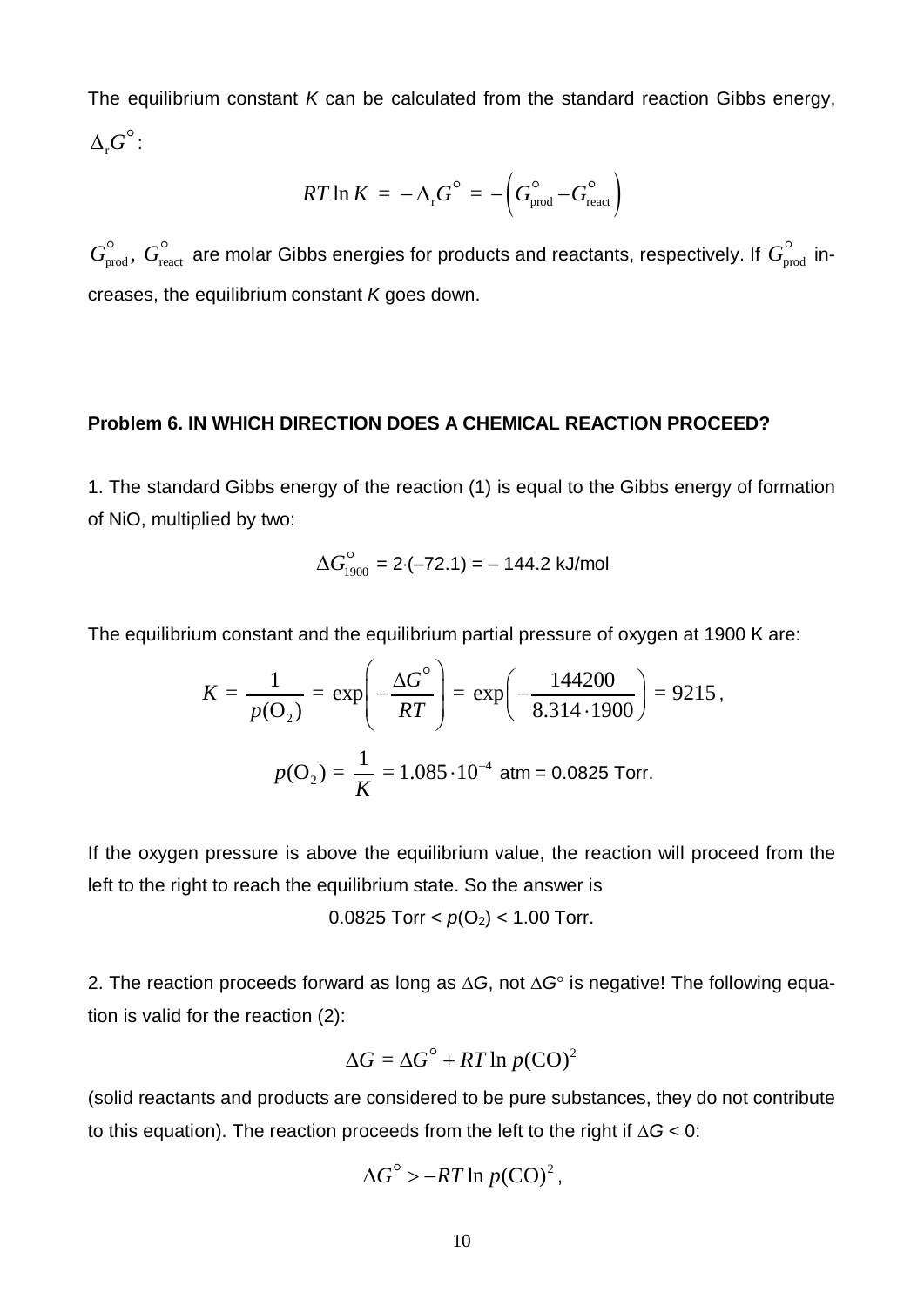$$
p(\text{CO}) < \exp\left(-\frac{\Delta G^{\circ}}{2RT}\right)
$$

Using the data from Table 1 we obtain:

$$
\Delta G^{\circ} = -162.6 + 2 \cdot (-200.2) - (-757.8) = 194.8 \text{ kJ/mol.}
$$

$$
p(CO) < \exp\left(-\frac{194800}{2 \cdot 8.314 \cdot 1000}\right) = 8.17 \cdot 10^{-6} \text{ atm.}
$$

So if the partial pressure of CO in the system is below  $8.17 \cdot 10^{-6}$  atm, the reaction can predominantly proceed from the left to the right.

3. Using the data from Table 1, the following expression for  $\Delta G$  of the reaction (3) is derived

$$
\Delta G = \Delta G^{\circ} + RT \ln \frac{p(NH_3)^2}{p(H_2)^3 p(N_2)} = 2 \cdot (-16260) + 8.314 \cdot 300 \cdot \ln \frac{1.0^2}{0.50^3 \cdot 3.0} = -30100 \text{ J/mol} = -30.1 \text{ kJ/mol}.
$$

At 300 K the reaction (3) is allowed to proceed from the left to the right only. However, formation of ammonia is extremely slow under these conditions due to the kinetic restrictions.

### **Problem 7. LE CHATELIER'S PRINCIPLE**

1. 
$$
\Delta G^{\circ} = -RT \ln K_p = -RT \ln \frac{p(NH_3)^2}{p(H_2)^3 p(N_2)}
$$
 (2)  

$$
\Delta G^{\circ} = -8.314 \cdot 400 \cdot \ln \frac{0.499^2}{0.376^3 \cdot 0.125} = -12100 \text{ J/mol} = -12.1 \text{ kJ/mol}.
$$

2. After perturbation, the Gibbs energy of the reaction is:

$$
\Delta G = \Delta G^{\circ} + RT \ln \frac{p' (NH_3)^2}{p'(H_2)^3 p'(N_2)}
$$
(3)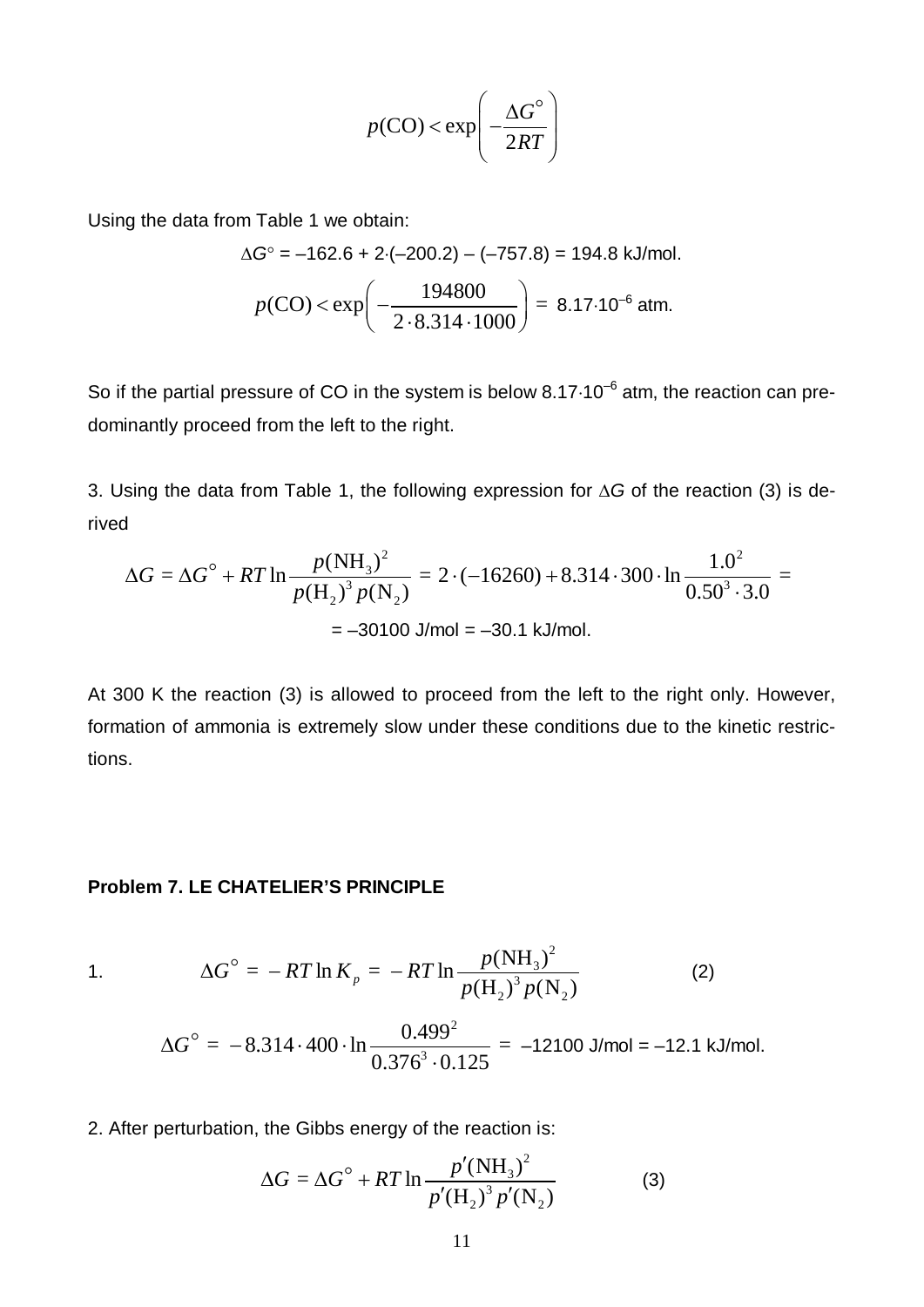The apostrophe ' denotes the partial pressures at the non-equilibrium state. The sign of  $\Delta G$  (positive or negative) determines the direction in which the equilibrium shifts after perturbation.

3., 4. Let us determine the sign of  $\Delta G$  in all the considered cases. From equations (2) and (3), we get:

$$
\frac{\Delta G}{RT} = 2\ln \frac{p'(\text{NH}_3)}{p(\text{NH}_3)} - 3\ln \frac{p'(\text{H}_2)}{p(\text{H}_2)} - \ln \frac{p'(\text{N}_2)}{p(\text{N}_2)}
$$
(4)

Reactants and product are ideal gases, so we can use the Dalton law. Molar fractions *x* can be calculated from the partial pressures:

$$
p(NH_3) = x_{NH_3}P, p(H_2) = x_{H_2}P, p(N_2) = x_{N_2}P
$$
  

$$
x_{NH_3} + x_{H_2} + x_{N_2} = 1
$$
 (5)

*P* is the total pressure in the system. Taking into account (5), equation (4) can be written in a form:

$$
\frac{\Delta G}{RT} = 2\ln \frac{x_{\text{NH}_3}}{x_{\text{NH}_3}} - 3\ln \frac{x_{\text{H}_2}}{x_{\text{H}_2}} - \ln \frac{x_{\text{N}_2}}{x_{\text{N}_2}} - 2\ln \frac{P}{P}
$$
(6)

In the case (a), only the last term in the right hand side of the equation (6) is non-zero. Since the total pressure is increased  $P > P$ , the right side of equation (6) is negative,  $\Delta G$  < 0. The increase of the total pressure will push the reaction towards formation of additional amounts of ammonia. The reaction will proceed predominantly in the forward direction (a product-favored reaction).

In the case (b), only the last term on the right side of (6) is equal to zero. Molar fraction of ammonia increases, whereas molar fractions of hydrogen and nitrogen decrease:

$$
\ln \frac{x_{\text{NH}_3}}{x_{\text{NH}_3}} > 0, \quad \ln \frac{x_{\text{H}_2}}{x_{\text{H}_2}} < 0, \quad \ln \frac{x_{\text{N}_2}}{x_{\text{N}_2}} < 0.
$$

The right side of (6) is positive and  $\Delta G > 0$ . In the case b), the reaction will proceed predominantly in the reverse direction towards formation of additional amounts of reactants.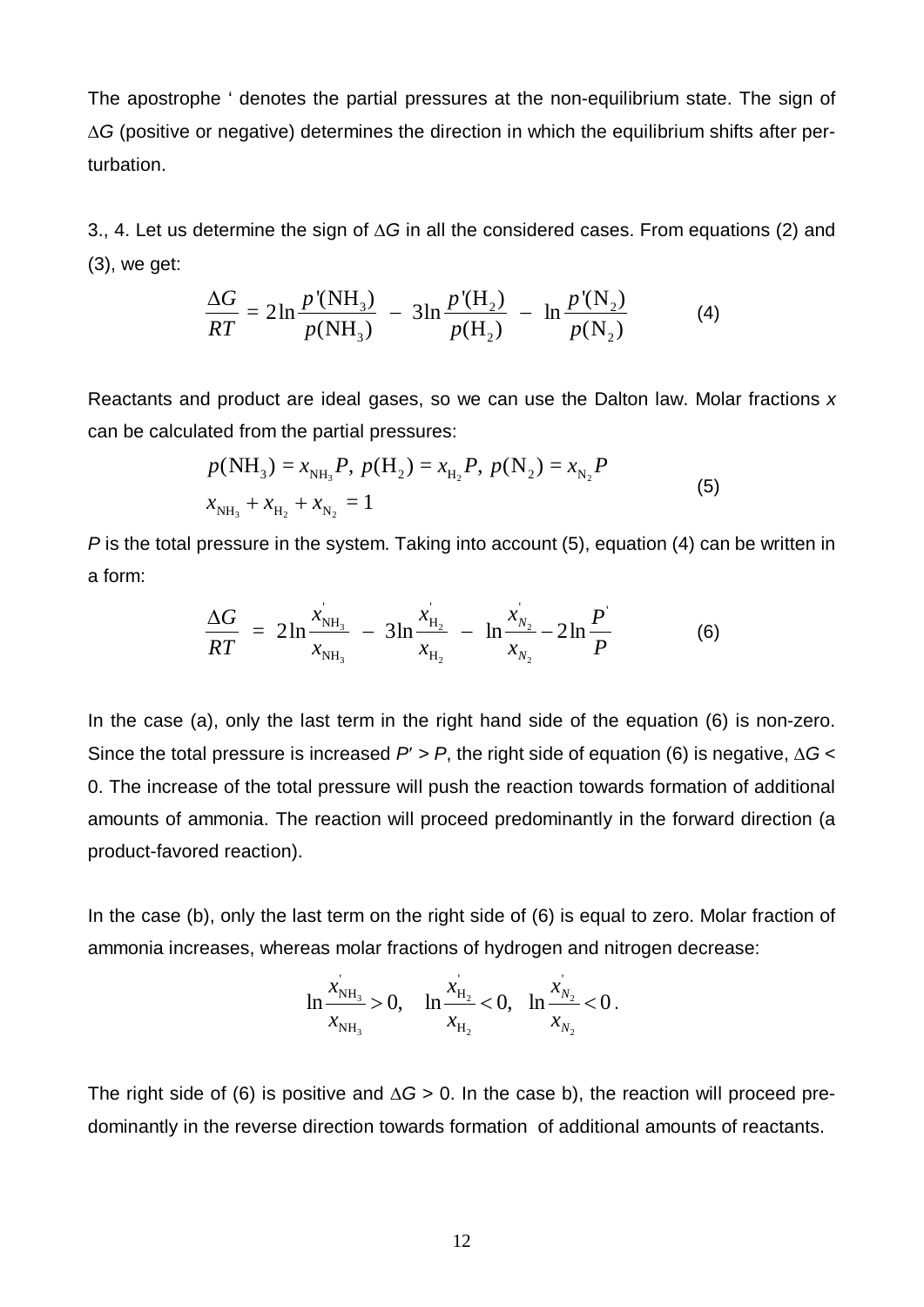c) As in the case (b), all the molar fractions change after the addition of hydrogen to the system. After simple rearrangements of the equation (6) one gets

$$
\frac{\Delta G}{RT} = -3\ln\frac{n'_{\text{H}_2}}{n_{\text{H}_2}} - 2\ln\frac{n_{\text{H}_2} + n_{\text{N}_2} + n_{\text{NH}_3}}{n'_{\text{H}_2} + n_{\text{N}_2} + n_{\text{NH}_3}},\tag{7}
$$

where *n* is the number of moles of reactants or product. The first term in the right side of (7) is negative ( $n'_{\rm H_2} > n_{\rm H_2}$ ) while the second one is positive.

Let us solve the inequality  $\Delta G$  < 0:

$$
-2\ln\frac{n_{\text{H}_2}+n_{\text{N}_2}+n_{\text{NH}_3}}{n'_{\text{H}_2}+n_{\text{N}_2}+n_{\text{NH}_3}}<3\ln\frac{n'_{\text{H}_2}}{n_{\text{H}_2}}
$$
(8)

Let  $n'_{\rm H_2}=n_{\rm H_2}+\Delta_{\rm H_2}$  , where  $\Delta_{\rm H_2}$  is the number of moles of hydrogen added to the system. Since  $\Delta_{\text{H}_2}$  is small,  $\Delta_{\text{H}_2} \ll n_{\text{H}_2}$ . The inequality (8) can be written in the form:

$$
\left(1+\frac{\Delta_{H_2}}{n_{NH_3}+n_{N_2}+n_{H_2}}\right)^2 < \left(1+\frac{\Delta_{H_2}}{n_{H_2}}\right)^3.
$$

Terms with the second and third powers of  $\Delta_{\text{H}_{2}}$  can be neglected, then:

$$
\frac{2\Delta_{\rm H_2}}{n_{\rm NH_3}+n_{\rm N_2}+n_{\rm H_2}} < \frac{3\Delta_{\rm H_2}}{n_{\rm H_2}},
$$

or

$$
x_{\mathrm{H}_2} < \frac{3}{2}
$$

This inequality is always valid, since molar fractions are less than one. It means that in the case (c)  $\Delta G$  < 0, no matter what the initial composition of the mixture was. After addition of a small amount of hydrogen to the system the reaction will proceed predominantly in the direction of ammonia synthesis.

d) Both hydrogen and nitrogen are reactants. Their roles in the reaction (1) are similar. It is reasonable to expect that in cases (c) and (d) the answer to the problem will be the same. However, let us look at equation (9) which is similar to equation (8):

$$
\frac{\Delta G}{RT} = -\ln \frac{n'_{N_2}}{n_{N_2}} - 2\ln \frac{n_{H_2} + n_{N_2} + n_{NH_3}}{n_{H_2} + n'_{N_2} + n_{NH_3}}.
$$
(9)

In the right side of (9) the first term is negative ( $n'_{\rm N_2}$  >  $n_{\rm N_2}$  ), while the second is positive.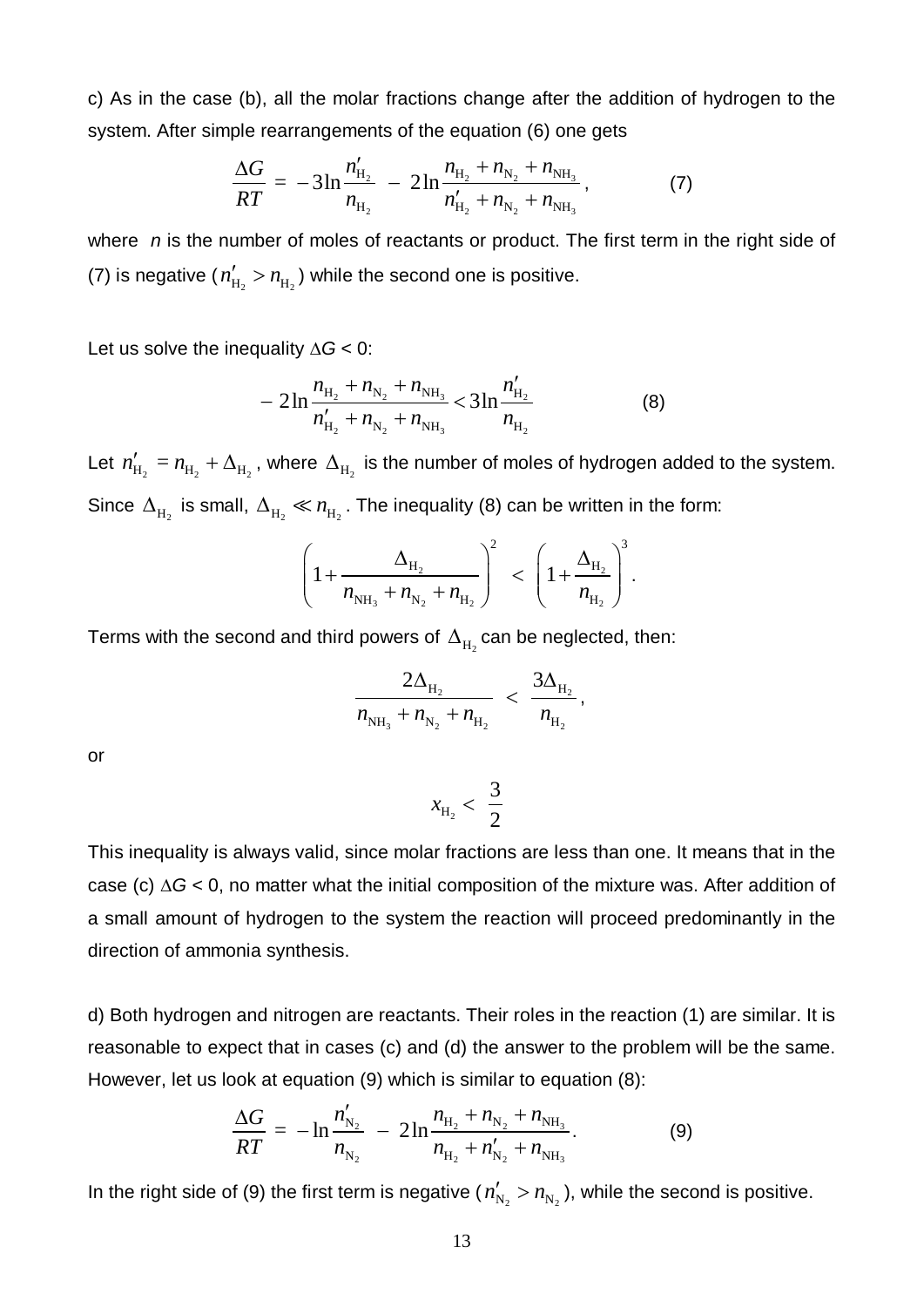Let us solve the inequality  $\Delta G$  < 0:

$$
-2\ln\frac{n_{\text{H}_2}+n_{\text{N}_2}+n_{\text{NH}_3}}{n_{\text{H}_2}+n'_{\text{N}_2}+n_{\text{NH}_3}}<\ln\frac{n'_{\text{N}_2}}{n_{\text{N}_2}}.\tag{10}
$$

Denote  $n'_{N_2} = n_{N_2} + \Delta_{N_2}$ , then

$$
\left(1+\frac{\Delta_{N_2}}{n_{NH_3}+n_{N_2}+n_{H_2}}\right)^2 \ < \ 1+\frac{\Delta_{N_2}}{n_{N_2}}.
$$

Again, term with the second power of  $\Delta_{\mathrm{N}_2}$ can be neglected, so:

$$
\frac{2\Delta_{\rm N_2}}{n_{\rm NH_3}+n_{\rm N_2}+n_{\rm H_2}}\,\,<\,\,\frac{\Delta_{\rm N_2}}{n_{\rm N_2}}\,,
$$

1 2

so

If the molar fraction of nitrogen in the initial equilibrium mixture is less than 0.5 (question 3), the small increase of the amount of nitrogen will push the reaction towards the formation of ammonia. But if

 $\mathrm{N}_2$ 

 $x_{\rm N_a}$  <

$$
x_{\rm N_2} > \frac{1}{2}
$$

(question 4) after the addition of nitrogen the reaction will proceed predominantly in the reverse direction towards formation of the reactants.

Thus, in some cases addition of the reactant can lead to the opposite results. This "strange conclusion" is in full accord with the Le Chatelier's principle!

# **Problem 8. DMITRY IVANOVICH MENDELEEV: WHAT BESIDES THE PERIODIC TA-BLE?**

1. a) At present temperature of the absolute boiling is called critical temperature. D. Mendeleev introduced the «temperature of the absolute boiling» in 1860. T. Andrews introduced his concepts of the critical temperature and the critical point in 1869.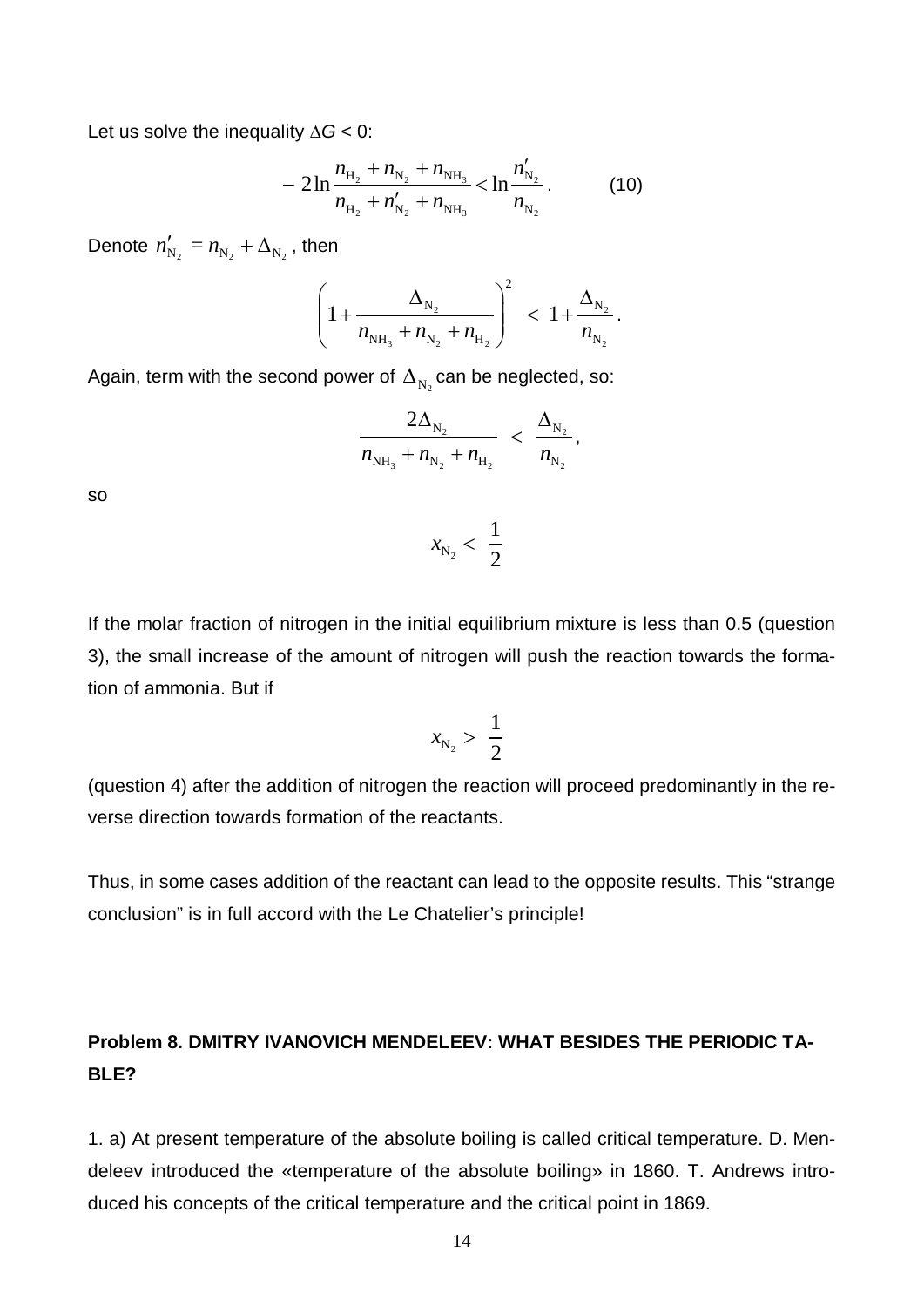b) On the phase diagram of water the line of phase equilibrium between liquid and vapor terminates at the critical point. The corresponding temperature is "the temperature of the absolute boiling" (see figure).



c) Critical temperature *Tc* can be calculated from the parameters *a* and *b* of the Van-der-Waals equation of state:

$$
T_c = \frac{8a}{27Rb}
$$

For  $H<sub>2</sub>O$  this equation gives

$$
T_c(\text{H}_2\text{O}) = \frac{8 \cdot 5.464 \cdot 101.3}{27 \cdot 8.314 \cdot 0.03049} = 647 \text{ K} = 374 \text{ °C}
$$

One can see that Mendeleev overestimated the temperature of absolute boiling of water significantly. His value was 170 degrees above the real one.

2. From weight percent we calculate molar ratio:

$$
\frac{n(C_2H_5OH)}{n(H_2O)} = \frac{\frac{W(\%)}{46}}{\frac{100 - W(\%)}{18}} = \frac{18W}{46(100 - W)}
$$

There are three break points in the figure, namely at  $W = 17.5$ , 46 and 88%. They correspond to the molar ratios  $\frac{n(c_2 n_5)}{n}$ 2  $\frac{\text{(C}_2\text{H}_5\text{OH})}{\text{(C)}\text{H}_5\text{OH}}$  = 1:12; 1:3; 3:1  $(H, O)$ *n n* . According to Mendeleev the bi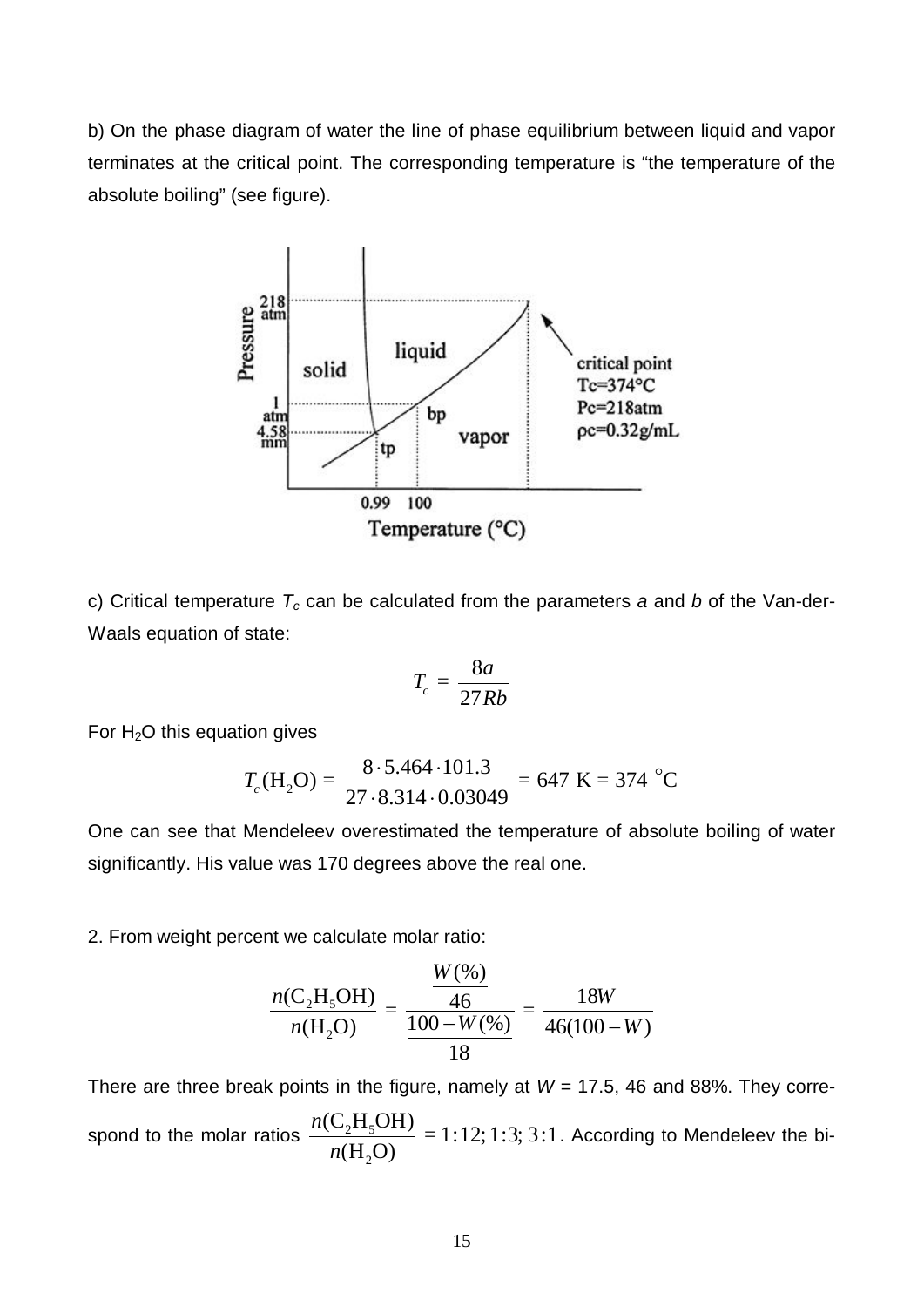nary solution consists of the weakly bonded associates of ethanol with water. The compositions of these "hydrates of ethanol" are given by the molar ratios mentioned above.

However, the special compositions found by Mendeleev have nothing in common with the recipe of vodka. The volume percent *V%* of the ethanol in vodka is 40. The corresponding weight percent is:

$$
W\% = \frac{40 \cdot 0.794}{40 \cdot 0.794 + 60 \cdot 1.000} \cdot 100 = 34.6\%
$$

There is nothing special in this part of the graph! From the point of view of physical chemistry there is nothing special in the recipe of vodka.

## **Problem 9. KINETICS OF A FREE RADICAL REACTION**

1.

$$
\frac{d[2]}{dt} = 0 = k_1[S] - k_2[S][2]
$$

$$
r = k_2[S][2] = k_1[S]
$$

2.

$$
\frac{d[1]}{dt} = 0 = k_1[S] - k_3[S][1] + k_4[3]
$$

$$
\frac{d[3]}{dt} = 0 = k_2[S][2] + k_3[S][1] - k_4[3] = k_1[S] + k_3[S][1] - k_4[3]
$$

The first step is the slowest, therefore  $k_{\rm l} {\rm [S]} << k_{\rm _3} {\rm [S]} {\rm [1]}$ , by neglecting  $k_{\rm _1} {\rm [S]}$  term, we get:

$$
k_3[S][1] = k_4[3]
$$

$$
\frac{[1]}{[3]} = \frac{k_4}{k_3[S]}
$$

3. Since the rate of radicals generation is small, the concentrations of radicals is low, and the rate of chain propagation which is proportional to the radical concentration is much higher than the rate of recombination which is proportional to the square of the radical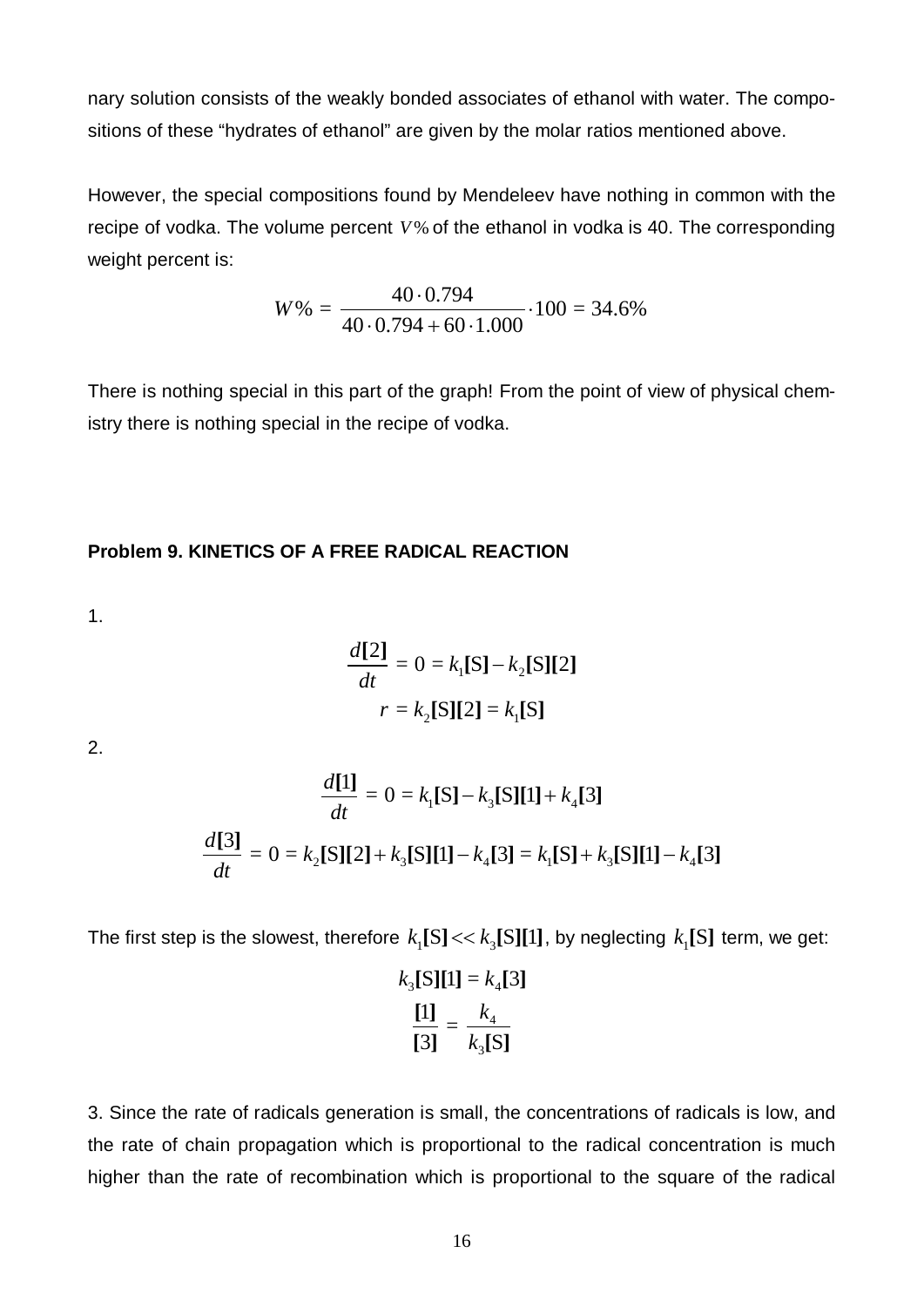concentration. This approximation is known as the long-chain approximation (many chain propagation steps occur before the radical recombinates).

4. The correct answer is (b).

5. The rate of free radicals generation must be equal to their recombination rate. Since the concentration of  $\mathrm{PhCH}_{2} \bullet{-}$  is much higher than those of other radicals, only the rate of two benzyl radicals recombination should be taken into account:

$$
\frac{d[R]}{dt} = 0 = 2k_1[S] - 2k_R[1]^2
$$

$$
[1] = \sqrt{\frac{k_1[S]}{k_R}}
$$

$$
r = k_3[1][S] = \frac{k_1^{1/2}k_3[S]^{3/2}}{k_R^{1/2}}
$$

The total order is 1.5.

The effective rate constant:

$$
k = \frac{k_1^{1/2} k_3}{k_R^{1/2}}
$$

The activation energy is:

$$
E = \frac{E_1}{2} + E_3 - \frac{E_R}{2} \approx \frac{E_1}{2} + E_3,
$$

because activation energy of free radical recombination is close to zero.

# **Problem 10. ASYMMETRIC AUTOCATALYSIS – AMPLIFICATION OF CHIRAL ASYM-METRY**

1. a) The closed system. The kinetic equation:

$$
\frac{d[\mathbf{P}]}{dt} = k[\mathbf{A}][\mathbf{P}]
$$

Taking into account the mass balance  $[A] + [P] = [A]_0 + [P]_0$ , we get: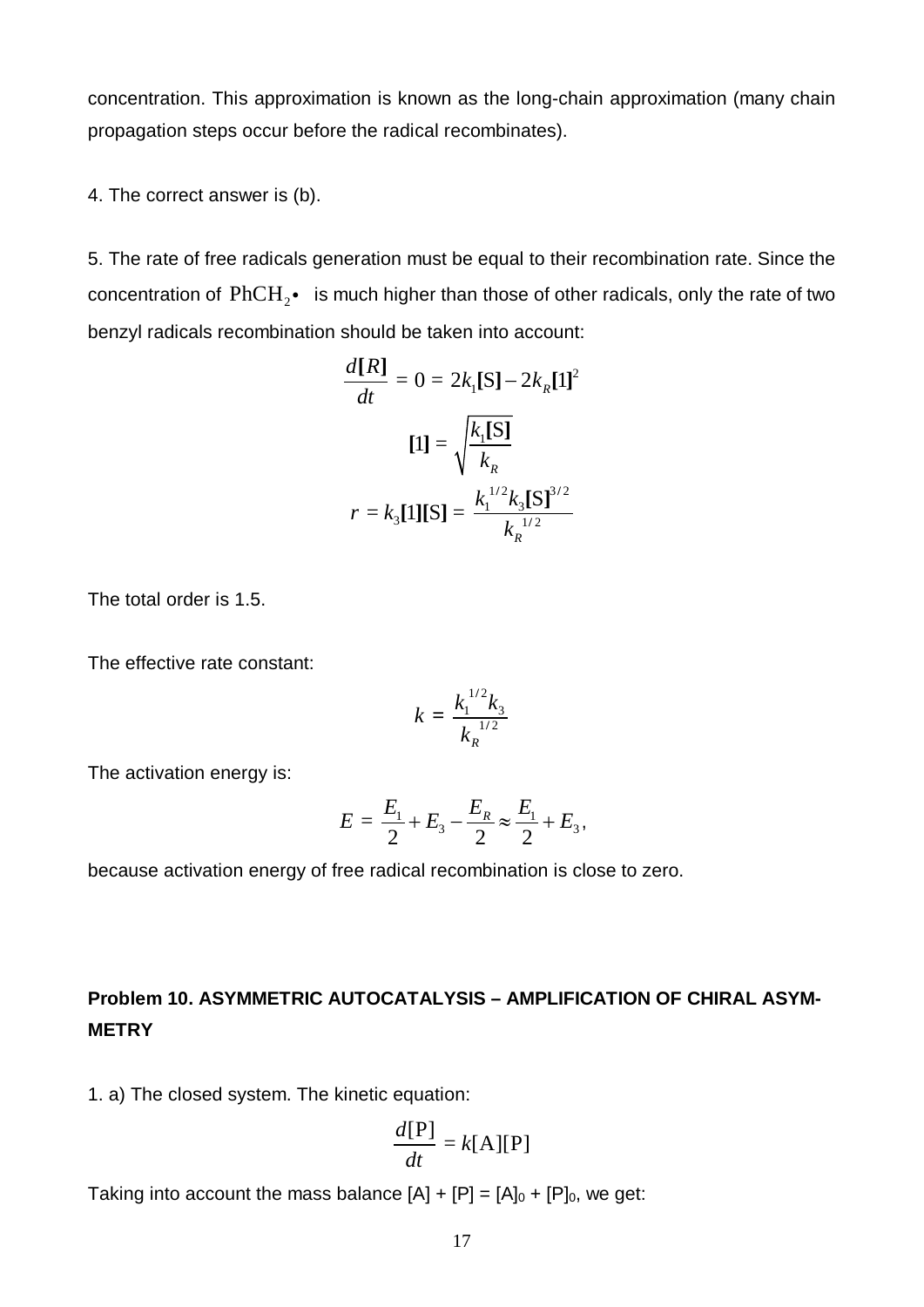$$
\frac{d[P]}{dt} = k \big( [A]_0 + [P]_0 - [P] \big) [P]
$$

At early stages the rate of P formation increases, but after some accumulation of the product reaction becomes more slow and finally its rate approaches zero.



b) The open system. The kinetic equation:

$$
\frac{d[\mathbf{P}]}{dt} = k[\mathbf{A}]_0[\mathbf{P}]
$$

Both the rate of reaction and concentration [P] increase with time:

$$
[P] = [P]_0 \exp\bigl(k[A]_0 t\bigr)
$$



2. Diisopropylzinc is added across the C=O bond. Subsequent hydrolysis leads to a mixture of enantiomeric secondary alcohols: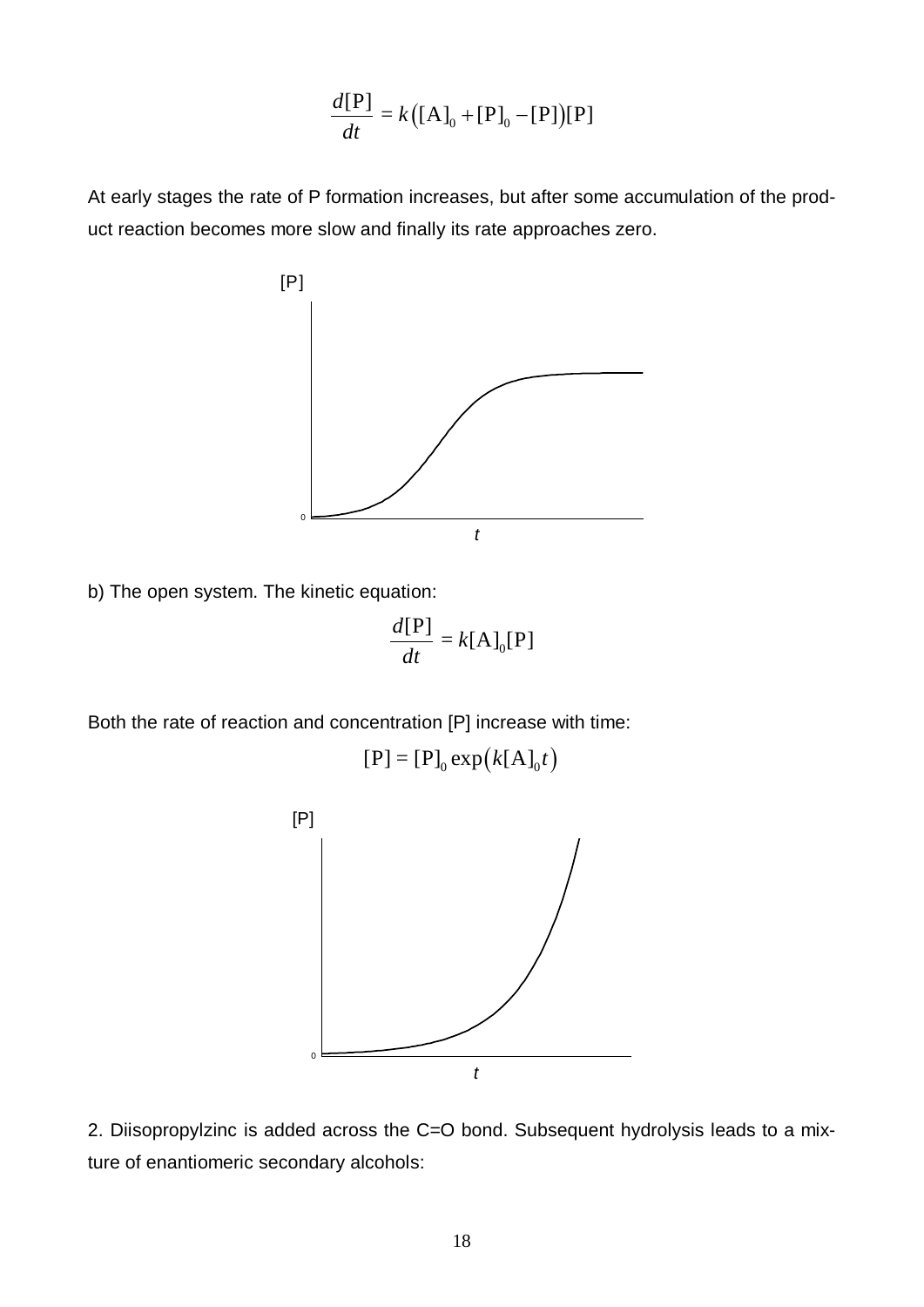

3. After the (*n* – 1)th addition the system will contain *n* mmol of mixture of alcohols. Let the fraction of (S)-isomer be  $a_n$ , and that of (R)-isomer –  $b_n$ . Let us add one more mmol of reagents. The yield of each alcohol is proportional to its fraction, hence additionally 2  $2 + **k**$ *n*  $n \binom{n}{n}$ *a*  $a_n^2 + b$ 

mmol of (S)- and 2 2  $\mu^2$ *n*  $n \binom{n}{n}$ *b*  $a_n^2 + b$  mmol of (R)-isomer are formed. The new fraction of (S)-isomer is:

$$
a_{n+1} = \frac{na_n^2 + \frac{a_n^2}{a_n^2 + b_n^2}}{n+1} = \frac{na_n^2 + \frac{a_n^2}{a_n^2 + (1-a_n)^2}}{n+1}
$$

Now we need to solve the inequalities  $a_{n+1} > 0.7$ ; 0.9; 0.99 with the initial condition  $a_1 =$ 0.55. It is easily done numerically. The iteration program can be written in any language. For example, the procedure in MathCad package has the form:

$$
n := 436
$$
  
\n
$$
r := \begin{cases}\na \leftarrow 0.55 \\
for x \in 1..n\n\end{cases}
$$
  
\n
$$
a \cdot x + \frac{a^2}{x^2 + (1 - a)^2}
$$
  
\n
$$
a \leftarrow \frac{a^2 + (1 - a)^2}{x + 1}
$$
  
\n
$$
r = 0.99001
$$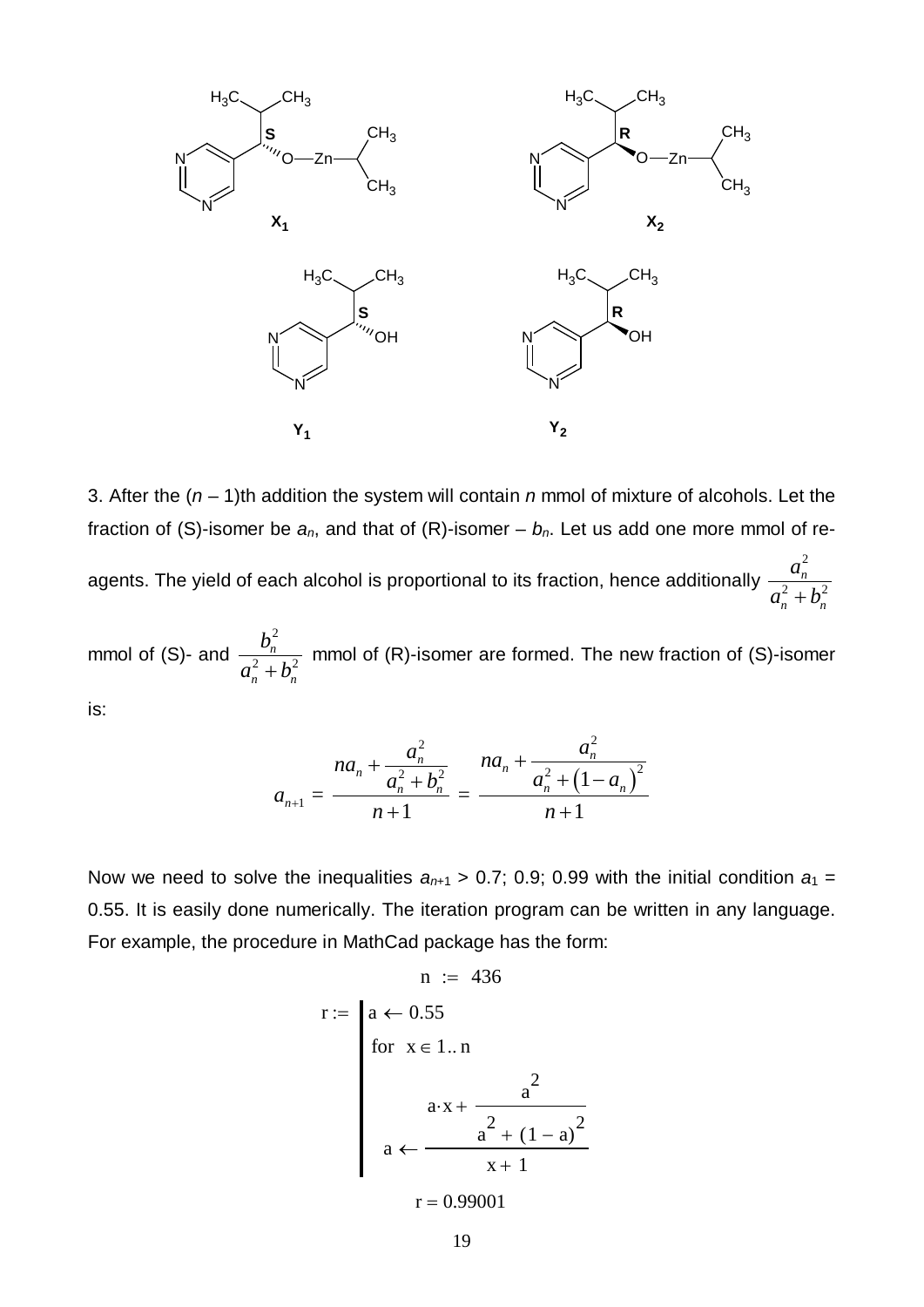Applying recurrence formula, we obtain:  $a_9 > 0.7$ ,  $a_{40} > 0.9$ ,  $a_{437} > 0.99$ .

**Answer**. a) *n* = 8; b) *n* = 39; c) *n* = 436.

## **Problem 11. RADIOCARBON DATING**

1.

$$
{}^{14}_{7}N + {}^{1}_{0}n \rightarrow {}^{14}_{6}C + {}^{1}_{1}H
$$
  

$$
{}^{14}_{6}C \stackrel{\beta^{-}}{\rightarrow} {}^{14}_{7}N
$$

2. Dependence of the activity (*a*) on time:

$$
a=a_0e^{-\lambda t}
$$

$$
\ln \frac{a_0}{a} = \lambda t;
$$
  
\n
$$
\lambda = \frac{\ln 2}{t_{1/2}^{'}} = 1.245 \cdot 10^{-4} \text{ years}^{-1}
$$
  
\n
$$
t = \frac{\ln \frac{230}{480 \cdot 1000 / 3600}}{1.245 \cdot 10^{-4}} = 4380 \text{ years}
$$

3. Activity 230 Bq/kg corresponds to the following <sup>14</sup>C/<sup>12</sup>C ratio:

$$
a = N_{A} k \frac{m}{M \left( {}^{12}C \right)} w = N_{A} \frac{\ln 2}{t_{1/2}} \frac{m}{M \left( {}^{12}C \right)} w
$$

(neglecting <sup>13</sup>C content)

$$
w = \frac{at_{1/2}M(^{12}\text{C})}{N_A m \ln 2} = \frac{230 \cdot 5730 \cdot 365 \cdot 24 \cdot 3600 \cdot 12}{6.02 \cdot 10^{23} \cdot 1000 \cdot \ln 2} = 1.20 \cdot 10^{-12}
$$

Since  $6.0·10^{-13}$  /  $1.20·10^{-12} = 1/2$ , one half-life time elapsed (we use the value 5568 year for the age determination). The archaeologists thought that the powder was made approximately in 3560 BC.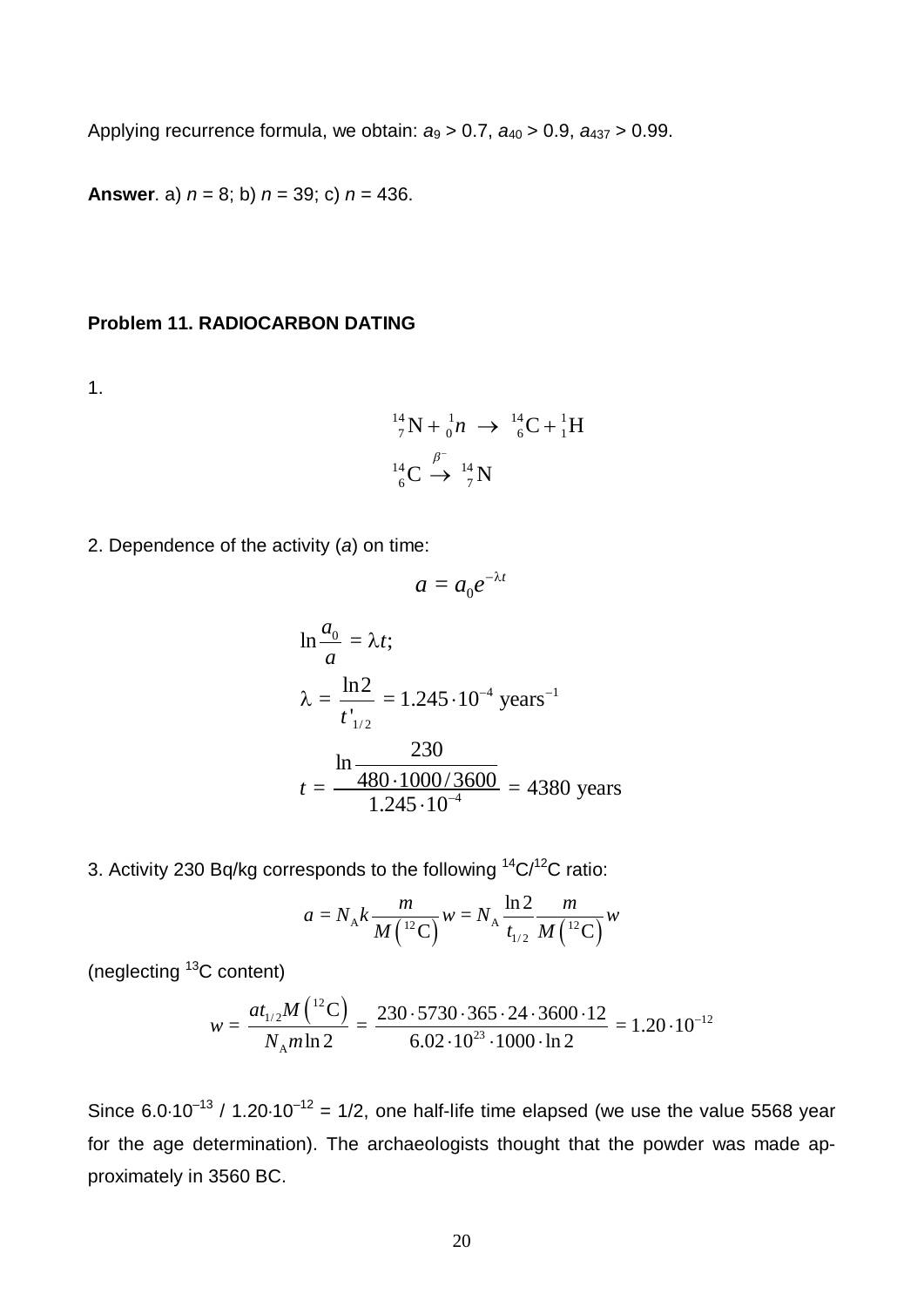4. In fact, the phenoxyacetyl group is formed from phenoxyacetic acid synthesized in industry from the products of petroleum and coal processing. It does not contain radiocarbon. Only 8 carbon atoms of 16 are natural (formed from living matter), so the <sup>14</sup>C content is twice that in a natural part, and  $w = 1.2 \cdot 10^{-12}$ , that is the powder is present-day.

#### **Problem 12. IRON DETERMINATION**

1. An oxidizing agent can convert Fe(II) to Fe(III) only if the corresponding redox potential is higher than that of the Fe(III)/Fe(II) couple. Therefore, all the oxidizing agents listed in Table with the exception of  $I_2$  could be used:

$$
3Fe2+ + NO3- + 4H+ → 3Fe3+ + NO + 2H2O
$$
  
2Fe<sup>2+</sup> + H<sub>2</sub>O<sub>2</sub> + 2H<sup>+</sup> → 2Fe<sup>3+</sup> + 2H<sub>2</sub>O  
2Fe<sup>2+</sup> + Br<sub>2</sub> → 2Fe<sup>3+</sup> + 2Br<sup>-</sup>

2. a) Fe(OH<sub>2)</sub><sub>6</sub><sup>3+</sup> 
$$
\rightleftarrows
$$
 Fe(OH<sub>2)</sub><sub>5</sub>(OH)<sup>2+</sup> + H<sup>+</sup>,  $K_a = \frac{[Fe(OH_2)_5(OH)^{2+}][H^+]}{[Fe(OH_2)_6^{3+}]}$  = 6.3·10<sup>-3</sup>

[Fe(OH<sub>2</sub>)<sub>6</sub><sup>3+</sup>] (further referred to as [Fe<sup>3+</sup>]) + [Fe(OH<sub>2</sub>)<sub>5</sub>(OH)<sup>2+</sup>] (further referred to as  $[Fe(OH)^{2+}]$ ) =  $c(Fe)$  = 0.010 M,  $[Fe(OH)^{2+}] = [H^+] = x$ .

**Therefore** 

$$
6.3 \cdot 10^{-3} = \frac{x^2}{0.01 - x} \Rightarrow x = 5.4 \cdot 10^{-3} \text{ M} = [\text{H}^+] \Rightarrow \text{pH} = 2.3
$$

**Note**. In this case a simplified approach to calculate [H<sup>+</sup>] as  $\sqrt{K_{_a}c\,}$  leading to the pH value of 2.1 is not acceptable since the dissociation constant of  $[Fe(OH<sub>2</sub>)<sub>6</sub><sup>3+</sup>]$  is large and x in the denominator of the expression above should not be neglected compared to *c*.

b)  $K_{\text{sp}} = \text{[Fe}^{3+}\text{][OH}^{-}\text{]}^{3} = 6.3 \cdot 10^{-38};$  $[Fe<sup>3+</sup>] + [Fe(OH)<sup>2+</sup>] = c(Fe) = 0.010;$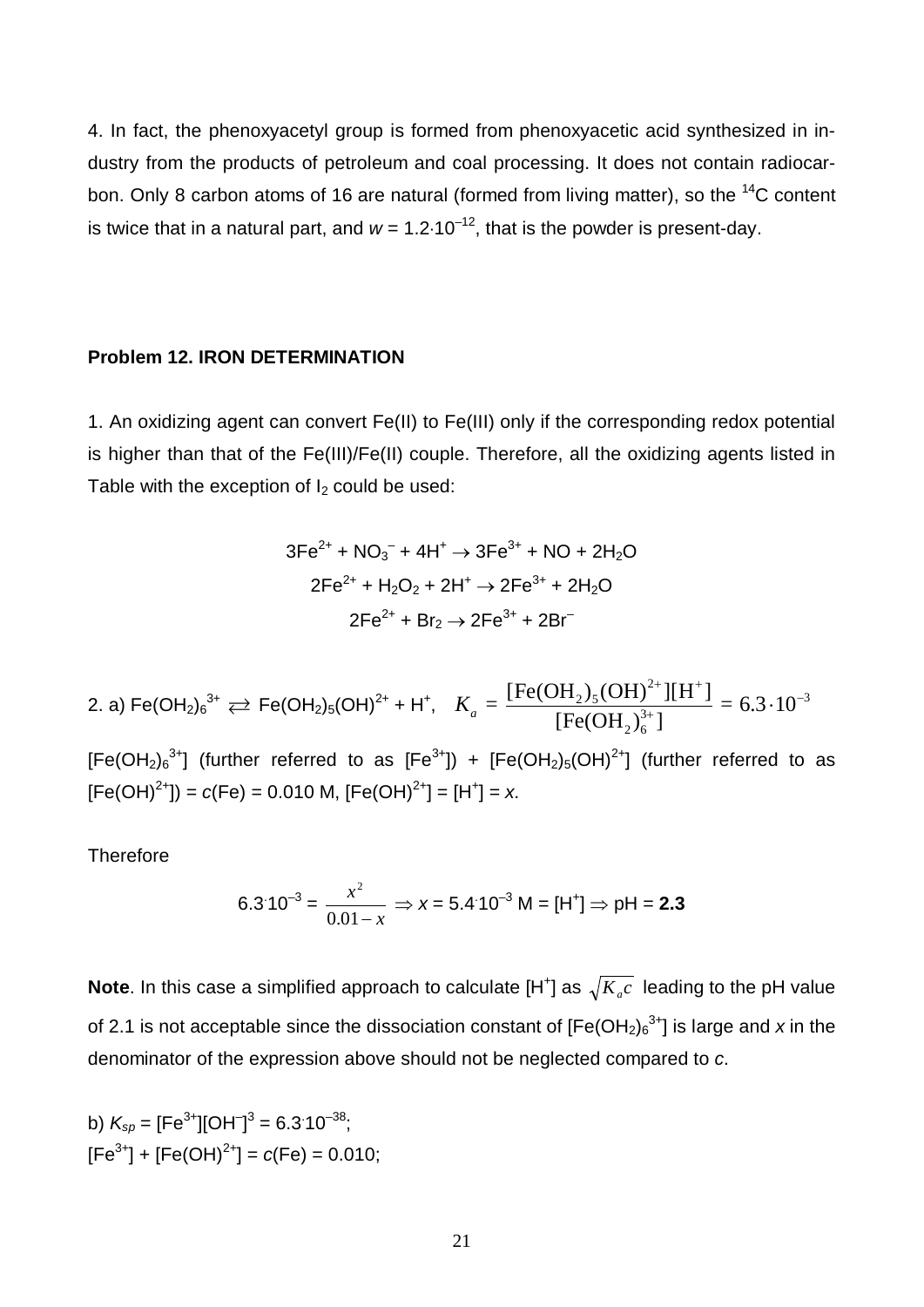$$
K_a = \frac{[\text{Fe(OH)}^{2+}][\text{H}^+]}{[\text{Fe}^{3+}]}\n\Rightarrow [\text{Fe(OH)}^{2+}] = [\text{Fe}^{3+}]\frac{K_a}{[\text{H}^+]} = [\text{Fe}^{3+}][\text{OH}^-]\beta, \text{ where } \beta = \frac{K_a}{K_w} = 6.3 \cdot 10^{11} \text{ and } K_w = [\text{H}^+][\text{OH}^-] = 1.0 \cdot 10^{-14}.
$$

A cubic equation relative to [OH<sup>-</sup>] can be obtained from the equations above, which may be solved iteratively as follows.

Denote  $[Fe^{3+}] = x$ ,  $[OH^{-}] = y$ , then

$$
x(1+\beta y) = c \Rightarrow x = \frac{c}{1+\beta y}
$$

$$
K_{sp} = xy^{3} \Rightarrow y = \sqrt[3]{\frac{K_{sp}}{x}} \Rightarrow pH = -\log K_{w} + \log y.
$$

Zeroth approximation:  $y = 0 \Rightarrow x =$ 1 *c*  $+\beta y$  $= 0.010 \,$  M  $\Rightarrow y = 3$ *x*  $\frac{K_{sp}}{K}$  = 1.85<sup>.</sup>10<sup>-12</sup> M  $\Rightarrow$ 

pH = 2.27;

1st iteration:  $y = 1.85 \cdot 10^{-12}$  M  $\Rightarrow x =$ 1 *c*  $+\beta y$  $= 0.00462$  M  $\Rightarrow y = 3$ *x*  $K_{sp}$  = 2.39 10<sup>-12</sup> M  $\Rightarrow$ 

pH = 2.38;

2nd iteration:  $y = 2.39^{\circ}10^{-12}$  M  $\Rightarrow x =$ 1 *c*  $+ \beta y$  $= 0.00399 \text{ M} \Rightarrow y = 3$ *x*  $\frac{K_{sp}}{m}$  = 2.51.10<sup>-12</sup> M  $\Rightarrow$ 

pH = 2.40 ~ **2.4**. Accuracy required obtained.

c) To be solved in a similar way with  $c(Fe) = 1.10^{-6}$  M.  $pH = 4.3$  (after 4 iterations).

3. Determination of KMnO<sub>4</sub> concentration:

 $5 \text{ As}_2\text{O}_3$  + 4  $\text{MnO}_4^-$  + 12 H $^+$  + 9 H $_2\text{O}$   $\rightarrow$  10 H $_3$ AsO $_4$  + 4  $\text{Mn}^{2+}$ ;

 $M.W.(As<sub>2</sub>O<sub>3</sub>) = 197.8$ 

 $c(As<sub>2</sub>O<sub>3</sub>) = 0.2483 / 0.1000 / 197.8 = 0.01255 M$ 

 $c(KMnO<sub>4</sub>) = 0.01255/5 \cdot 10.00/12.79 \cdot 4 = 7.850 \cdot 10^{-3} M$ 

Determination of Fe(II):

 $5$  Fe $^{2+}$  + MnO $_4^-$  + 8 H $^+$   $\rightarrow$  5 Fe $^{3+}$  + Mn $^{2+}$  + 4 H $_2$ O;

 $A.W.(Fe) = 55.85$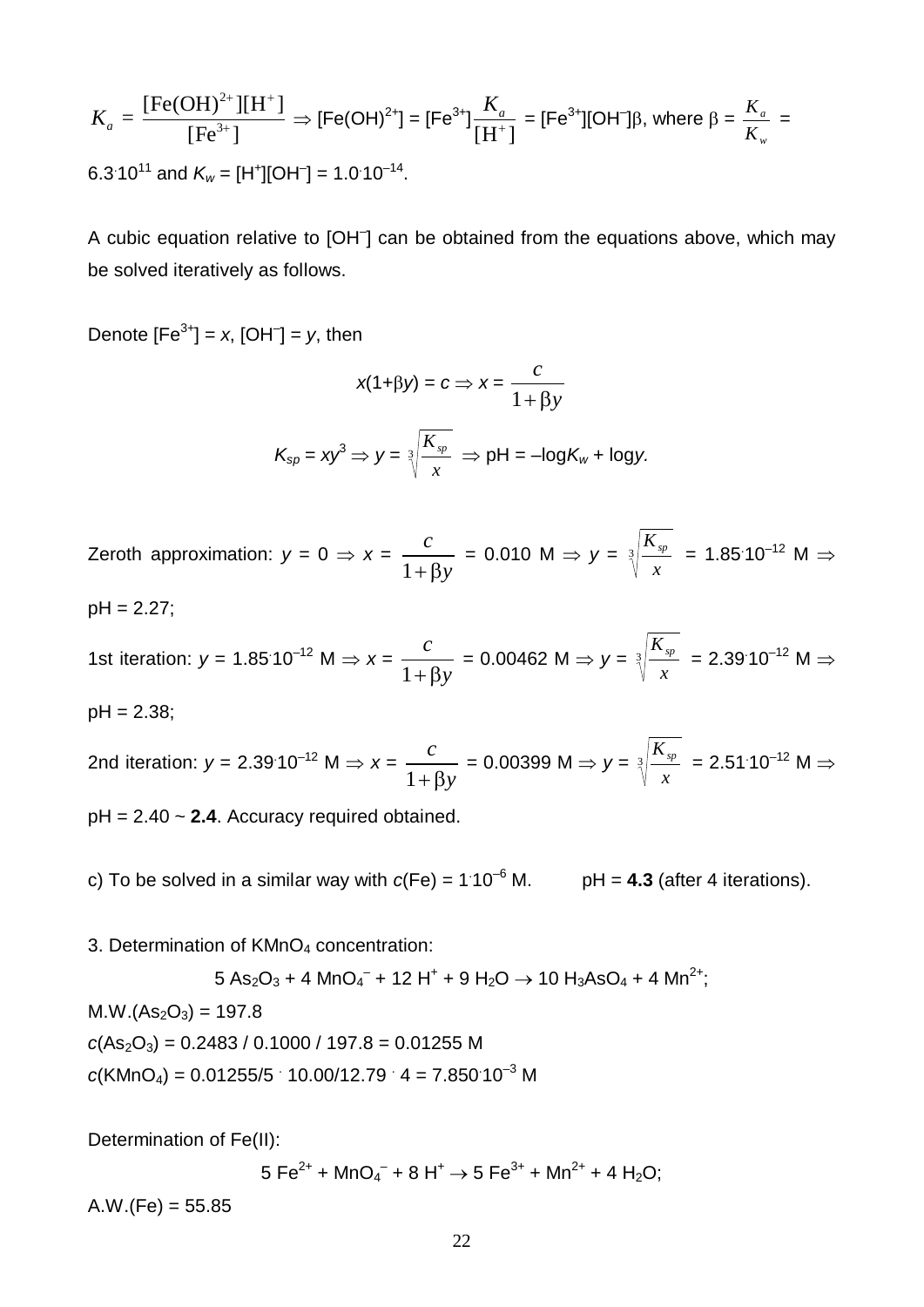$c(Fe(II)) = 7.850 \cdot 10^{-3} \cdot 11.80/15.00 \cdot 5 \cdot 55.85 = 1.724 \text{ mg/mL} = 1.724 \text{ g/L}$  $\omega$ (Fe(II)) = (1.724/2.505)<sup>.</sup>100% = **68.8%** 

4. a) From Nernst equation (at 25 °C)

$$
E = E^{\circ} + \frac{0.059}{1} \log \frac{[Fe(CN)_{6}^{3-}]}{[Fe(CN)_{6}^{4-}]};
$$
  
\n
$$
E = 0.132 + 0.241 = 0.373 \text{ V}; E^{\circ} = 0.364 \text{ V} \Rightarrow \log \frac{[Fe(CN)_{6}^{3-}]}{[Fe(CN)_{6}^{4-}]} = \frac{E - E^{\circ}}{0.059} = 0.153 \Rightarrow
$$
  
\n
$$
\frac{[Fe(CN)_{6}^{3-}]}{[Fe(CN)_{6}^{4-}]} = 1.42; \omega(Fe(II)) = 1 / (1 + 1.42) \cdot 100\% = 41.3\%
$$

b) Adding ammonia prevents formation of HCN in acidic medium:

 $CN^{-} + H^{+} \rightarrow HCN$ 

Adding tartaric acid leads to formation of stable Fe(III) and Fe(II) tartrate complexes and prevents:

(i) precipitation of Fe(OH)<sub>3</sub> and, possibly, Fe(OH)<sub>2</sub> with NH<sub>3</sub>:

$$
Fe^{3+} + 3 H_2O + 3 NH_3 \rightarrow Fe(OH)_3 + 3 NH_4^+
$$

$$
Fe^{2+} + 2 H_2O + 2 NH_3 \rightarrow Fe(OH)_2 + 2 NH_4^+
$$

(ii) formation of insoluble mixed Fe(II)-Fe(III) cyanide (Berlin blue, Prussian blue, Turnbull's blue):

$$
Fe^{3+} + Fe^{2+} + K^{+} + 6 CN^{-} \rightarrow KFe^{||}Fe^{||}(CN)_{6}
$$

## **Problem 13. SULFUR DETERMINATION**

1. a) 
$$
ZnCO_{3(s)} + S^{2-} \rightarrow ZnS_{(s)} + CO_{3}^{2-}
$$
  
\n $SO_{3}^{2-} + CH_{2}O + H^{+} \rightarrow CH_{2}(OH)SO_{3}^{-}$   
\n $2 S_{2}O_{3}^{2-} + I_{2} \rightarrow S_{4}O_{6}^{2-} + 2I^{-}$ 

b)  $S_2O_3^{2-}$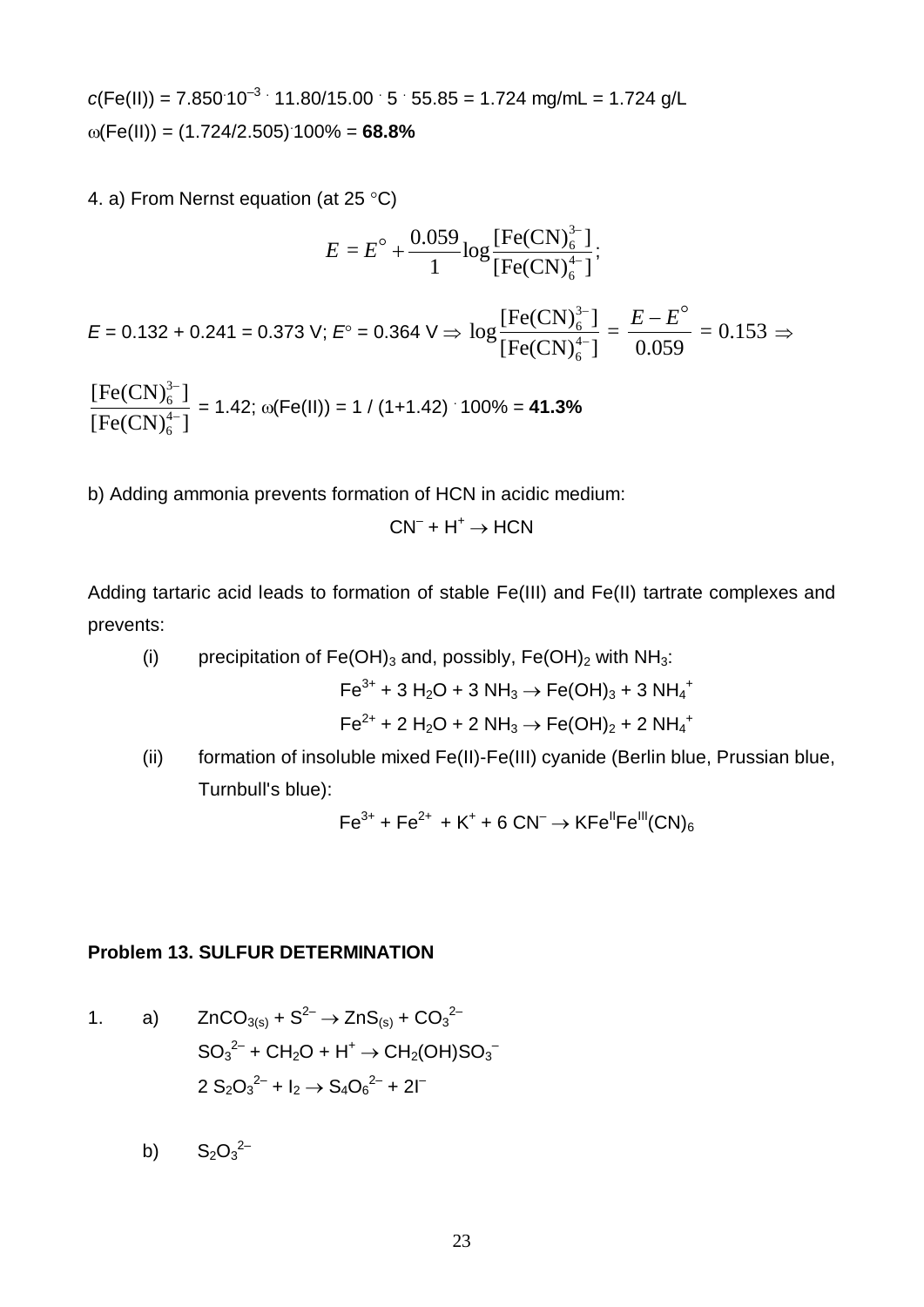c)  $n(S_2O_3^{2-}) = 2 \times 5.20 \times 0.01000 = 0.104$  mmol (in 20.00 mL of the filtrate)  $c(S_2O_3^{2-})$  = 0.104 / 20.00 × 50.00 / 20.00 = 0.0130 mol/L (in the initial) =  $0.01300\times112.13$  g/L = 1.46 g/L (**1460 ppm)** 

2. a) 
$$
2 S_2 O_3^{2-} + I_2 \rightarrow S_4 O_6^{2-} + 2I^-
$$
  
 $SO_3^{2-} + I_2 + H_2 O \rightarrow SO_4^{2-} + 2 H^+ + 2I^-$ 

b)  $SO_3^2$ <sup>-</sup>

c) 
$$
n(l_2)
$$
 initial = 20.00 × 0.01000 = 0.2000 mmol  
\n $n(l_2)$  excessive =  $1/2$  × 6.43 × 0.01000 = 0.0322 mmol  
\n $n(SO_3^{2-}) + 1/2 n(S_2O_3^{2-}) = 0.2000 - 0.03215 = 0.1679 mmol (in 15.00 mL of  
\nthe filterate)$ 

 $n(SO_3^2) = 0.1679 - \frac{1}{2} \times 0.1040 / 20.00 \times 15.00 = 0.1289$  mmol (in 15.00 mL of the filtrate)

 $c(SO_3^{2-}) = 0.1289 / 15.00 \times 50.00 / 20.00 = 0.02148$  mol/L (in the initial) = 0.02148´80.07 g/L = 1.720 g/L (**1720 ppm)**

3. a) 
$$
2 S_2O_3^{2-} + I_2 \rightarrow S_4O_6^{2-} + 2I^-
$$
  
\n $SO_3^{2-} + I_2 + H_2O \rightarrow SO_4^{2-} + 2H^+ + 2I^-$   
\n $S^{2-} + I_2 \rightarrow S + 2I^-$ 

b)  $S^{2-}$ 

c)  $n(l_2)$  initial =  $10.00 \times 0.05000 = 0.5000$  mmol  $n(I_2)$  excessive =  $\frac{1}{2} \times 4.12 \times 0.05000 = 0.103$  mmol  $n(S^{2-}) + n(SO_3^{2-}) + \frac{1}{2} n(S_2O_3^{2-}) = 0.5000 - 0.1030 = 0.3970$  mmol (in 10.00 mL of the initial)

 $n(S^{2-}) = 0.3970 - 10.00 \times 0.02148 - 10.00 \times \frac{1}{2} \times 0.01300 = 0.1172$  mmol (in 10.00 mL of the initial)

 $c(S^{2-}) = 0.1172 / 10.00 = 0.01172$  mol/L = 0.01172×32.07 g/L = 0.376 g/L (**376 ppm)**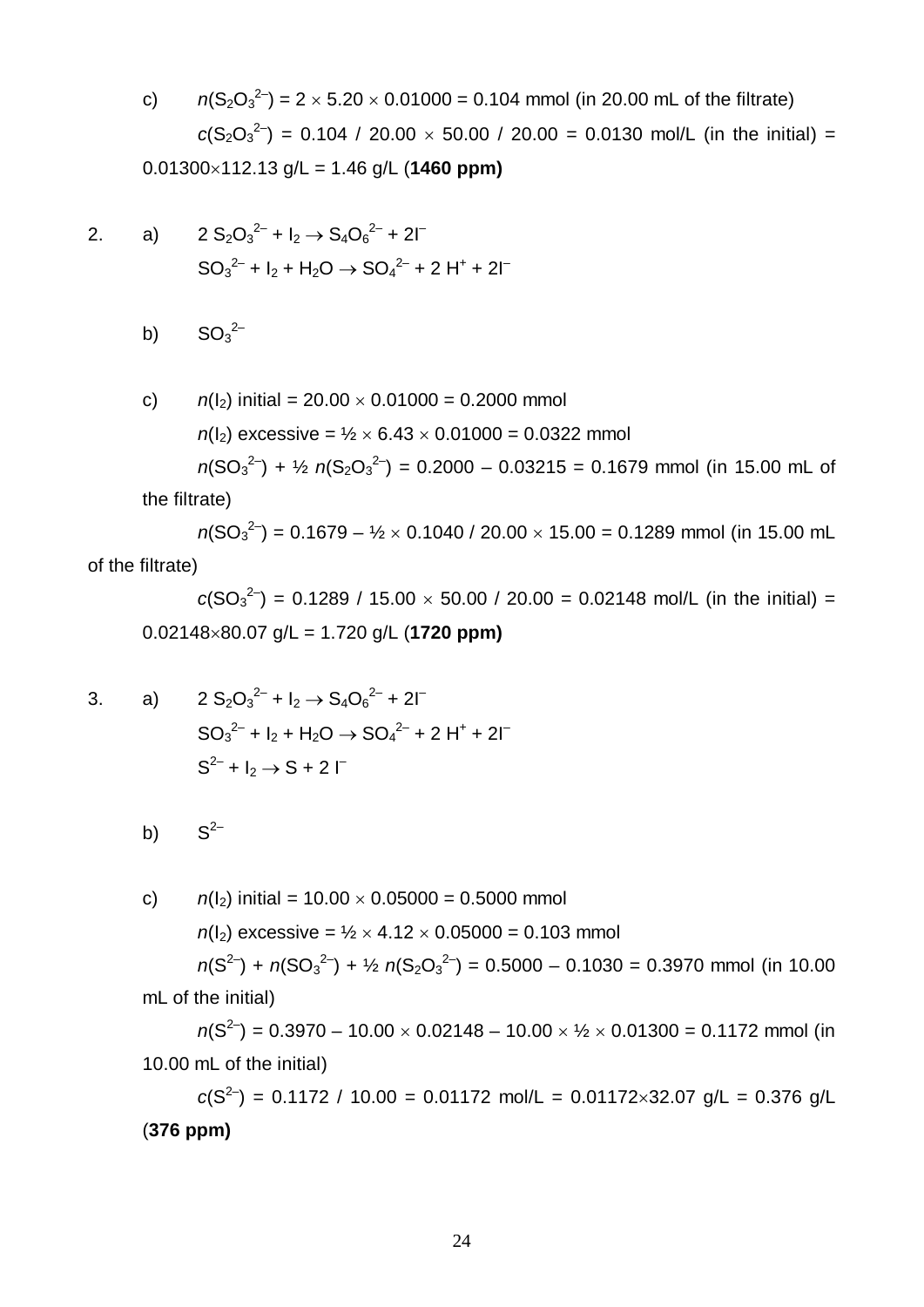## **Problem 14. MAGNESIUM DETERMINATION**

1. 
$$
mg^{2+} + HPO_4^{2-} + NH_3 \rightarrow MgNH_4PO_{4(s)}
$$

2. 2 MgNH<sub>4</sub>PO<sub>4</sub>  $\rightarrow$  Mg<sub>2</sub>P<sub>2</sub>O<sub>7</sub> + 2 NH<sub>3</sub> + H<sub>2</sub>O

3.  $M_f(MgO) = 24.31 + 16.00 = 40.31$ ;  $M_r(Mg_2P_2O_7) = 2.24.31 + 2.30.97 + 7.16.00 = 222.56;$ 

$$
\omega(MgO) = \frac{2 \times 40.31}{222.56} \times \frac{0.1532}{1.8005} \times 100\% = 3.08\%
$$

4. 2 MgHPO<sub>4</sub> 
$$
\rightarrow
$$
 Mg<sub>2</sub>P<sub>2</sub>O<sub>7</sub> + H<sub>2</sub>O  
\n
$$
Mg(NH4)4(PO4)2  $\rightarrow$  Mg(PO<sub>3</sub>)<sub>2</sub> + 4 NH<sub>3</sub> + 2 H<sub>2</sub>O  
\n(Mg<sub>3</sub>(PO<sub>4</sub>)<sub>2</sub>  $\rightarrow$  no changes)  
\n
$$
Mg(OH)2  $\rightarrow$  MgO + H<sub>2</sub>O  
\n(NH<sub>4</sub>)<sub>2</sub>HPO<sub>4</sub>  $\rightarrow$  HPO<sub>3</sub> + 2 NH<sub>3</sub> + H<sub>2</sub>O  
\nNH<sub>4</sub>Cl  $\rightarrow$  NH<sub>3</sub> + HCl
$$
$$

5.

| Impurity             | Error |
|----------------------|-------|
| MgHPO <sub>4</sub>   | 0     |
| $Mg(NH_4)_4(PO_4)_2$ | +     |
| $Mg_3(PO_4)_2$       |       |
| $Mg(OH)_2$           |       |
| $(NH_4)_2HPO_4$      | ┿     |
| $NH_4Cl$             | U     |

The error is positive if the percentage (by mass) of magnesium in the annealing product is *lower* than that in Mg<sub>2</sub>P<sub>2</sub>O<sub>7</sub>, negative if *higher* and equal to zero if the same or if the impurity completely volatilizes during annealing.

6.  $pH = -lg[H^+] = -lgK_w + lg[OH^-]$ 

$$
[OH^-] = \sqrt{\frac{K_{sp}(Mg(OH)_2)}{[Mg^{2+}]}};
$$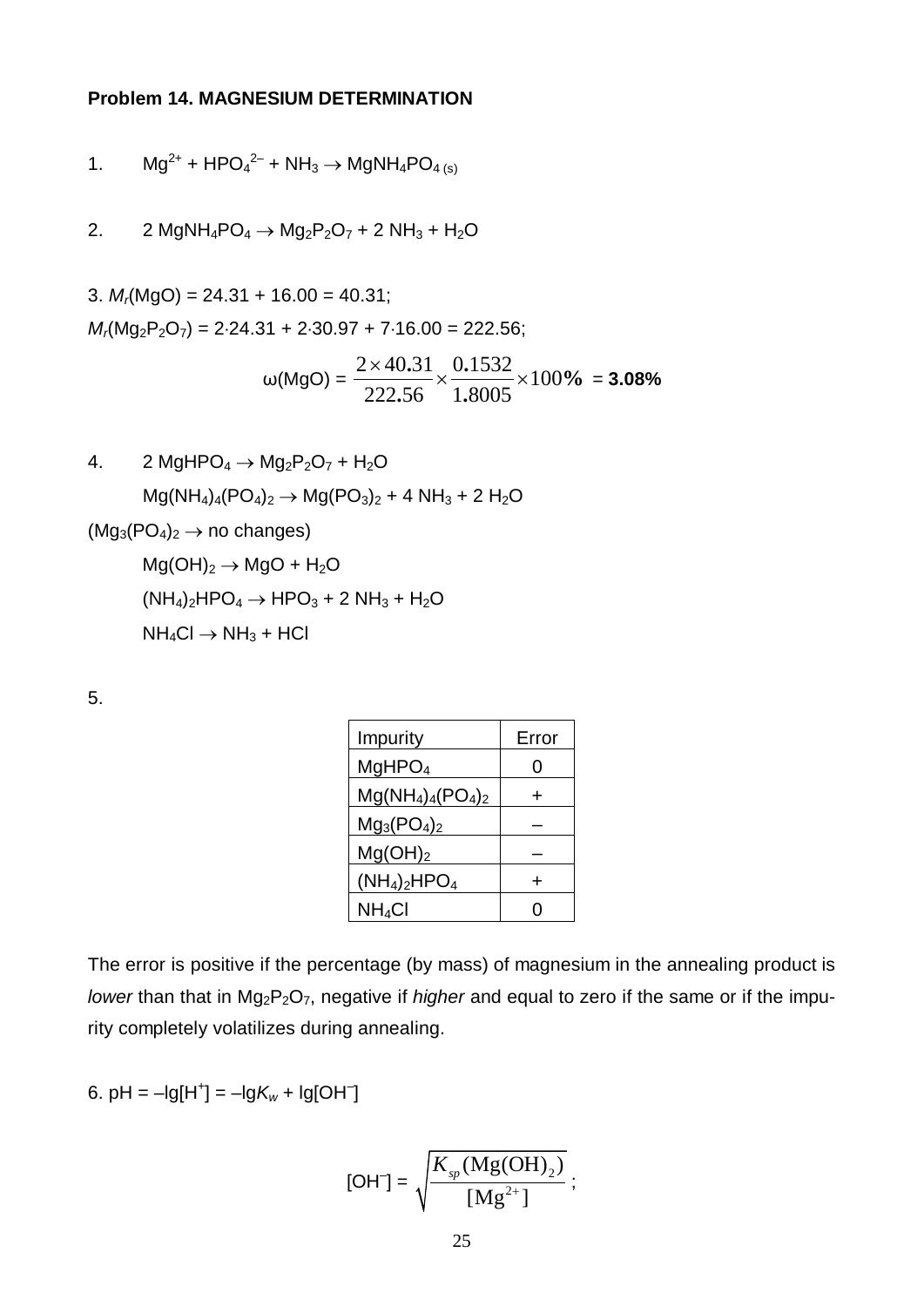$$
[\text{Mg}^{2+}] = \frac{0.10 \text{ g}}{0.200 \text{ L} \times 24.31 \text{ g/mol}} \approx 2.1 \cdot 10^{-2} \text{ mol/L}
$$
  
[OH<sup>-</sup>] =  $\sqrt{\frac{6.0 \cdot 10^{-10}}{2.1 \cdot 10^{-2}}} = 1.7 \cdot 10^{-4} \text{ mol/L; pH} = 14.00 - 3.8 = 10.2$ 

7. At pH =  $6.48$  [H<sup>+</sup>] =  $3.31.10^{-7}$  M

$$
K_{a1}K_{a2}K_{a3}
$$
  
\n[PO<sub>4</sub><sup>3</sup>] = c(PO<sub>4</sub>)  $\overline{K_{a1}K_{a2}K_{a3} + K_{a1}K_{a2}[H^+] + K_{a1}[H^+]^2 + [H^+]^3} = 0.010 \times$   
\n $\times$   
\n $\times$   
\n7.1·10<sup>-3</sup>·6.2·10<sup>-8</sup>·(5.0·10<sup>-13</sup> + 3.31·10<sup>-7</sup>) + 7.1·10<sup>-3</sup>·(3.31·10<sup>-7</sup>)<sup>2</sup> + (3.31·10<sup>-7</sup>)<sup>3</sup> =  
\n= 2.4·10<sup>-9</sup> M

 $[NH_4^+] \approx c(NH_4^+) = 0.010 \text{ M}$  (pH << p $K_a(NH_3) = pK_w - pK_b(NH_3) = 9.25$ )  $[Mg^{2+}] = 0.010 M$  $K_{\text{sp}} = [\text{Mg}^{2+}][\text{NH}_4^+][\text{PO}_4^{3-}] = 2.4^{\cdot}10^{-13}$ 

## **Problem 15. INORGANIC PHOSPHATES: FROM SOLUTION TO CRYSTALS**

1. a)



b) 1) Strength of the acids decreases from  $H_3PO_2$  to  $H_3PO_4$ , i.e.  $pK_{a1}$  increases in this sequence. The explanation is based on the fact that one O-terminated side of each PO*n*tetrahedron with double bond P=O (shifting electron density from protons in P-OH groups due to inductive effect) acts on three P-OH groups in phosphoric acid and only on the sole P-OH group in the case of phosphinic (hypophosphorous) acid.

2) According to the Valence Shell Electron Pair Repulsion (VSEPR) theory O-P-O angle decreases in the same sequence. This is due to different polarity of P-O and P-H bonds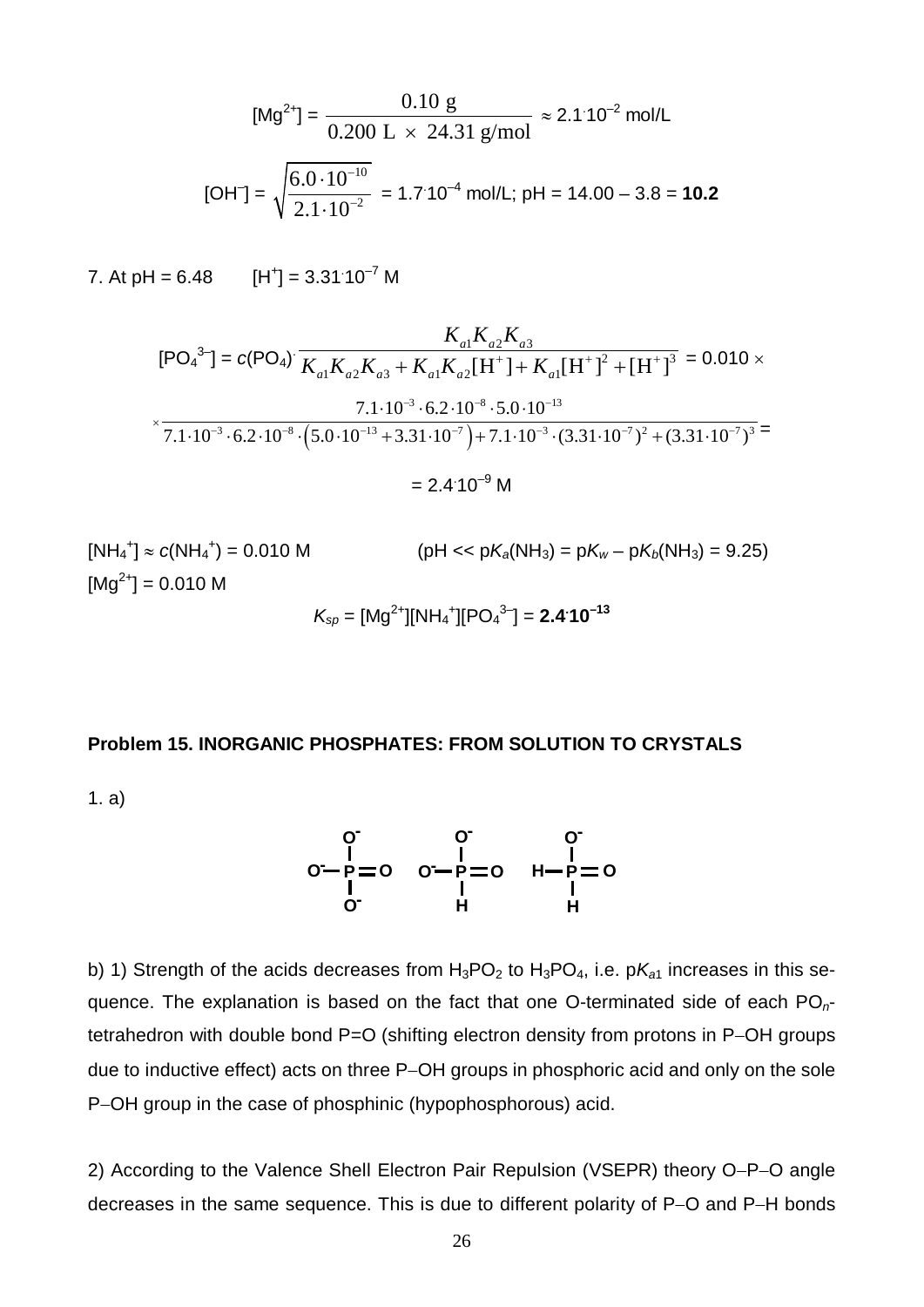(it is apparent from the values of Pauling's electronegativity  $x_P$  for these three atoms  $x_P(H)$ = 2.20,  $\chi_P(P)$  = 2.19 and  $\chi_P(O)$  = 3.44). This fact stipulates partial negative charge  $\delta$ - at oxygen atoms and almost  $\delta$  = 0 in the case of hydrogen atoms. Thus, the P–O bonds endure higher repulsion from each other than from P-H bonds, and to a first approximation we can ignore the P-H bonds in our consideration. Then the following strong repulsive bonds for the above acids should be taken into account: one P=O and one P-OH for  $H_3PO_2$ , one P=O and two P-OH for  $H_3PO_3$ , and one P=O and three P-OH for  $H_3PO_4$ .

2. Three tetrahedra linked through the common vertices; protons are attached to one oxygen atoms in each tetrahedron so that  $CN(O)_{OH} = 2$ .



In a species with two phosphorus atoms two tetrahedra should share an edge which contradicts the initial assumption that each two adjacent tetrahedra have one shared oxygen atom. Thus, minimal amount of P-atoms is equal to three. It corresponds to *cyclo*trimetaphosphoric acid.

3. a)

| т | $Q_m(P)$                                   |
|---|--------------------------------------------|
| 1 | $(-2/1) \cdot 3 + (-2/2) \cdot 1 + 5 = -2$ |
| 2 | $(-2/1) \cdot 2 + (-2/2) \cdot 2 + 5 = -1$ |
| 3 | $(-2/1) \cdot 1 + (-2/2) \cdot 3 + 5 = 0$  |
|   | $(-2/1) \cdot 0 + (-2/2) \cdot 4 + 5 = +1$ |

b) 1), 2)

| т                     | $Q_m(S_i)$                                 | $Q_m(S)$                                   |
|-----------------------|--------------------------------------------|--------------------------------------------|
| 1.                    | $(-2/1) \cdot 3 + (-2/2) \cdot 1 + 4 = -3$ | $(-2/1) \cdot 3 + (-2/2) \cdot 1 + 6 = -1$ |
| $\mathbf{2}^{\prime}$ | $(-2/1) \cdot 2 + (-2/2) \cdot 2 + 4 = -2$ | $(-2/1) \cdot 2 + (-2/2) \cdot 2 + 6 = 0$  |
| 3                     | $(-2/1) \cdot 1 + (-2/2) \cdot 3 + 4 = -1$ | $(-2/1) \cdot 1 + (-2/2) \cdot 3 + 6 = +1$ |
| 4                     | $(-2/1) \cdot 0 + (-2/2) \cdot 4 + 4 = 0$  | $(-2/1) \cdot 0 + (-2/2) \cdot 4 + 6 = +2$ |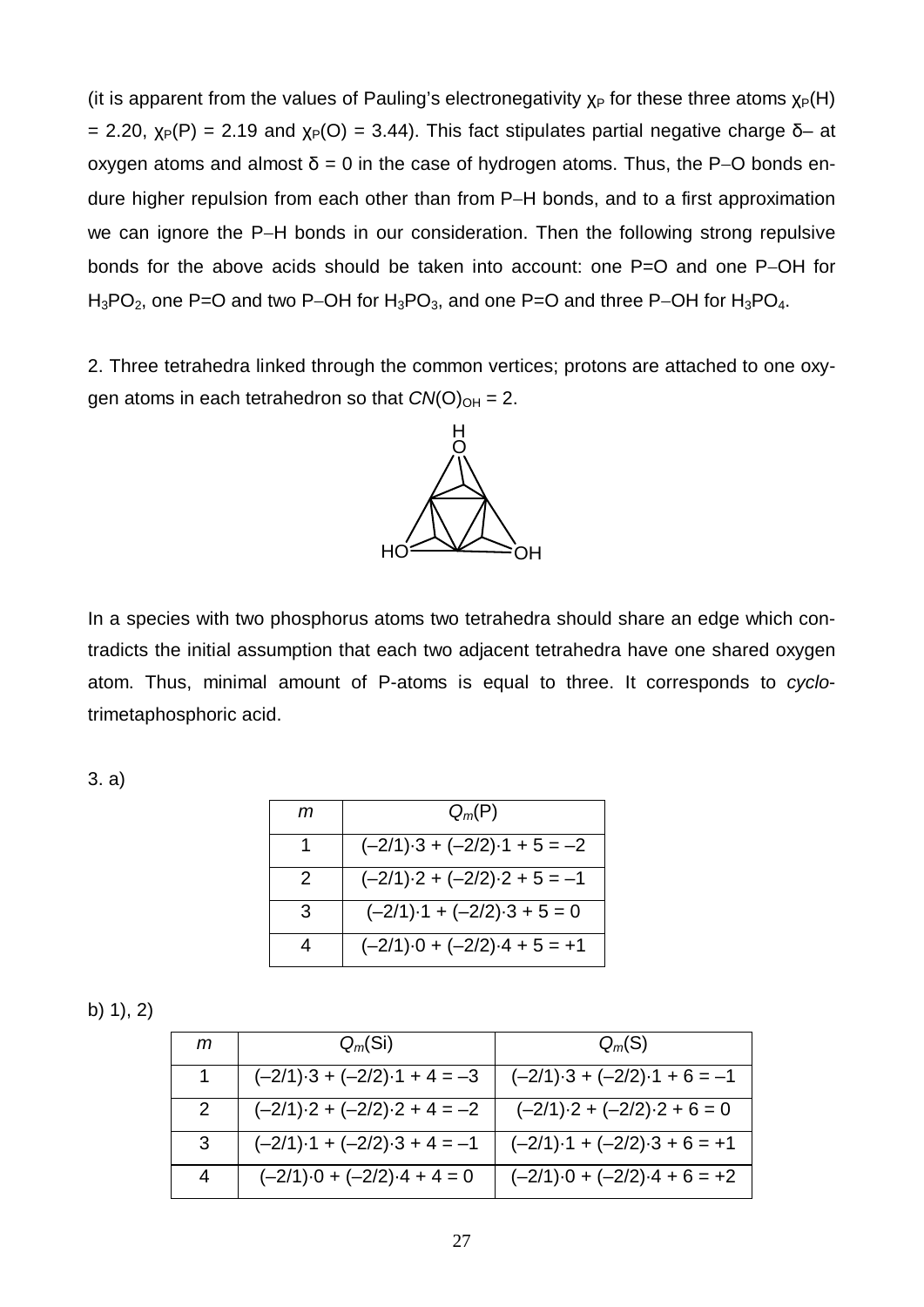4. a)  $m = 3$ ,

b)  $m(Si) = 4$ ,  $m(S) = 2$  according to the assumption.

5. a) Since the bonds between M and P are missing, the following equality is to be fulfilled:  $CN_0 \cdot b = (a+1) \cdot 4$ , therefore  $CN_0 = (a+1) \cdot 4/b$ .

The M to P ratio in an oxygen surrounding, *n*(M) : *n*(P), is *a* : 1, then, the number of atoms of M and P in the coordination sphere of O is:

$$
n(M) = a/(a+1) \cdot C N_0 = a/(a+1) \cdot (a+1) \cdot 4/b = 4a/b, \qquad n(P) = 4/b,
$$
  
Q(O) = (5/4) \cdot (4/b) + (Z/4) \cdot (4a/b) + (-2) = (-2 \cdot b + 5 + Z \cdot a)/b

where *Z* is the oxidation number of M.

The condition of the charge balance for  $M_aPO_b$  requires that  $-2 \cdot b + 5 + Z \cdot a = 0$ . Therefore,  $Q(O) = 0.$ 

b) According to the result above,  $n(P) = 4/b$ . Therefore, the number of phosphorus atoms in the oxygen coordination sphere, *n*(P), can be 1, 2 or 4 since *b* is an integer. Note that stoichiometry «M<sub>a</sub>PO» and «M<sub>a</sub>PO<sub>2</sub>», *b* =1 and 2 respectively, is not possible for a phosphorus atom in the oxidation state  $+5$ . Hence,  $b = 4$ .

From the condition of the charge balance,  $-8 + 5 + Z \cdot a = 0$ . Solving this equation in integers gives  $Z = +3$  ( $a = 1$ ) or  $Z = +1$  ( $a = 3$ ). Indeed, the empirical formulas MPO<sub>4</sub> and  $M_3PO_4$  correspond to known compounds such as  $AlPO_4$  and  $Li_3PO_4$ . Note that the condition of oxygen atom equivalence is fulfilled here.

6. a) Since Ca<sup>2+</sup> ions when combined with either NaF or Na<sub>2</sub>HPO<sub>4</sub> solutions give precipitates, it is advisable to separate solutions containing calcium cations and phosphate/fluoride anions with the membrane.

|         | $Ca(NO3)2$ NaF   Na <sub>2</sub> HPO <sub>4</sub> |  |    |         | $\mid$ Ca(NO <sub>3</sub> ) <sub>2</sub>   NaF   Na <sub>2</sub> HPO <sub>4</sub> |  |
|---------|---------------------------------------------------|--|----|---------|-----------------------------------------------------------------------------------|--|
| Soln. 1 |                                                   |  | or | Soln. 1 |                                                                                   |  |
| Soln. 2 |                                                   |  |    | Soln. 2 |                                                                                   |  |

b)  $10Ca(NO<sub>3</sub>)<sub>2</sub> + 2NaF + 6 Na<sub>2</sub>HPO<sub>4</sub> + 6NaOH \rightarrow Ca<sub>10</sub>(PO<sub>4</sub>)<sub>6</sub>F<sub>2</sub> + 20 NaNO<sub>3</sub> + 6H<sub>2</sub>O,$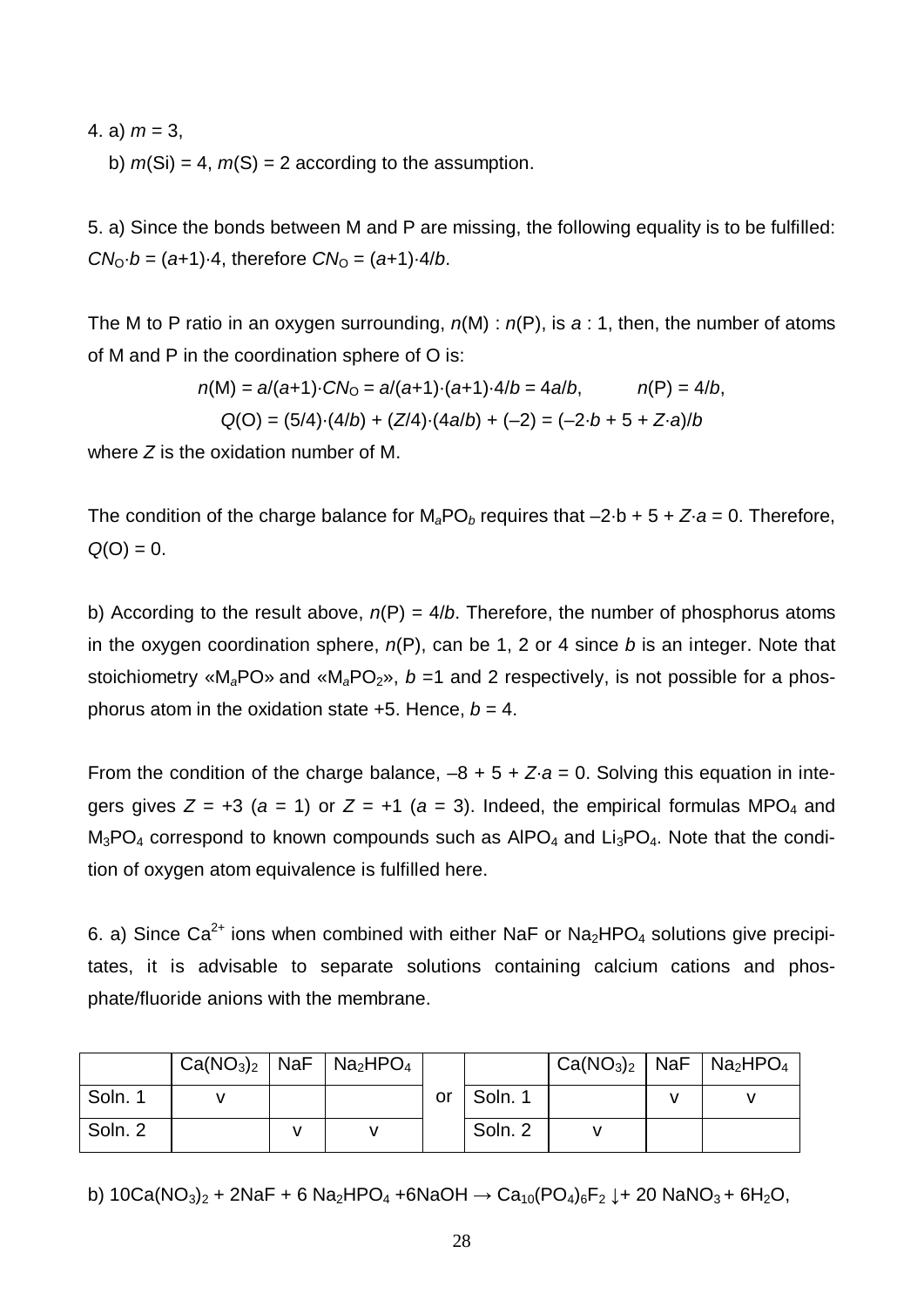if the pH values of the solutions were adjusted to alkaline range prior to the experiment. Or,

 $10Ca(NO<sub>3</sub>)<sub>2</sub> + 2NaF + 6 Na<sub>2</sub>HPO<sub>4</sub> \rightarrow Ca<sub>10</sub>(PO<sub>4</sub>)<sub>6</sub>F<sub>2</sub> \downarrow + 14 NaNO<sub>3</sub> + 6 HNO<sub>3</sub>$ without the pH adjustment. The equation gives a clear evidence of acidification. Note that this is not favorable for fluorapatite formation, since it is rather soluble in acidic solutions.

c) Dissociation of  $Ca(NO<sub>3</sub>)<sub>2</sub>$  and  $Na<sub>2</sub>HPO<sub>4</sub>$  gives 3 ions for calcium- and phosphorouscontaining salts, and two ions in the case of NaF. Then, the overall concentration of ions at the right and the left sides of the membrane is:

$$
c = 5.10^{-3} \cdot 3 + 2.10^{-3} + 3.10^{-3} \cdot 3 = (15 + 2 + 9) \cdot 10^{-3} = 2.6 \cdot 10^{-2} \text{ M} = 26 \text{ mol/m}^3.
$$
  

$$
p = cRT = 26 \text{ mol/m}^3 \cdot 8.31 \cdot 298 = 6.44 \cdot 10^4 \text{ Pa}.
$$

#### **Problem 16. FRUITS, VEGETABLES, ATOMS**

1. a) Since tomatoes touch each other in layers **A** and **B**, regular *n*-polygons (where *n* is the number of the nearest neighbors) with touch points located in the middle of their sides define the square relevant to one tomato. Among *n*-polygons only squares and hexagons fill space without voids. Therefore,  $φ = S_{\text{tomat}}/S_{\text{polvgon}}$ . *R* is the radius of vegetable or fruit (hereunder).

$$
S_{\text{square}} = 4R^2, S_{\text{hexagon}} = 2\sqrt{3} R^2. S_{\text{tomat}} = \pi R^2.
$$

$$
\varphi_A = \frac{\pi}{4} \approx 0.7854; \quad \varphi_B = \frac{\pi}{2\sqrt{3}} \approx 0.9069
$$

b) Type **B**.

2. a) The density of a packing can be estimated as the ratio of the volume of all tomatoes (*Z*) with the radius R filling the space inside of an arbitrarily chosen bulk polyhedron (P) of a certain volume V<sub>P</sub>.

$$
\varphi = \frac{4\pi ZR^3}{3\cdot V_P}
$$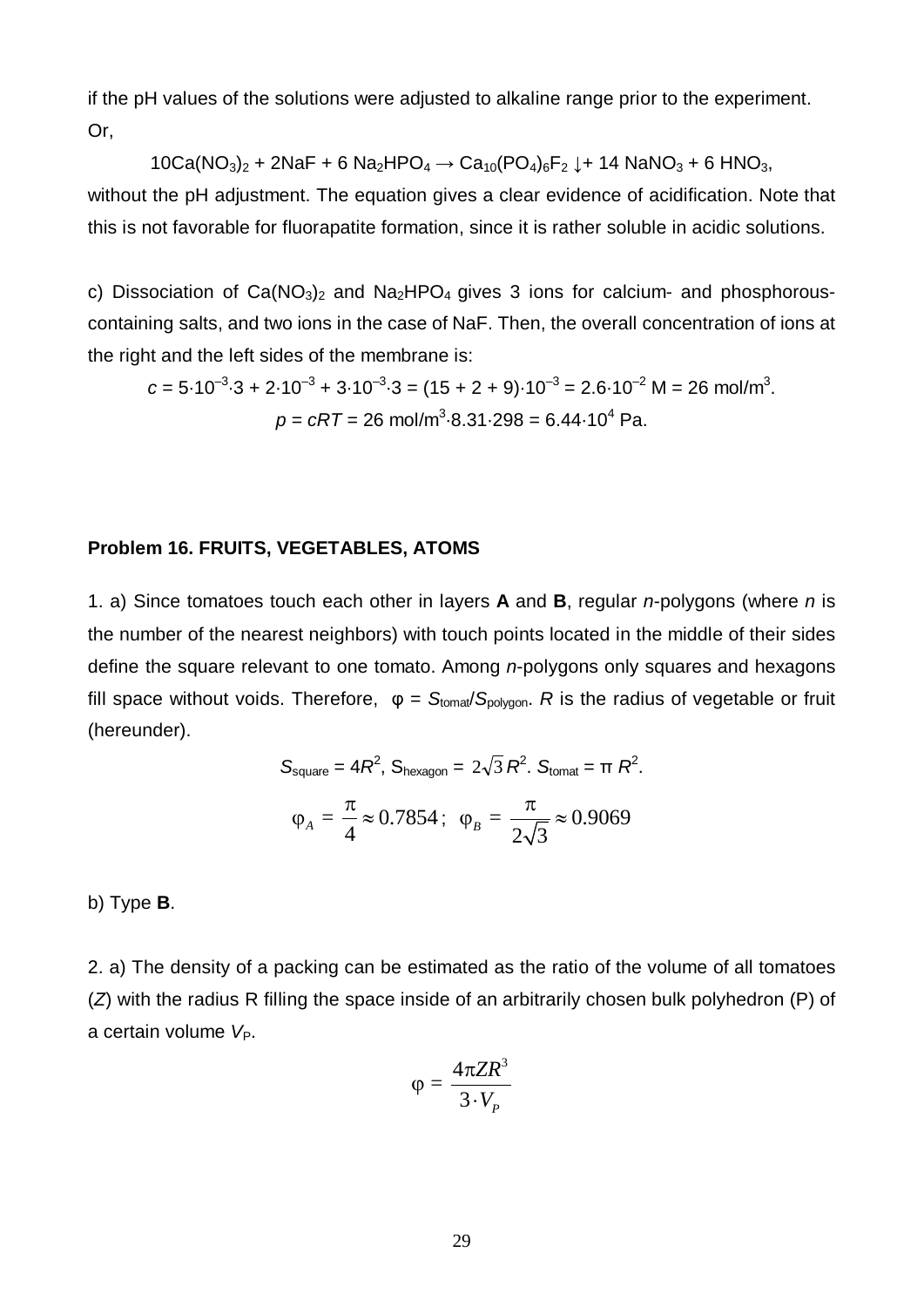| <b>Type</b><br>of packing | S.C.              | b.c.c.                            | h.p.                                   | h.c.p.                                              |
|---------------------------|-------------------|-----------------------------------|----------------------------------------|-----------------------------------------------------|
| P                         | Cube,<br>$a = 2R$ | Cube,<br>$a=\frac{4\sqrt{3}}{3}R$ | Rhombic prism,<br>$h = 2R, L = 2R$     | Rhombic prism<br>$h = \frac{4\sqrt{6}}{3}R, L = 2R$ |
| Vp                        | $8R^3$            | $\frac{64\sqrt{3}}{9}R^3$         | $4\sqrt{3}R^3$                         | $8\sqrt{2}R^3$                                      |
| Z                         | $8-(1/8) =$       |                                   | $1+8(1/8) = 2 \mid 4(1/12)+4(1/6) = 1$ | $1+4(1/12)+4(1/6)=2$                                |
| Φ                         | 0.5236            | 0.6802                            | 0.6046                                 | 0.7405                                              |

b) The case **(4)** (h.c.p.) corresponds to the most efficient way to fill space.

c) Calculation for f.c.c.: P is a cube  $a = 2\sqrt{2} R$ ,  $Z = 6 \cdot (1/2) + 8 \cdot (1/8) = 4$ ,  $V_P = 16\sqrt{2} R^3$ .

$$
\varphi_{f.c.p.} = \frac{16\pi}{3.16\sqrt{2}} \approx 0.7405.
$$

d) For c.p.s. φ does not depend on the type of the layer sequence.

3. a) In order to avoid peaches smashing the radius of a void should be less than the radius of a peach (*r* – radius of a peach, *R* – radius of a watermelon).

| Type of packing                                 | S.C.                             | b.c.c.                                                                 | f.C.C.                        |
|-------------------------------------------------|----------------------------------|------------------------------------------------------------------------|-------------------------------|
| The criterion of suc-<br>cessful transportation | $2r < (a_{\rm s.c.}\sqrt{3}-2R)$ | $2r < (a_{b.c.c.} - 2R)$                                               | $2r < (a_{f.c.c.} - 2R)$      |
| $r$ (max)/ $R$                                  |                                  | $(\sqrt{3}-1) \approx 0.7321$ $(\frac{2\sqrt{3}}{3}-1) \approx 0.1547$ | $(\sqrt{2}-1) \approx 0.4142$ |

b) The number of peaches cannot exceed that of corresponding voids:

| Type of packing                                              | S.C. | b.c.c.               | h.c.p. | f.c.c.           |
|--------------------------------------------------------------|------|----------------------|--------|------------------|
| ∠peach                                                       |      | $6.1/2 + 12.1/4 = 6$ |        | $1 + 12.1/4 = 4$ |
| $\mathcal{L}_{\text{peach}}/\mathcal{L}_{\text{watermelon}}$ |      |                      |        |                  |

c) Let us calculate the maximal density according to the formula: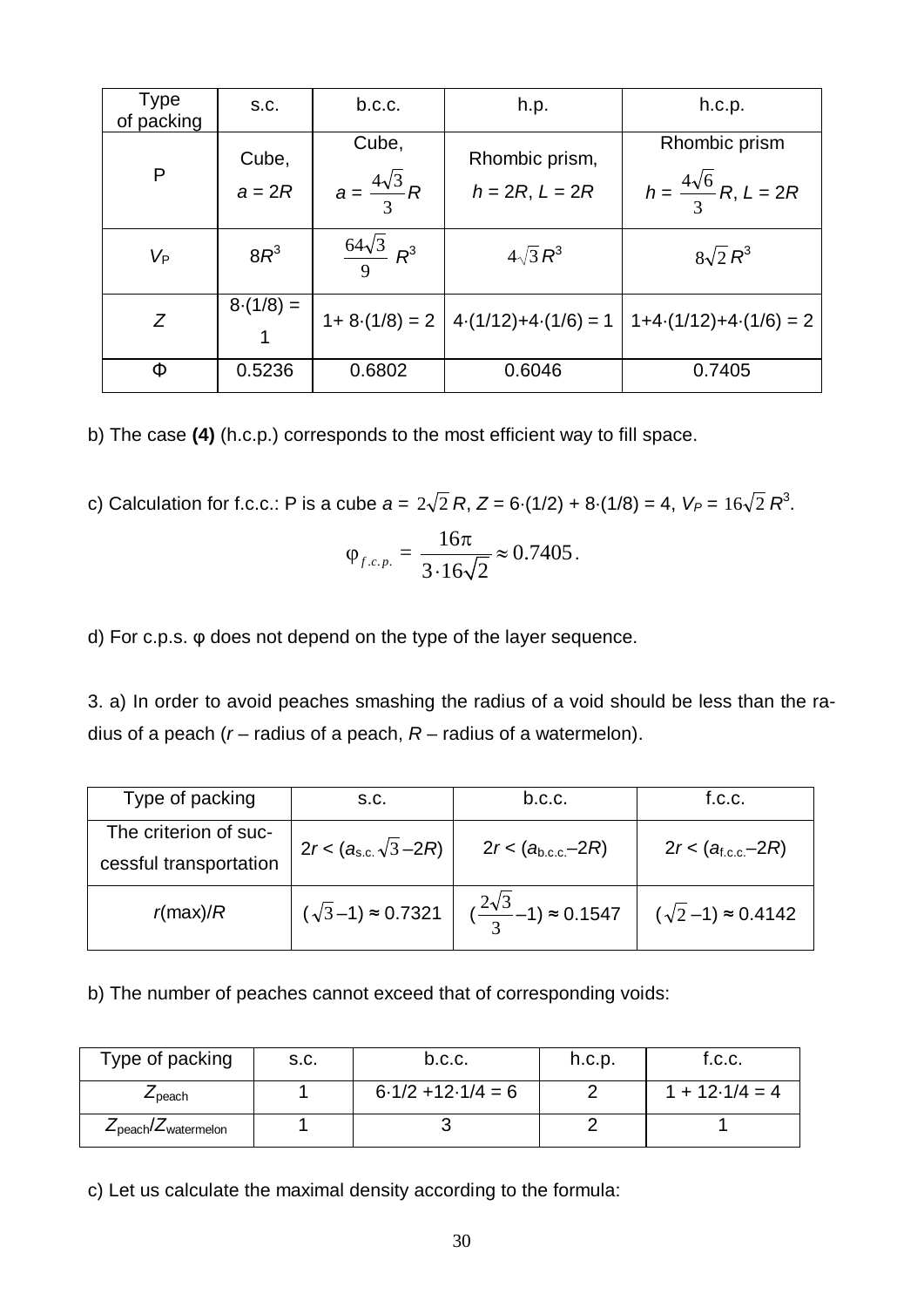$$
\varphi = \frac{4\pi R^3 Z_{\text{watermelon}} \left(1 + \frac{Z_{\text{peach}}r^3(\text{max})}{Z_{\text{watermelon}}R^3}\right)}{3 \cdot V_p}
$$

| Type of packing                                                      | S.C.           | b.c.c.                           | f.c.c.            |  |
|----------------------------------------------------------------------|----------------|----------------------------------|-------------------|--|
| P                                                                    | Cube, $a = 2R$ |                                  | Cube,             |  |
|                                                                      |                | Cube, $a = \frac{4\sqrt{3}}{3}R$ | $a = 2\sqrt{2} R$ |  |
| V <sub>P</sub>                                                       | $8R^3$         | $\frac{64\sqrt{3}}{9} R^3$       | $16\sqrt{2}R^3$   |  |
| $Z_{\text{peach}}/Z_{\text{watermelon}}$                             | 1              | 3                                | 1                 |  |
| $1+\frac{Z_{\text{peach}}r^3(\text{max})}{Z_{\text{watermelon}}}R^3$ | 1.3924         | 1.0111                           | 1.0711            |  |
| φ                                                                    | 0.721          | 0.6878                           | 0.7931            |  |

4. a) In the case of b.c.c. ventilation of voids can be achieved by filling ¼ of voids: the network composed of octahedra linked by common apexes with  $\frac{1}{4}$  watermelons which have no neighboring peaches. Similar calculation for f.c.c. gives ¼ (the same algorithm for void filling, for details see Appendix ).

b) For f.c.c. 
$$
Z_{\text{apple}} = 8
$$
 accounting for 4 watermelons (forming f.c.c. unit cell),

$$
Z_{\text{apple}} / Z_{\text{watermelon}} = 2.
$$

5. a) The rigorous condition for a diffraction maximum is: the product of inverse coordinates of diffracted planes ( *a h a k a*  $\bar{l}$  ) and coordinates of each microsphere in a cubic unit cell with side *a* has to be integer. In the case of f.c.c. there are three independent translations ( 2 *a* 2  $\frac{a}{2}$  0), ( 2  $\frac{a}{2}$  0 2  $\frac{a}{2}$ ) and (0) 2 *a* 2  $\frac{a}{b}$ ), then the condition of diffraction maximum is: *h* + *k* = 2*n*,  $k + l = 2m$ ,  $h + l = 2q$ , where  $m$ ,  $n$ ,  $q$  – integers. Hence, the reflection with  $h k / l = (1 1 1)$  satisfies the condition above.

b) 
$$
a = 2\sqrt{2}r
$$
,  $d_{\min} = \frac{2\sqrt{2}r}{\sqrt{h^2 + k^2 + l^2}} = 2\sqrt{\frac{2}{3}} \cdot 450 \approx 734.85$  nm.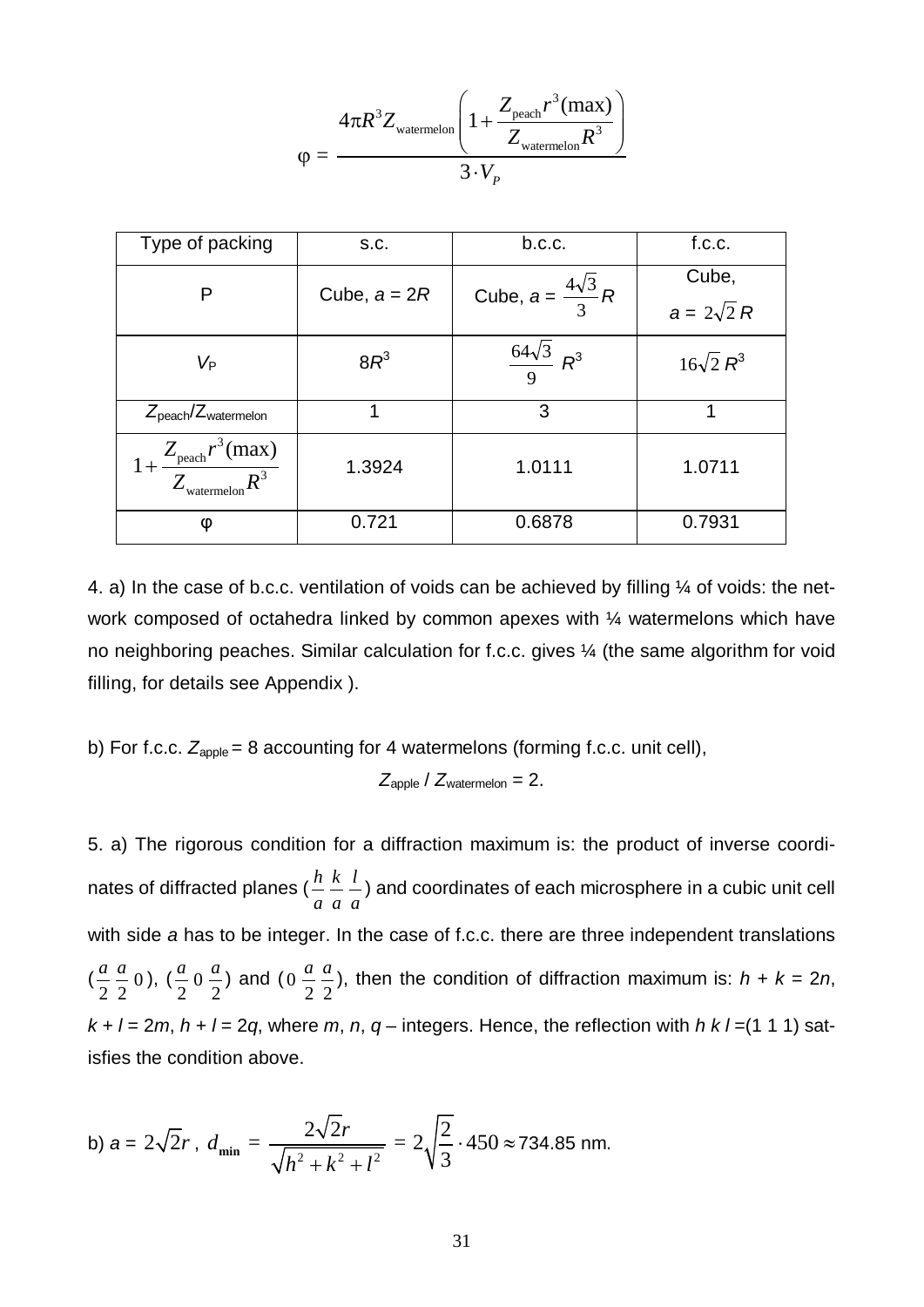$$
\lambda = d_{\min} \sin 30^{\circ} = 734.85 \cdot \frac{1}{2} \approx 367.42 \text{ nm}.
$$

### **Appendix**

#### **How to achieve ventilation of partially filled b.c.c. and f.c.c. packings**

**b.c.c.** Filling the void at the center of a face in b.c.c., one should consider (from a viewpoint of symmetry) that the opposite face of the b.c.c. cell is occupied either. Filling any remaining void in the cell immediately leads to joining of octahedra by edges. Apparently, such a cell cannot be stacked with the other ones through a face but can be stacked via edges. Thus, filled cells are arranged within 0*xy* (and similar) plane in checkerboard order. Moving from plane to plane along coordinate axis, filled and empty cells arise alternately (like Na and Cl in rock salt structure) or they form columns. In each case above, watermelon/peach ratio will be the same, since the ratio (filled cells)/(empty cells) = 1:1 remains the same. Then,  $1_{cell} \cdot 1/2 \cdot 2 = 1$  peach is accounting for  $2_{cell} \cdot 2 = 4$  watermelon, i.e. the optimal ratio peach/watermelon =  $1/4$ . If all watermelons have 2 peach-neighbors in octahedral voids, then the ratio peach/watermelon  $=$  (the number of neighbors for a watermelon)/(the number of neighbors for a peach) =  $2/6$  =  $1/3$ . However, this is impossible within the frame of b.c.c. type of packing.

Another glance on the transformation of c.p.s. layers during the filling of voids can be described as follows. Filling of octahedral voids immediately leads to the framework of octahedra joined by apexes like in  $ABX_3$  perovskite structure. Here watermelons play roles of both A-cation and X-anion. From this consideration it is quite clear that further compaction of fruit-vegetable mixture is impossible without smashing. This means that we have reached the ultimate value of peach/watermelon ratio.

**f.c.c.** Placing a peach at the origin of f.c.c. cell, one can find out that it is impossible to fill more voids. Then, the ratio peach/watermelon is equal to  $1/Z_{f.c.c.} = 1/4$ . Moving the origin of f.c.c. cell into the filled void, it is easy to show up the  $ABX<sub>3</sub>$  perovskite structure again with the same consequences related to further compaction of fruit-vegetable mixture.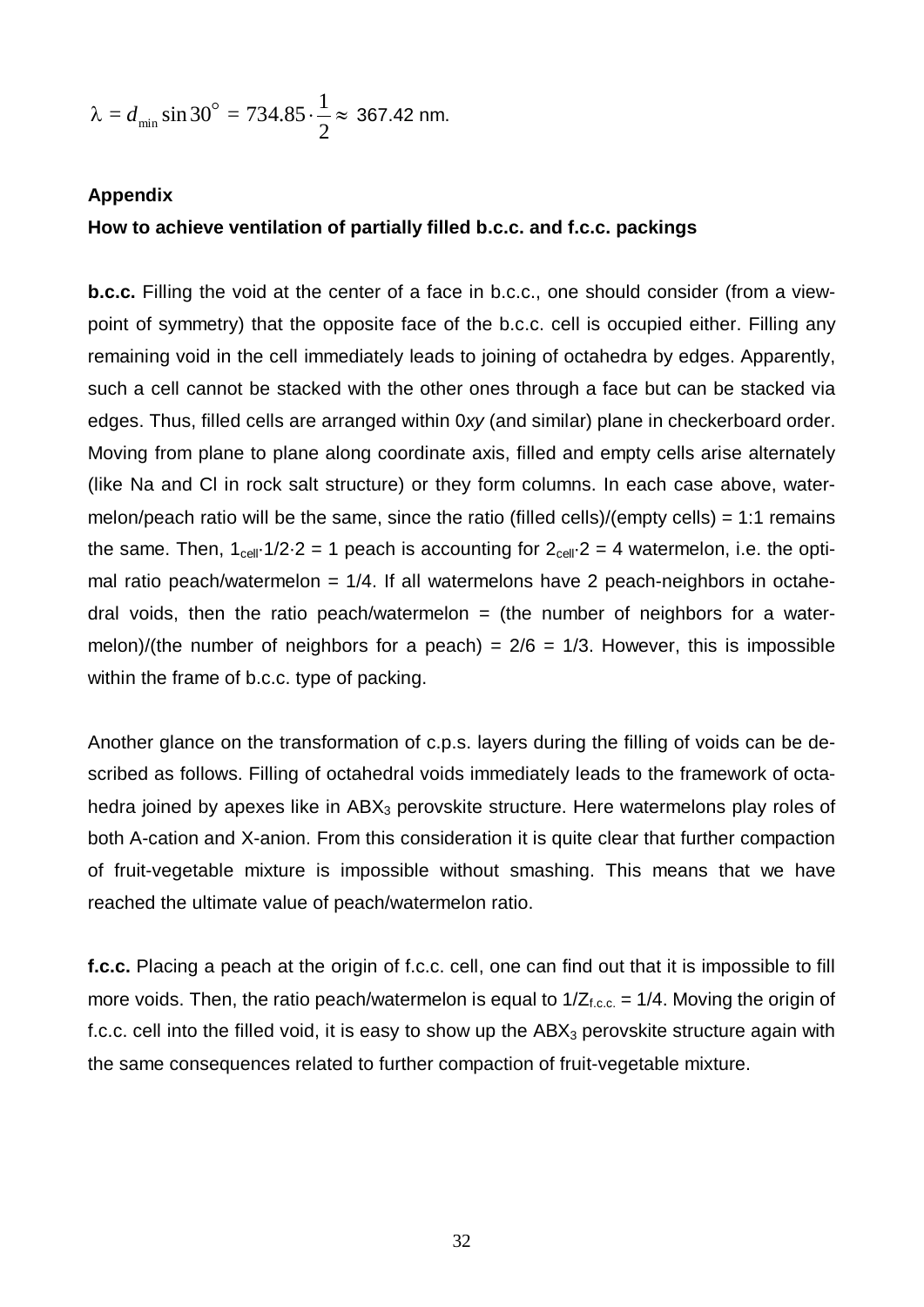## **Problem 17. CHAMELEONIC COBALT**

1. 
$$
\text{CoCl}_2\text{-}6\text{H}_2\text{O}_{\text{(cr)}} \rightleftarrows \text{CoCl}_2\text{-}4\text{H}_2\text{O}_{\text{(cr)}} + 2\text{H}_2\text{O}_{\text{(g)}}
$$
\n
$$
\Delta_r H_{298}^\circ = 2 \cdot (-241.8) - 1538.6 - (-2113) = 90.8 \text{ kJ}
$$
\n
$$
\Delta_r S_{298}^\circ = 2 \cdot 188.7 + 211.4 - 346 = 242.8 \text{ J K}^{-1}
$$
\n
$$
\Delta_r G_{298}^\circ = 90800 - 298 \cdot 242.8 = 18.45 \text{ kJ}
$$
\n
$$
-RT \ln K_p = \Delta_r G_T^\circ
$$
\n
$$
-RT \ln p_{\text{H}_2\text{O}}^2 = \Delta_r G_T^\circ
$$
\n
$$
\lg p_{\text{H}_2\text{O}} = -\frac{\Delta_r G_{298}^\circ}{2 \cdot 2.3 \cdot 298 \cdot R} = -\frac{18450}{2.3 \cdot 2 \cdot 298 \cdot 8.31} = -1.62
$$
\n
$$
p_{\text{H}_2\text{O}} = 0.024 \text{ atm}
$$

At 298 K, the pressure of saturated water vapor can be estimated from the equilibrium  $H_2O_{(lq)} \rightleftarrows H_2O_{(g)}$ 

$$
\Delta_{r}H_{298}^{o} = -241.8 - (-285.8) = 44.0 \text{ kJ}
$$
\n
$$
\Delta_{r}S_{298}^{o} = 188.7 - 70.1 = 118.6 \text{ J K}^{-1}
$$
\n
$$
\Delta_{r}G_{298}^{o} = 44000 - 298.118.6 = 8.66 \text{ kJ}
$$
\n
$$
-RT \ln p_{\text{H}_{2}O}^{0} = \Delta_{r}G_{r}^{o}
$$
\n
$$
\lg p_{\text{H}_{2}O}^{0} = -\frac{\Delta_{r}G_{298}^{o}}{2.3 \cdot 298 \cdot R} = -\frac{8660}{2.3 \cdot 298 \cdot 8.31} = -1.52
$$
\n
$$
p_{\text{H}_{2}O}^{0} = 0.030 \text{ atm}
$$

The threshold of relative humidity of air specific to the hygrometer response is

$$
\frac{p_{\text{H}_2\text{O}}}{p_{\text{H}_2\text{O}}^0} = 0.024 / 0.030 = 0.80 \text{ or } 80\%
$$

2. In a weak Crystal Filed (ligands are water molecules)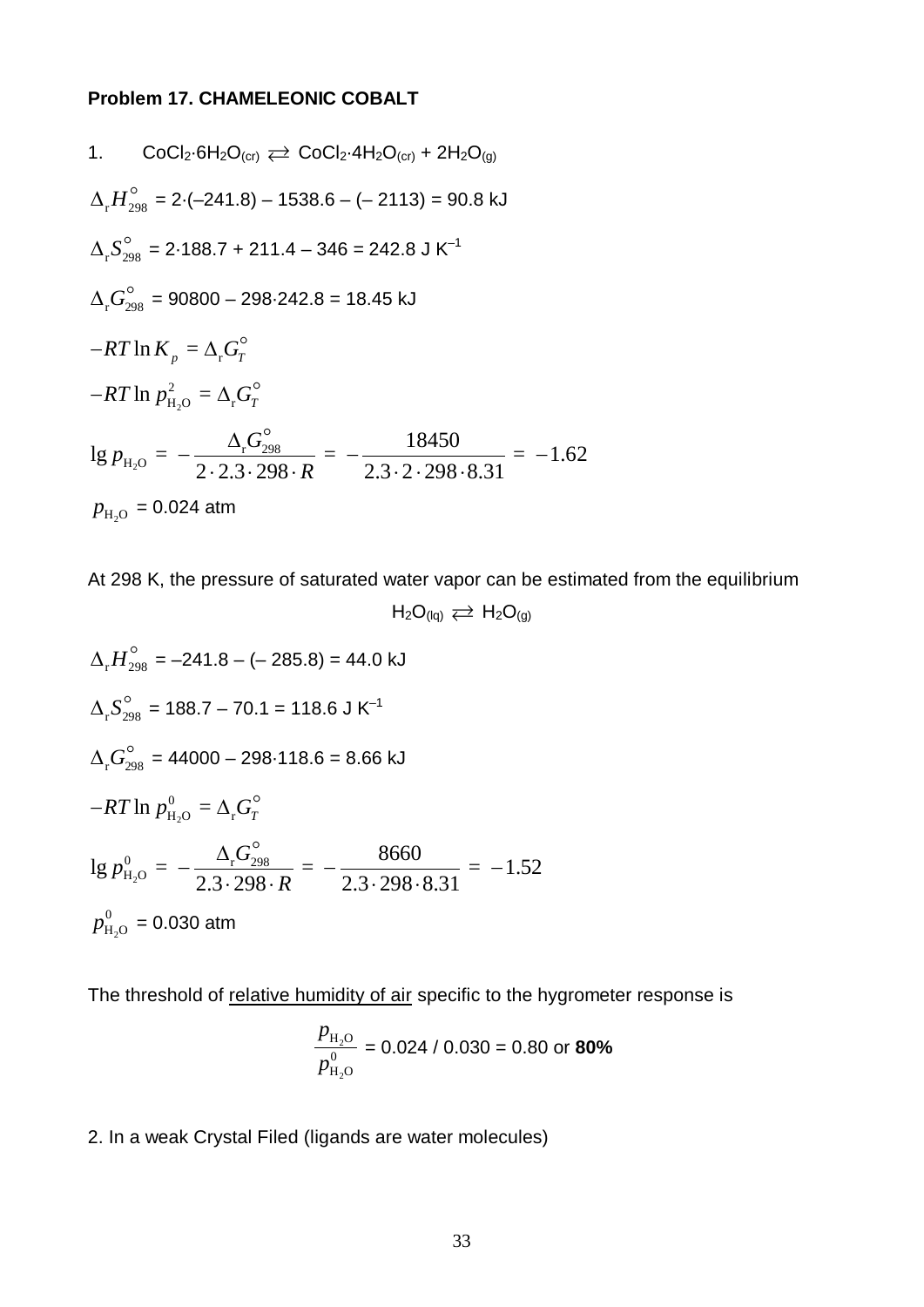

a) CFSE ([Cr(H2O)6] 3+) = –6/5 Δo = **–1.2Δo**; CFSE([Cr(H<sub>2</sub>O)<sub>4</sub>]<sup>3+</sup>) = −4/5 Δ<sub>t</sub> ≈ −16/45 Δ<sub>o</sub> = − **0.36 Δ<sub>o</sub>** (assuming that Δ<sub>t</sub> ≈ 4/9 Δ<sub>o</sub>);

b) CFSE ( $[Co(H<sub>2</sub>O)<sub>6</sub>]<sup>2+</sup>$ ) = -4/5 Δ<sub>o</sub> = -0.8 Δ<sub>o</sub>; CFSE ([Co(H<sub>2</sub>O)<sub>4</sub>]<sup>2+</sup>) = −6/5 Δ<sub>t</sub> ≈ −24/45 Δ<sub>o</sub> = **−0.53 Δ<sub>o</sub>** (assuming that Δ<sub>t</sub> ≈ 4/9 Δ<sub>o</sub>);

The value |CFSE(tetrahedron) – CFSE(octahedron)| becomes minimal just for the configuration  $d^{\ell}$  (i.e. for Co<sup>2+</sup>). The Crystal Field Theory assumes ionic bonding of ligand-central ion. That is true for the case of hard acid (a central ion) – hard base (a ligand) in terms of HSAB (see below). In the case of  $Co^{2+}$  ion (which is close to a soft acid) covalent contribution to chemical bonding of the central ion with a large polarizable ligand is an additional factor that stabilizes a tetrahedral complex.

3. a) We may expect that the entropy change for the reaction (1)  $\Delta_{\rm r} S_{298}^{\circ}$  > 0, since the reaction is accompanied by an increase of the number of species. At the same time  $\Delta_{\rm r} G_{298}^{\circ}$ is slightly above zero (otherwise the reaction (1) would proceed from left to right completely). Therefore,  $\Delta_{_{\rm P}} H_{298}^{\circ} > T\Delta_{_{\rm P}} S_{298}^{\circ} > 0$ . This conclusion agrees well with CFSE calculations (see above).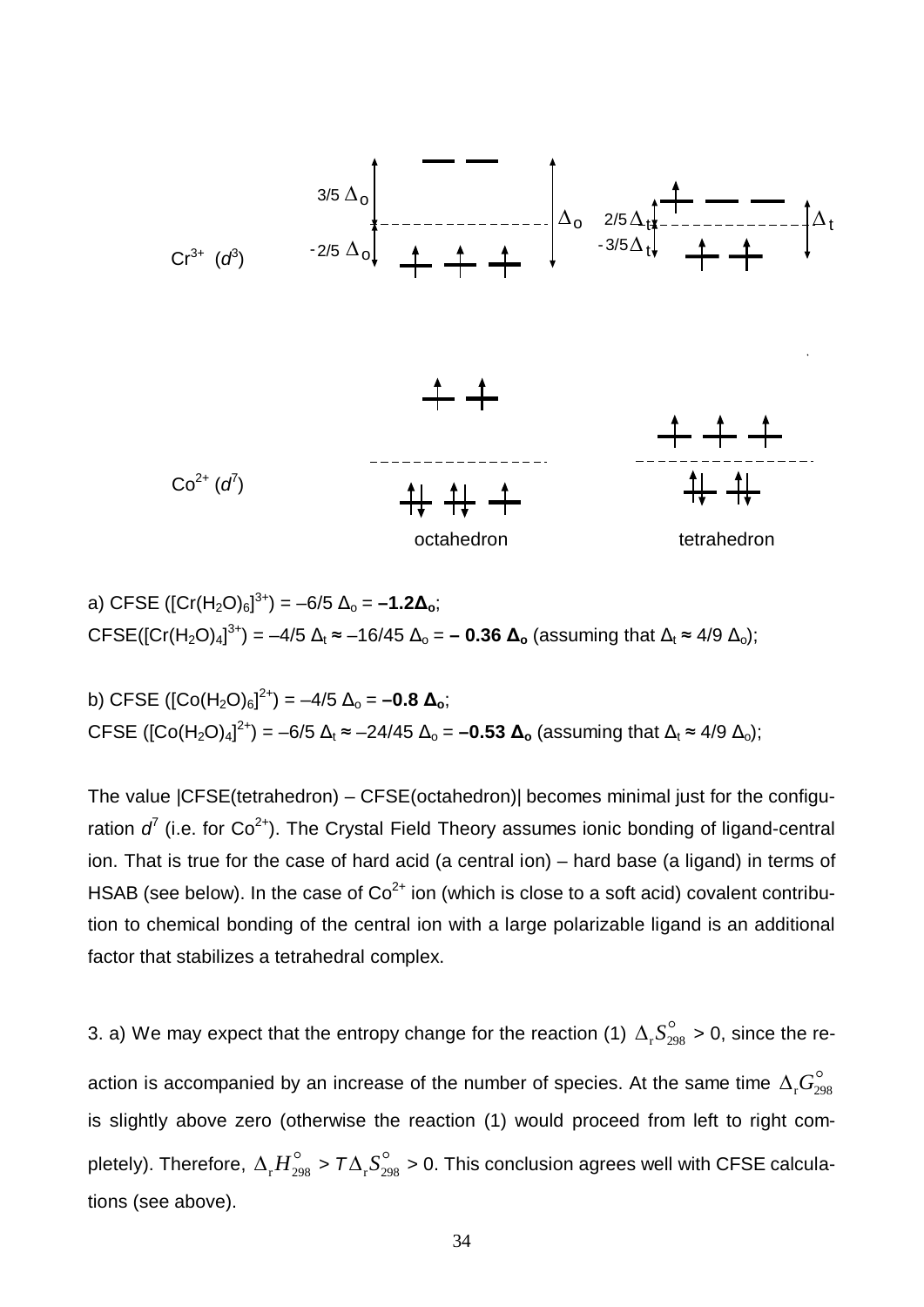b) Heating shifts the equilibrium (1) to the right, since  $\Delta_{_{\rm r}} H^{\circ}_{_{298}}$  > 0, and a pink solution turns its color to deep blue.

c) Since  $Co^{2+}$  is not a hard acid according to HSAB (rather it is an intermediate acid close to a soft one), it forms stable complexes with soft bases. Thiocyanate-ion SCN– is a softer base compared to CI<sup>-</sup>, hence, in the case of SCN<sup>-</sup> the equilibrium (1) is largely shifted to the right. This is used to discover  $Co<sup>2+</sup>$  in solutions.

4. a)  $X = \Gamma$ . According to HSAB  $\Gamma$  is a softer base than C $\Gamma$ .

b) In both cases, i.e. for  $X = \square$  and for  $X = \square$ , the tetrahedral coordination compounds are stable. The reason lies in the fact that  $PH_3$  is much softer base compared to pyridine. Then, softness of the secondary ligand is not the determining factor in stabilization of the tetrahedral complex.

c) Violet color of the compound corresponds to octahedral environment of Co ion. It is possible if the compound has a polymeric structure (bonding via Cl bridges):



5. CoCl<sub>2</sub> + 2NaOH + 2H<sub>2</sub>O  $\rightarrow$  2NaCl +  $[Co(H<sub>2</sub>O)<sub>2</sub>(OH)<sub>2</sub>] $\downarrow$  - blue precipitate$ 

(in fact, the structure of hydroxides or basic salts of transition metals is quite complex, often polymeric in its nature, however, the color of the precipitate gives correct information concerning the coordination environment of Co ions having  $CN = 4$ )

$$
[Co(H2O)2(OH)2] $\downarrow$  + 2H<sub>2</sub>O = [Co(H<sub>2</sub>O)<sub>4</sub>(OH)<sub>2</sub>] $\downarrow$  (pink precipitate)  
[Co(H<sub>2</sub>O)<sub>4</sub>(OH)<sub>2</sub>] $\downarrow$  + 2NaOH = Na<sub>2</sub>[Co(OH)<sub>4</sub>] (blue solution) + 4H<sub>2</sub>O
$$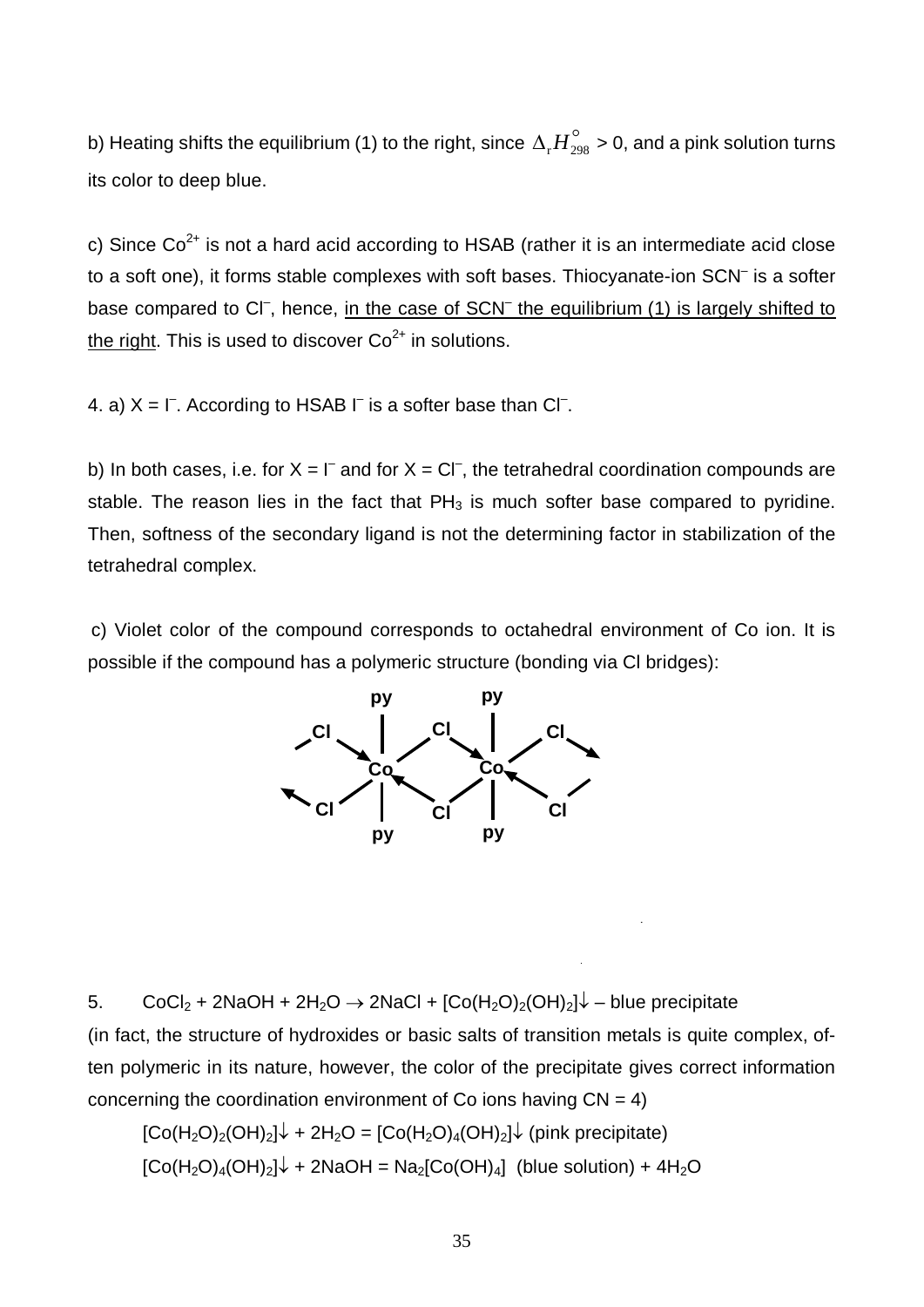### **Problem 18. THE FORMOSE REACTION**

The base-catalyzed aldol condensation involves a highly reactive nucleophilic enolate-ion, which directly attacks the electrophilic carbonyl carbon of another aldehyde molecule giving  $\beta$ -hydroxyaldehyde (aldol).



Non-enolizable are aldehydes lacking  $\beta$ -protons, that are those which cannot give enols or enolates. Among important non-enolizable aldehydes, besides formaldehyde are benzaldehyde PhCHO, trichloroacetic acid aldehyde (chloral) CCl<sub>3</sub>CHO, glyoxal OHC-CHO, and many others.

Formaldehyde is produced by a 3-step process involving a) gasification of coal by the action of steam at high temperature to give the so-called *syngas*, which is used as feedstock for b) methanol synthesis using copper on zinc oxide catalyst at 250 °C and 100 atm pressure. Methanol is catalytically dehydrogenized into formaldehyde over silver mesh at 650°.

 $C + H_2O \longrightarrow CO + H_2 \longrightarrow CH_3OH \longrightarrow CH_2O$ 

The main trick in the mechanism of benzoin condensation is the addition of nucleophilic catalyst to carbonyl group of a non-enolizable aldehyde. Central carbon of the adduct is no more sp<sup>2</sup>-carbon, but rather sp<sup>3</sup>-carbon bearing two substituents capable of delocalization of negative charge and thus rendering a reasonable CH-acidity. After deprotonation the resulting carbanion serves as a nucleophile attacking carbonyl group of the other aldehyde molecule. Elimination of nucleophilic catalyst (here, cyanide) regenerates carbonyl group. Thus, the net result is the transfer of PhCO (or generally RCO, acyl) residue from aldehyde.

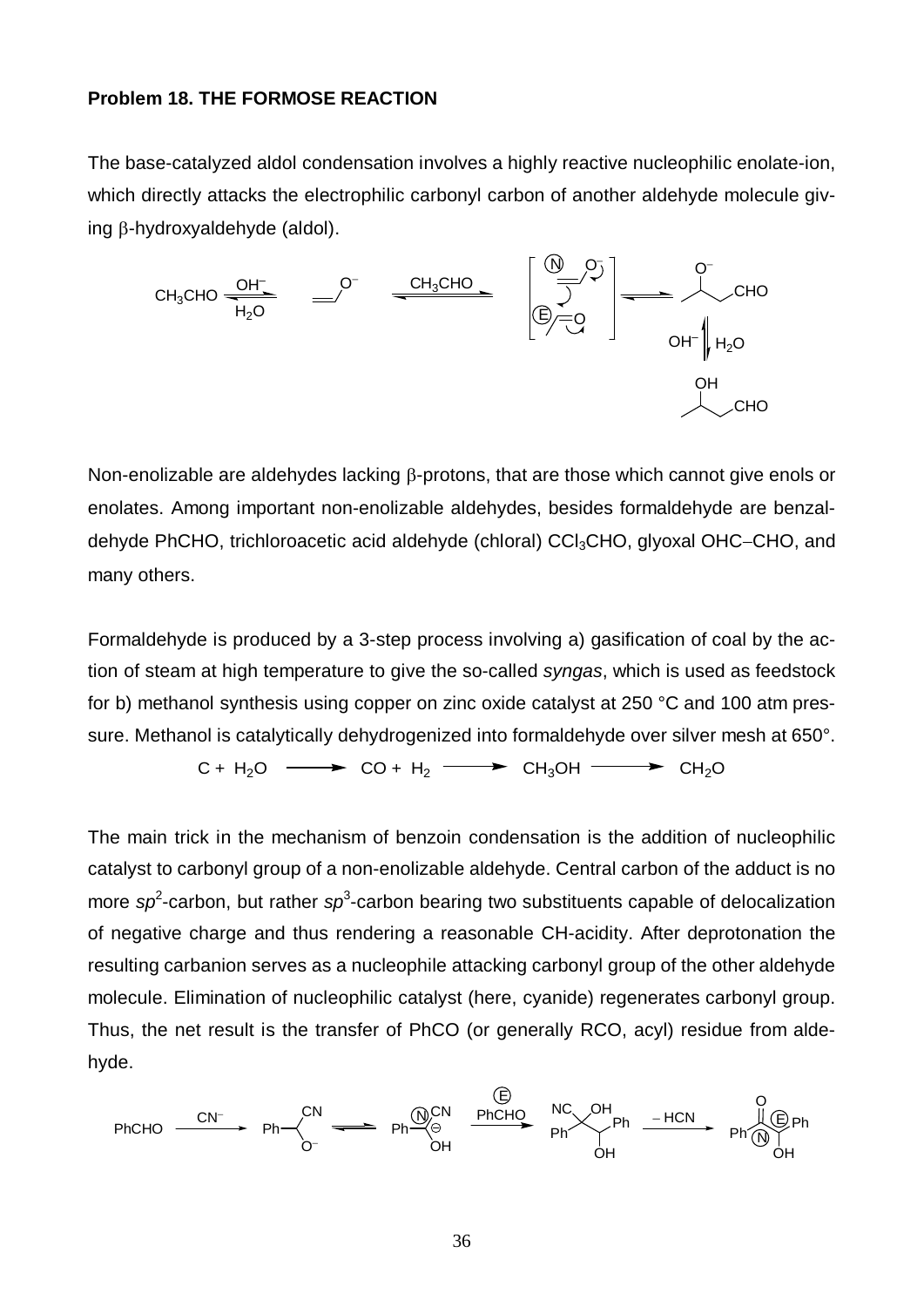Normally, acyl groups are transferred by electrophilic reagents (acid chlorides, anhydrides, and other carboxylic acid derivatives) to nucleophiles. The Umpolung principle shows the way how it can be done by using a pair of reagents of reverse reactivity.

The analogy between cyanide and thiazolium is profound and very interesting. Apparently, both HCN and thiazolium (with regard to C-2 atom) can be considered as derivatives of formic acid.



Resonance structures for thiazolium anion suggest that besides carbanionic form there is the only one other form, an electroneutral carbene! Indeed, this is a true carbene with 6 electron configuration of carbon atom, a lone pair and a vacant orbital. Recent research has shown that thiazolium anion and closely related anions of analogous heterocycles (e.g. imidazolium) are indeed stable (!) carbenes, which immediately found a lot of applications in organic chemistry and catalysis. These carbenes are nucleophilic due to two electron-rich heteroatoms connected to carbene center. Thus, it can be assumed that Nature employs a stable carbene in the transketolase catalysis.

Coming back to the analogy with cyanide, we see that cyanide has a second resonance form, isocyanide with carbene-like divalent carbon.

As shown above thiamine pyrophosphate, as other thiazolim salts, is very reactive towards aldehydes. In the organisms of heavy drunkards there is a lot of alcohol dehydrogenation product, acetaldehyde. This reactive aldehyde binds to thiamine thiazolium residue, thus stealing the vitamin from vital biochemical processes.

Continuation is straightforward to employ the same chemistry as in the steps already shown. Catalyst (thiazolium anion or thiazolidene, if we choose the carbene form) is regenerated at the last stage exactly as in the benzoin condensation.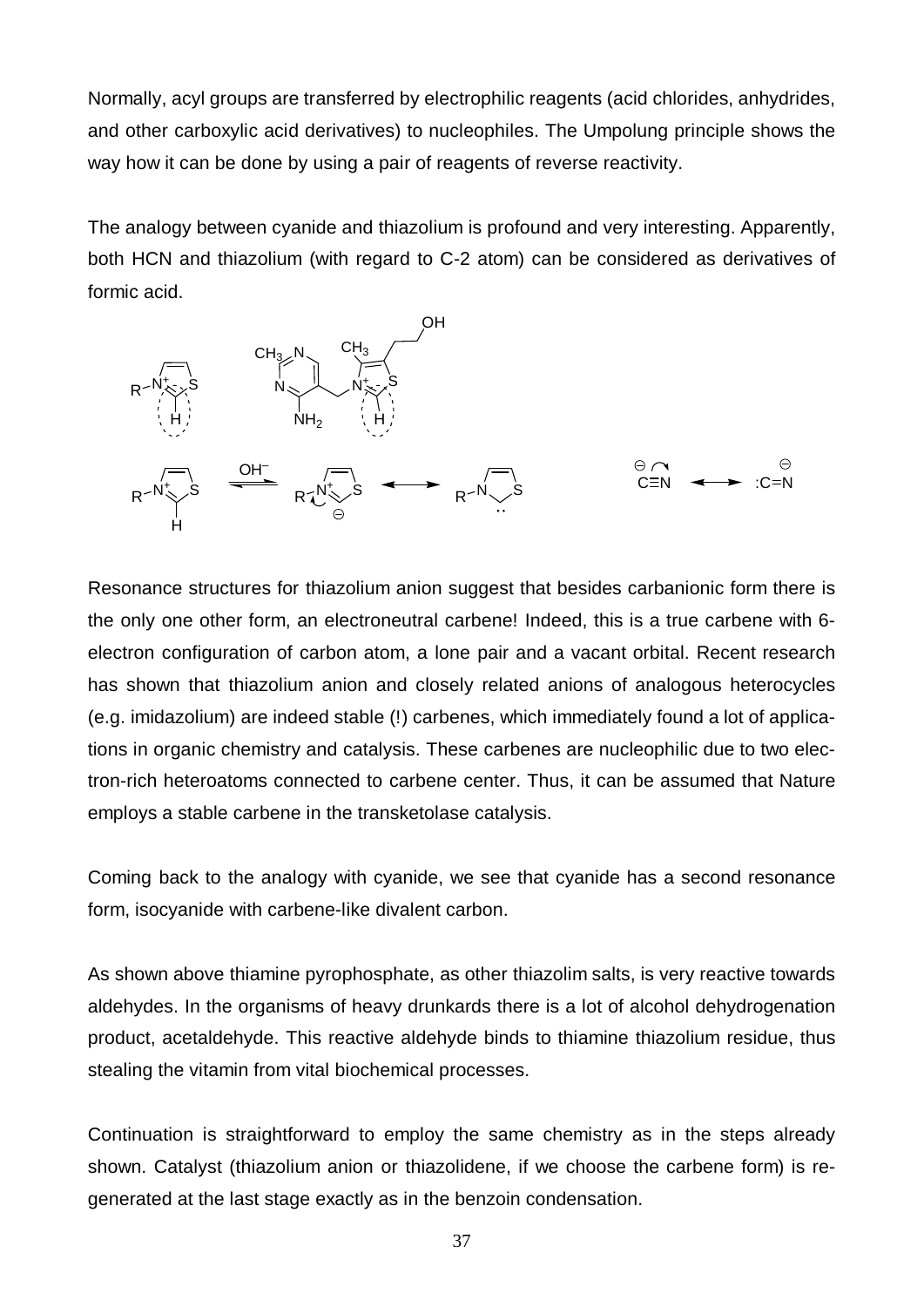

(also 9 and 10) The Umpolung in the true formose reaction is apparently furnished by CHacidic properties of the hydrated form of formaldehyde. Due to the lack of good mesomeric stabilization CH-acidity is much lower, and the deprotonation leading to nucleophilic carbanion is much less efficient. Therefore, the reaction is very slow at the beginning. The induction period is accounted for by very low concentration of carbanion. But as soon as some glyoxal is accumulated, a highly effective catalytic cycle is switched on. Within the catalytic cycle formaldehyde behaves as a normal electrophile.

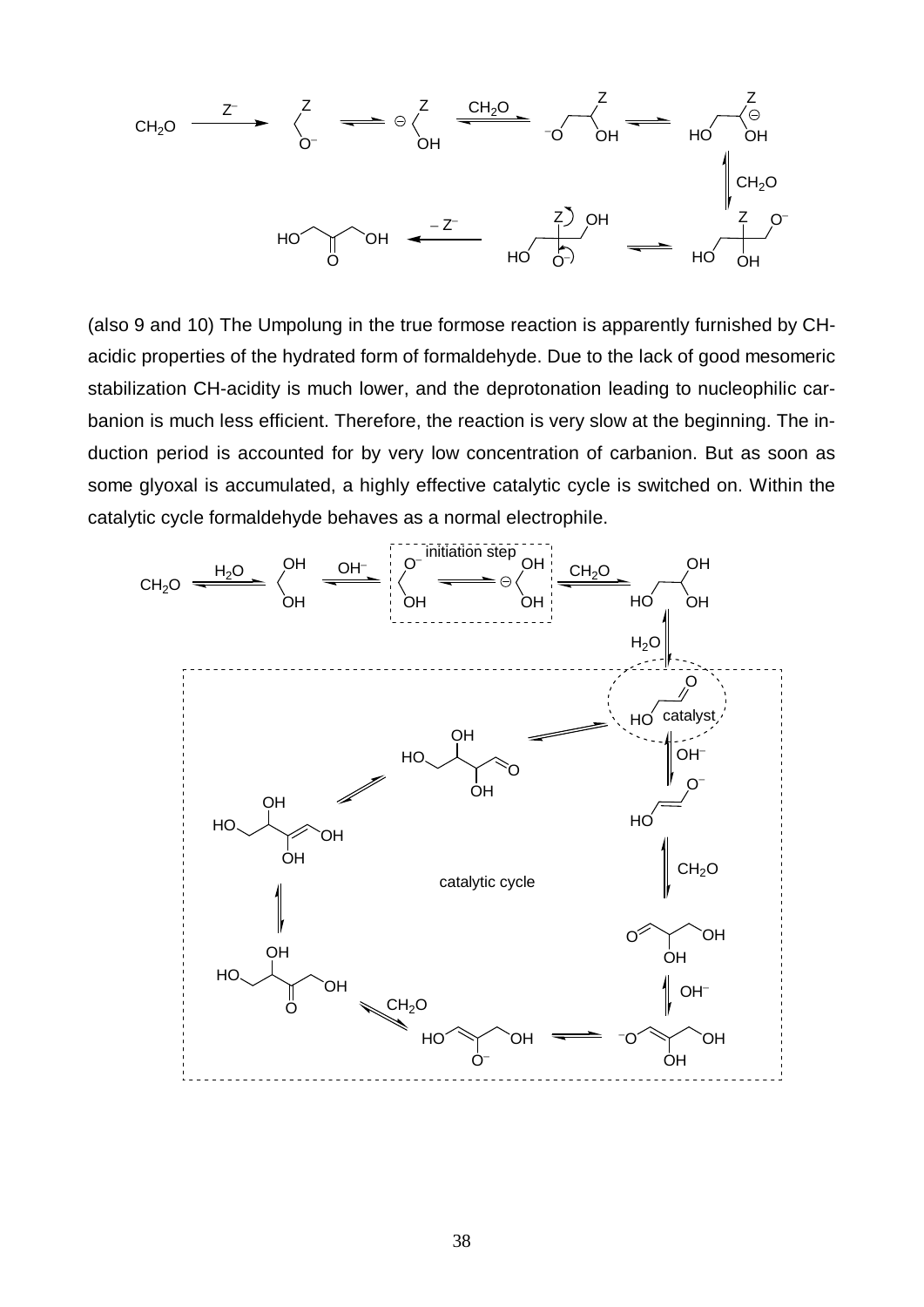#### **Problem 19. THE ANALOGY IN ORGANIC CHEMISTRY**

1. Echenmoser's salt is an iminium salt, which involves a heteroanalogue of carbonyl group. Thus, Echenmoser's salt is an electrophile with electrophilic carbon center similar to the carbonyl carbon. Formally, it should behave as a stabilized carbenium ion, as is well seen by considering the resonance forms

 $H_2C = NMe_2 \leftrightarrow H_2C - NMe_2$ 

Due to very high  $\pi$ -donicity of dimethylamino group, the first form predominates, and thus nucleophilic properties, which may be attributed to the second form, are virtually missing. It can be considered a Lewis acid, as any C-electrophile is, due to apparent ability to combine with bases, e.g. hydroxide ion or water.

Thus, electrophile is the true answer, and Lewis acid and/or nucleophile can be regarded as valid additional answers.

2. No catalyst is required because iminium salt is already strongly polarized, and carbon atom is sufficiently electrophilic to attack carbonyl group without any additional activation by catalysts. In the reactions with aldehydes or ketones the iminium salt serves as a heteroanalogue of the *protonated carbonyl compound*, with the double carbon-nitrogen bond strongly polaryzed due to the positive charge at heteroatom. Therefore, the iminium salt is already reactive enough to take part in electrophilic attack at enol to form the so called Mannich base, which is itself a heteroanalogue of the aldols.



3. In the Cope rearrangement, it is highly important to realize that the reaction is an equilibrium, which is perfectly evident from the fact that the reactant and product are the same compound (or the same type of compound, if a substituted diene is used). Thus, the forward and the reverse transformations are the same reaction.

In the case of degenerate reaction (when reactant and product are the same, if isotope effects are neglected), it is evident that equilibrium constant is unity.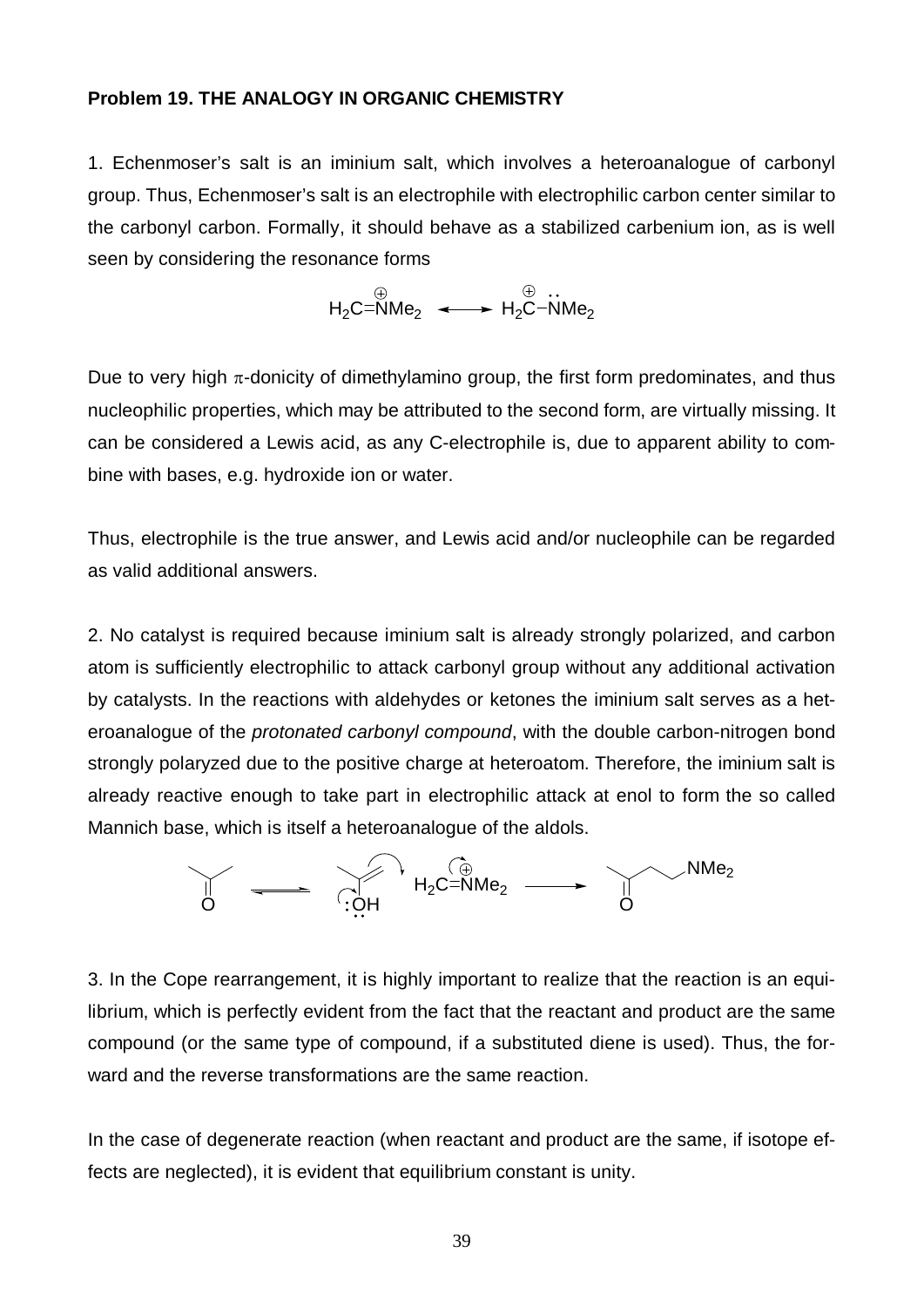

Thus, the result would be an equimolar mixture of 1- and 3-deuteriohexadiene-1,5.

4. Unlike the Cope rearrangement, oxo-Cope rearrangement involves two different compounds (belonging to different classes), thus the reversibility is not evident. In the case of allylic phenol ether hetero-hexadiene fragment is formed by allyloxy chain and one of the double bonds of benzene ring:



As the initial keto-form of phenol is immediately transformed into much more stable normal phenol (*enol*) form, the arrangement of double bonds for Cope-Claisen rearrangement disappears, and the whole reaction becomes irreversible.

5. The domino-reaction starts from the formation of a cyclic iminium salt similar to the Eschenmoser's salt, with triethyl-orthoformate serving as a dehydrating agent. In this salt there are two double bonds at a distance required for the Cope rearrangement, thus here we have the aza-Cope rearrangement. A new iminium salt is formed, which is readily hydrolyzed to liberate secondary amine and formaldehyde.



#### **Problem 20. KETO-ENOL TAUTOMERISM**

1-3. Ketones do not react directly with halogens. Enolizable ketones and aldehydes contain the respective enols, which are unsaturated electron-rich compounds very reactive towards electrophiles. The reactions are very fast and quantitative. The transformation of ketone to enol is normally rather slow, but is effectively catalyzed by acids and bases. Thus, if the reaction with halogen is performed fast, only enol is consumed. In order to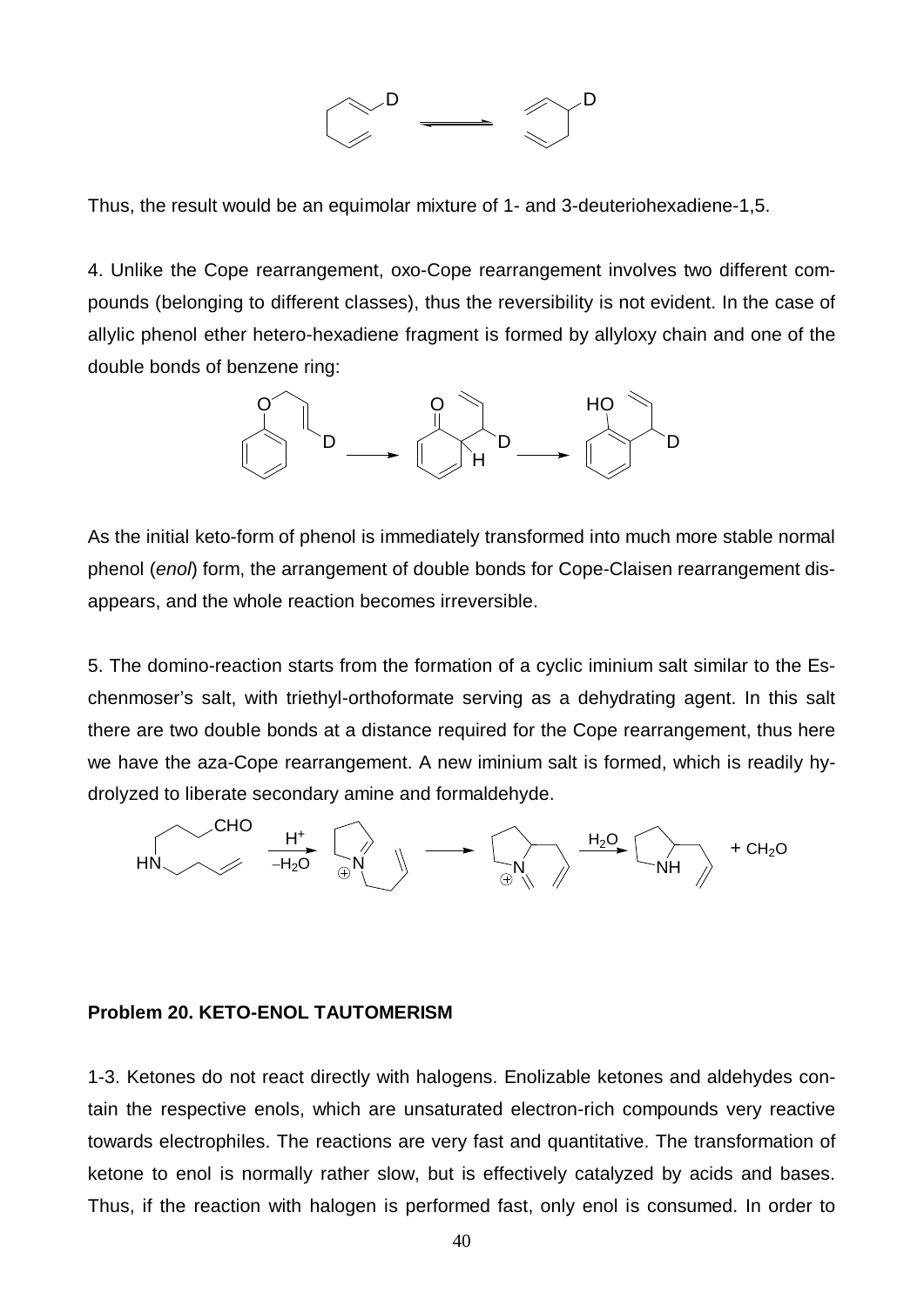avoid catalyzed enolization the acid liberated during the addition should be neutralized by salt, which is not alkaline enough to switch on the base-catalyzed enolization.

Iodine chloride is more convenient as titration agent than bromine or iodine, as the former interhalide is more polar, and thus is more reactive towards the double bond.



Calculation of enol content should give the value of 1.18%. As has been shown by more accurate kinetic and spectroscopic investigations, this estimate is hugely overestimated. Real tautomerism constant for cyclohexanol is of the order  $pK = 5-6$ .

4-5. The content of enol in simple ketones is very low. However, there are some compounds for which the enol form is more stable, and even those with predominating enol form. One of the most important examples of such behavior are … phenols. Simple phenols practically do not show any properties characteristic of keto-form, because this form is not aromatic and thus very unstable in comparison with enol (phenol)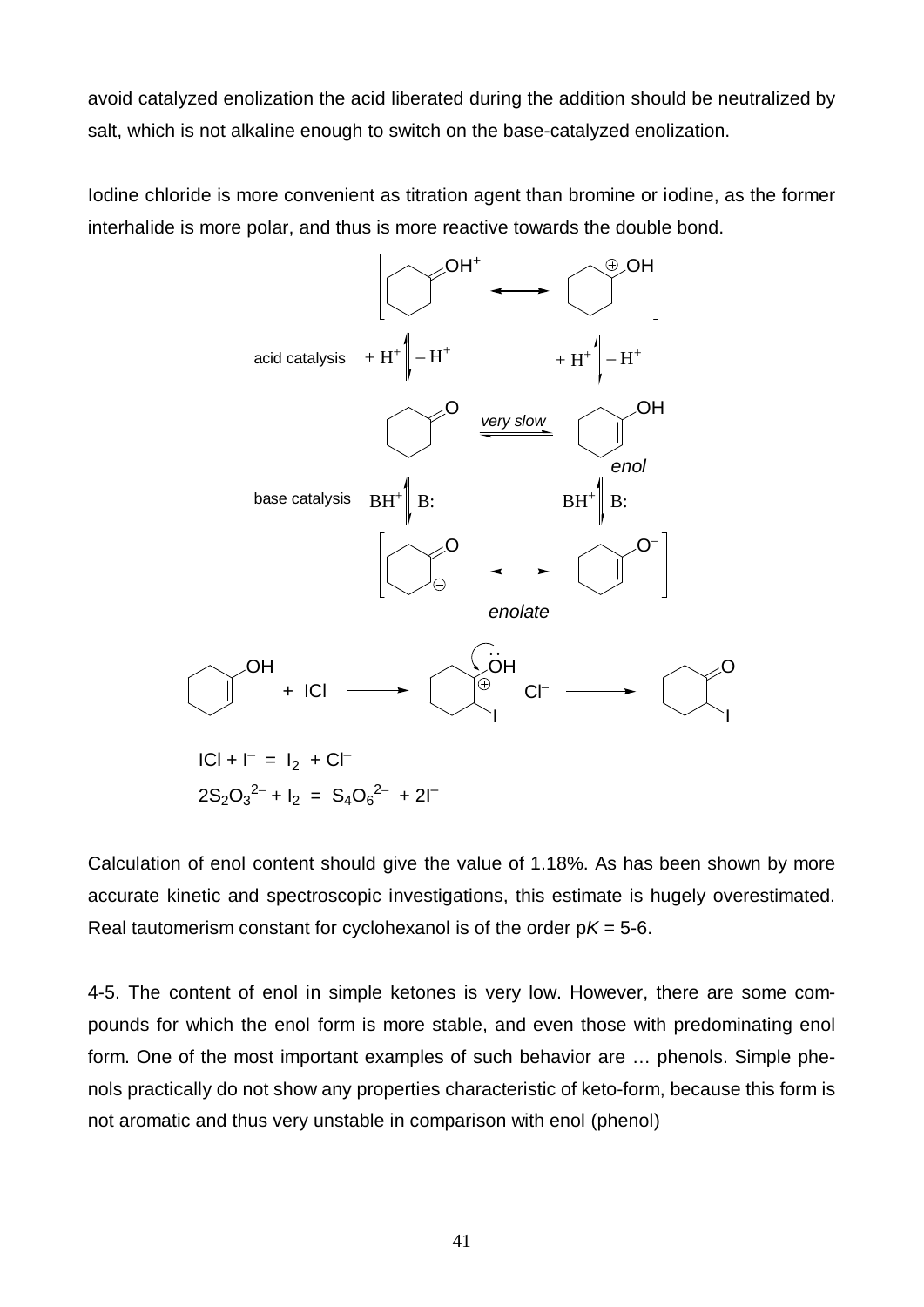

However, for some substituted phenols, as well as for polycyclic or heterocyclic phenols the presence of keto-form is well manifested. One of such examples is used in the second part of the task.

The transformations mentioned reveal the reactivity of carbonyl group (reactions with hydroxylamine, bisulfite, and condensation with aldehydes). From the empirical formula of bisulfite derivative it can be deduced that the compound has 6 carbon atoms, and all other empirical formulas are the results of factorization of divisible formulas. Thus, compound **A** is  $C_6H_6O_3$  and is, according to <sup>13</sup>C NMR, a highly symmetrical compound. As it follows from apparent presence of keto-group this might be cyclohexatrione-1,3,5, or a fully enolized form of this compound 1,3,5-trihydroxybenzene, known as floroglucine.

Condensation with aldehydes gives normal aldols, which readily eliminate water to form quinoid structure, a well-known chromophore. Two or three aldehyde molecules can enter this reaction, and more complex structures can form if aldehyde bears some functional groups (such as e.g. carbohydrates or cinnamic aldehydes which are the building blocks of lignin).



Methylation can give either permethylated enol or keto-forms, the former takes 3 methyls, the latter 6 methyls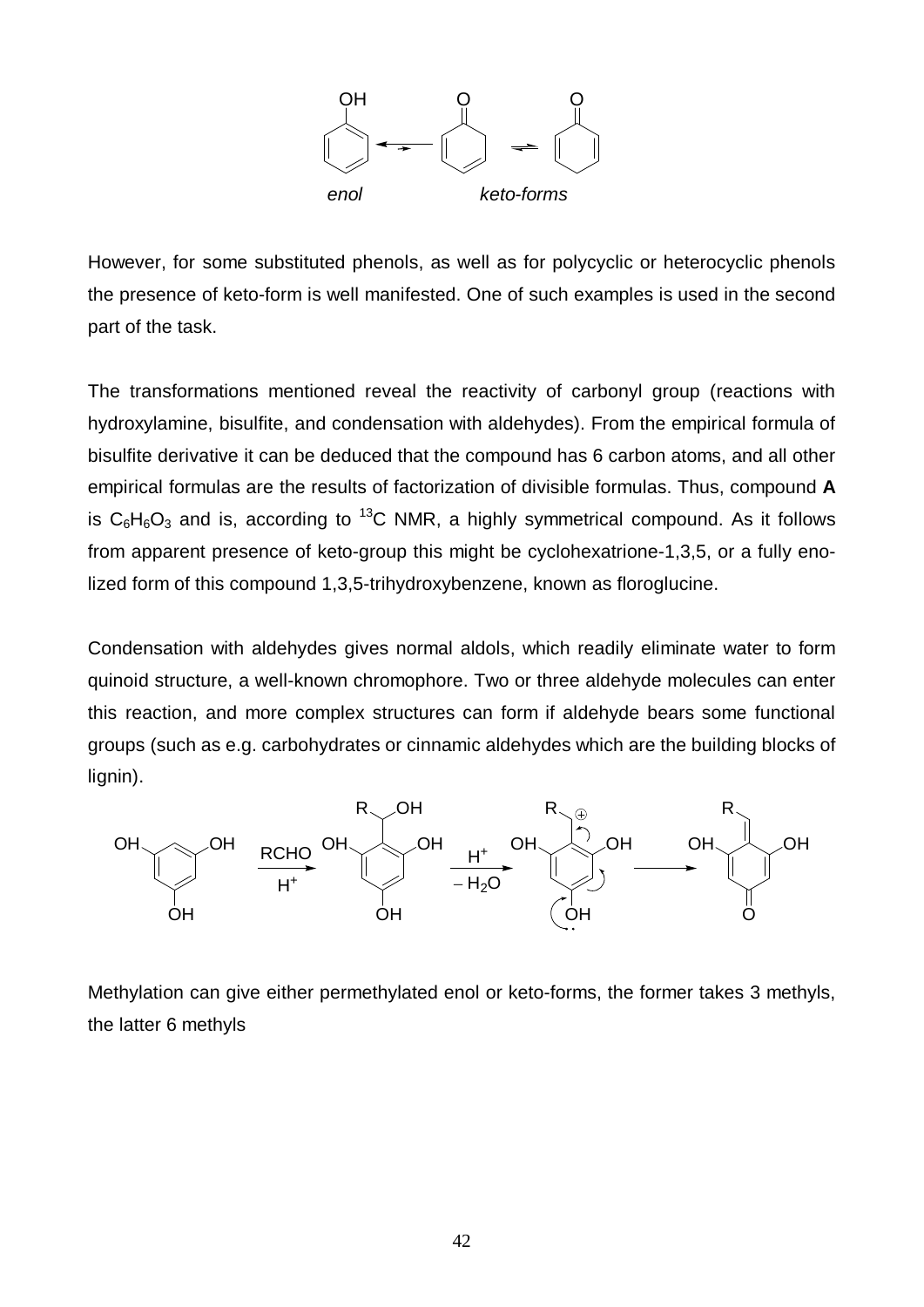

Bisulfite derivative readily loses water to give 3,5-dihydroxybenzenesulfonic acid



# **Problem 21. UNUSUAL PATHWAYS OF FATTY ACID OXIDATION: ALPHA-OXIDATION**

- 1. According to IUB classification:
	- 1.3. oxidoreductases acting on the CH–CH group of donors;
	- 4.2. carbon-oxygen lyases (or hydrolases);
	- 1.1. oxidoreductases acting on the CH–OH group of donors;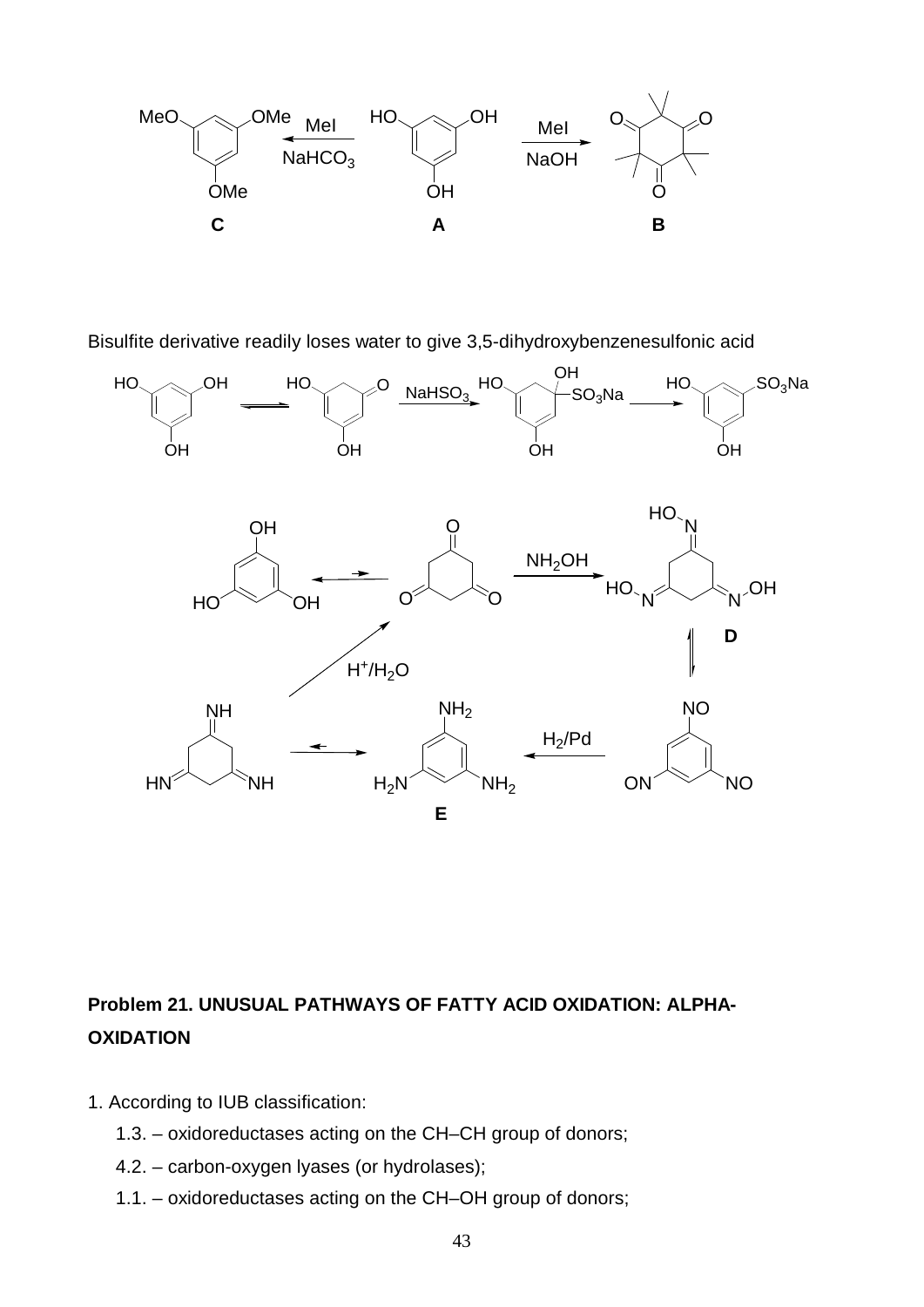### 2.3. – acyltransferases.

The 1<sup>st</sup> enzyme catalyzes dehydrogenation resulting in β-unsaturated acyl derivative (all the rest carbon atoms but carbonyl belong to R, and thus are not modified). Addition of water to this unsaturated acyl CoA leads to 3-hydroxyacyl CoA (formation of 2-hydroxyacyl CoA is not consistent with the final products given in the task). This is also confirmed by the subclass of the  $3<sup>rd</sup>$  enzyme, which catalyzes oxidative transformation of a hydroxyl group into carbonyl one. The  $4<sup>th</sup>$  enzyme leads to the final products of the cycle as a result of thioclastic degradation (transfer of R-CO fragment on a new CoA-SH molecule).



2. According to the task data, **E1** catalyzes two successive reactions. Based on the list of reaction types given, two variants are possible for the first stage: either formation of an ester bond of ribonucleoside phosphate and carbonic acid or kinase reaction. Then thioester of carbonic acid (phytanoyl CoA) is formed at the second stage. Two-stage character of **E1** catalyzed reaction is due to a positive change of Gibbs free energy of phytanoyl CoA formation. This process is possible if only it is conjugated with cleavage of high energy bond in NTP.

If the first stage is the kinase reaction, one product is possible: residue of phytanic acid linked with one phosphate. P:O ratio in this product would be 1:5. Thus, one can conclude that intermediate containing either NMP or NTP residue is formed. Note that NDP residue is not consistent with further phosphorus-containing products.

Finally, the reaction types are:  $E1 - a$ , d);  $E3 - f$ .

3. To decipher nucleotide in **E1** catalyzed reaction, a table with P:O molar ratios for all possible derivatives of ribonucleotide mono- and triphosphates is of help.

| Intermediate  | P:O molar ratio if the starting nucleotide contains as a base |         |        |          |  |
|---------------|---------------------------------------------------------------|---------|--------|----------|--|
| contains      | Adenine                                                       | Guanine | Uracil | Cytosine |  |
| Monophosphate | 1:8                                                           | 1:9     | 1:10   | 1:9      |  |
| Triphosphate  | 1:4.66                                                        | 1:5     | 1:5.33 | 1:5      |  |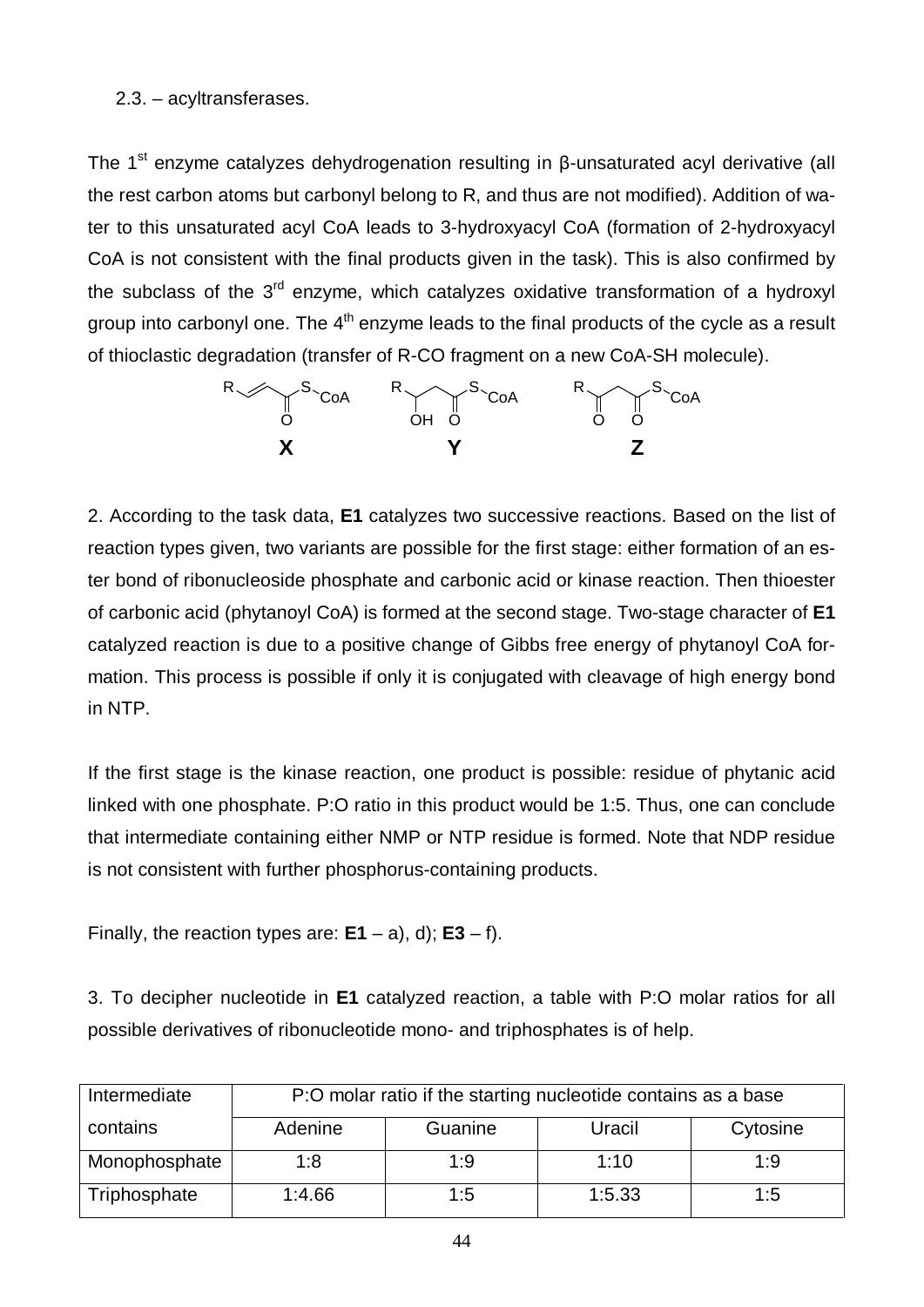It is seen that the only possible variant is **E1**catalyzed transfer of adenosine monophosphate residue on phytanic acid molecule:



4. It is seen from the table in the task that the number of carbon atoms in prystanic acid is: 4.3 (propionyl CoA) + 3.2 (acetyl CoA) + 1 (formyl CoA) = 19.

According to  $\alpha$ -cycle reactions, **E3** catalyzed stage results in splitting off a monocarbon fragment attached to CoA. At the other stages including that catalyzed by **E2** no changes in the number of carbon atoms in phytanic acid metabolites is observed (note that reaction equations are given). Thus, **A** contains 19+1=20 carbon atoms.

For determination of the molecular formula of saturated phytanic acid: hydrogen – 20·2, oxygen  $-2$  (both in one carboxylic group). Finally,  $C_{20}H_{40}O_2$ . Note that it is given that phytanic acid can be represented as R-COOH, where R is hydrocarbon residue. Thus, R does not contain functional groups (including hydroxyl or carboxylic). Empirical formula:  $C_{10}H_{20}O$ .

5. In the scheme of  $\beta$ –oxidation discussed in question 1, acetyl CoA is the product which is finally split off from a fatty acid:

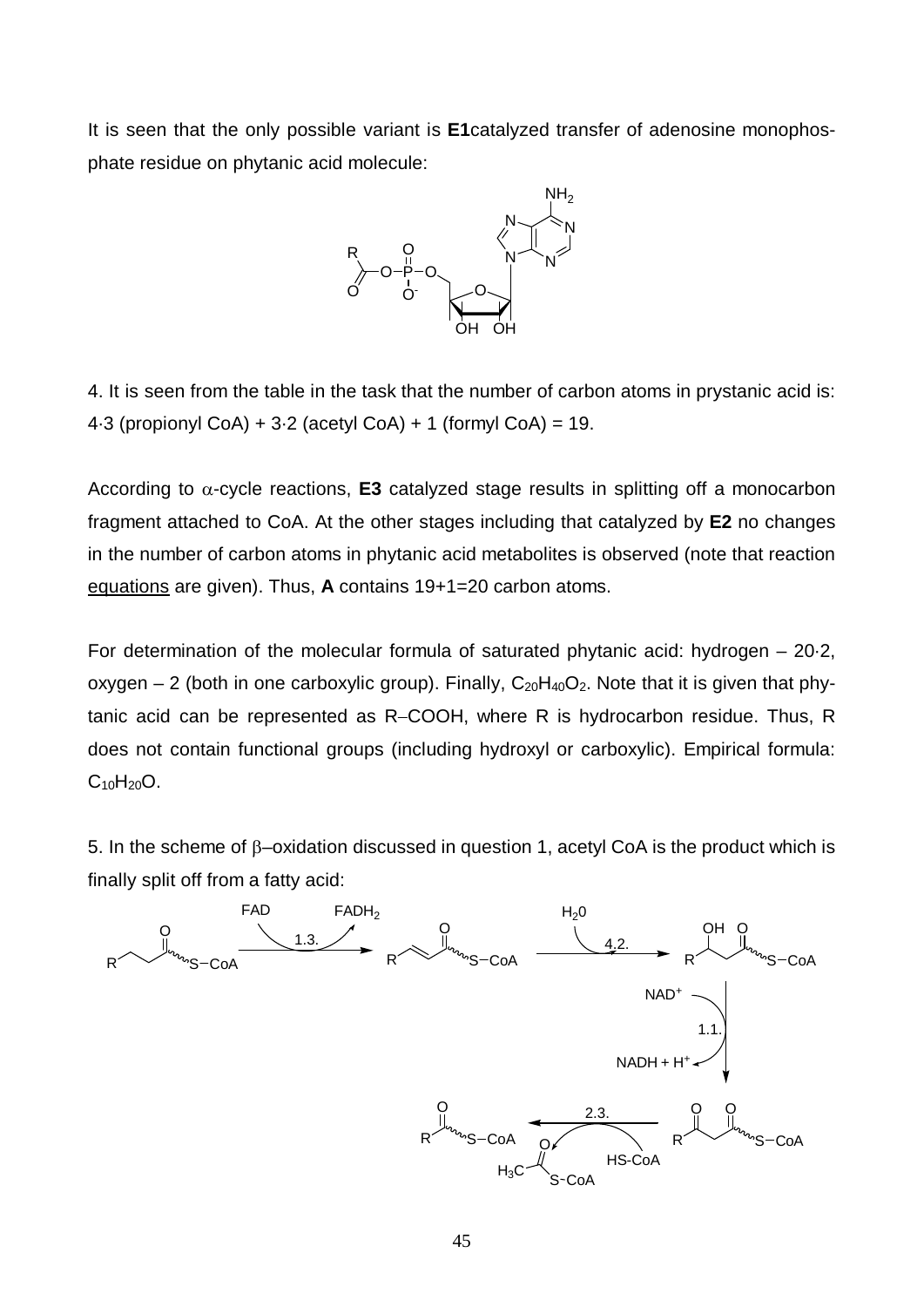Another metabolite, propionyl CoA, is elaborated as a result of every second cycle when prystanic acid is degraded. Propionyl CoA would be formed if a methyl group is linked with α-carbon atom. In this case α-carbon atom must also be linked with hydrogen atom which is removed at the first stage of the cycle. Thus, presence of the methyl group in this position does not prevent the fatty acid from being involved into β-oxidation, which is illustrated at the scheme below:



It is seen from the scheme that the final products of prystanic acid metabolism can be achieved if only R is substituted by H for the  $7<sup>th</sup>$  β-oxidation cycle. Then, the product resulting from the  $6<sup>th</sup>$  cycle would be:



Similarly, moving in the direction opposite to oxidative degradation of prystanic acid we have:

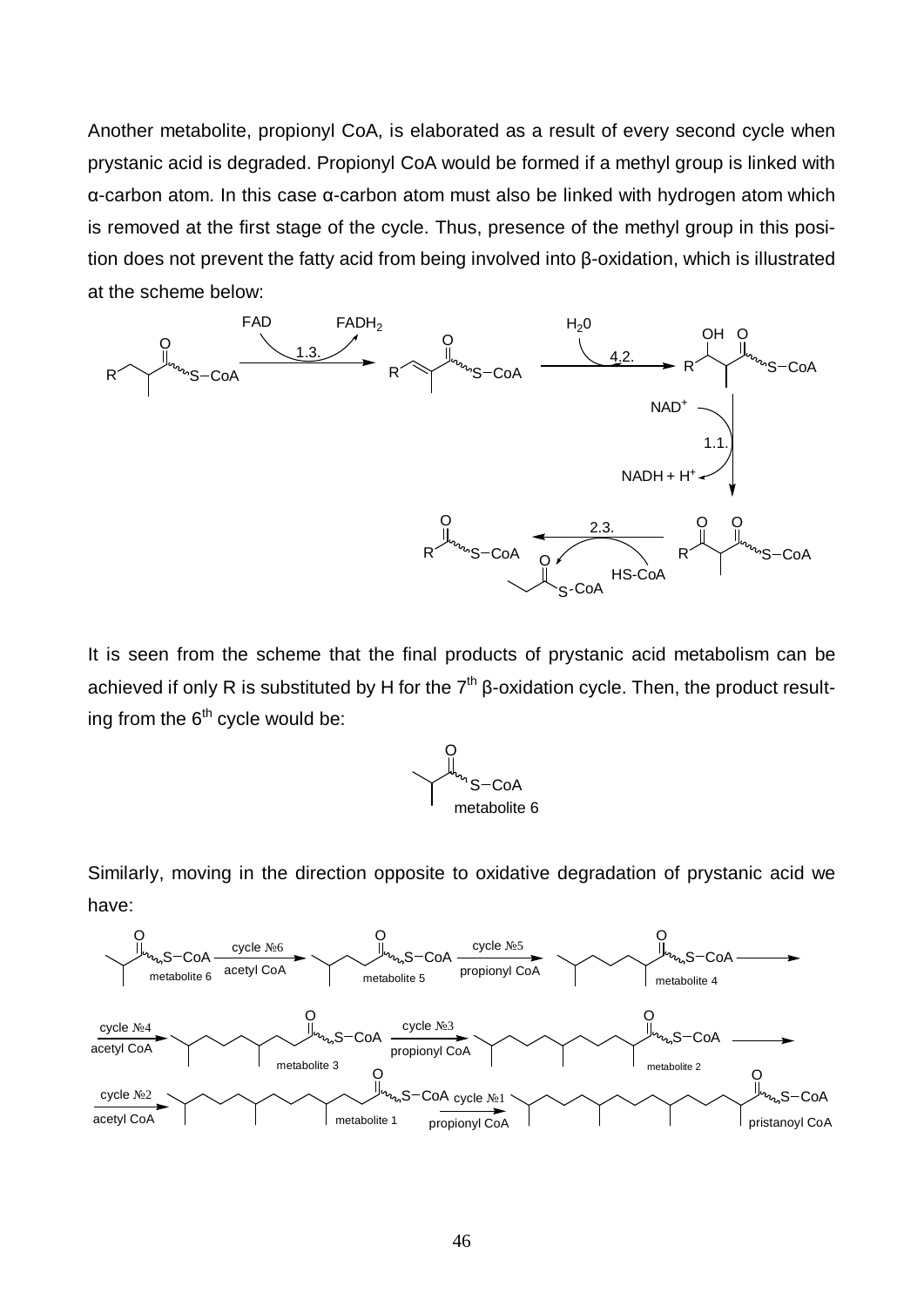Once the structure of **B** is established, it is possible to clarify the scheme of α-oxidation and determine the structure of **A**. Transition from **A** to **A1** corresponds to formation of phytanoyl CoA. According to the matter balance for the second reaction, only one oxygen atom is incorporated into **A1** to form **A2**. It is obvious that this oxygen atom is linked with αcarbon atom. This is supported by the name of oxidation pathway, as well as by the fact that formyl CoA (and not acetyl CoA) is produced at the next stage. Thus, the general formula of  $A_2$  is:



At the next step carbon-carbon bond is cleaved, which leads to formyl CoA and corresponding aldehyde **A3**:



Carbonyl group is further oxidized to carboxyl allowing formation of **B** from **A3**.

$$
\begin{array}{ccccccc}\nO & & & O & \\
R-C' & + & NAD^{+} & + & H_{2}O & \longrightarrow & R-C' & + & NADH + H^{+} \\
H & & & OH & & & \n\end{array}
$$

Taking into account configuration of chiral atoms in phytanic acids, existence of two natural diastereomers of phytanic acid and retention of configuration of chiral atoms during α– oxidation, one can finally deduce structures of **A** and **B**:



6. Phytanic acid is not oxidized according to β-scheme because of the methyl group in β– position, which makes impossible formation of keto-acyl derivative in the  $3<sup>rd</sup>$  reaction of the cycle.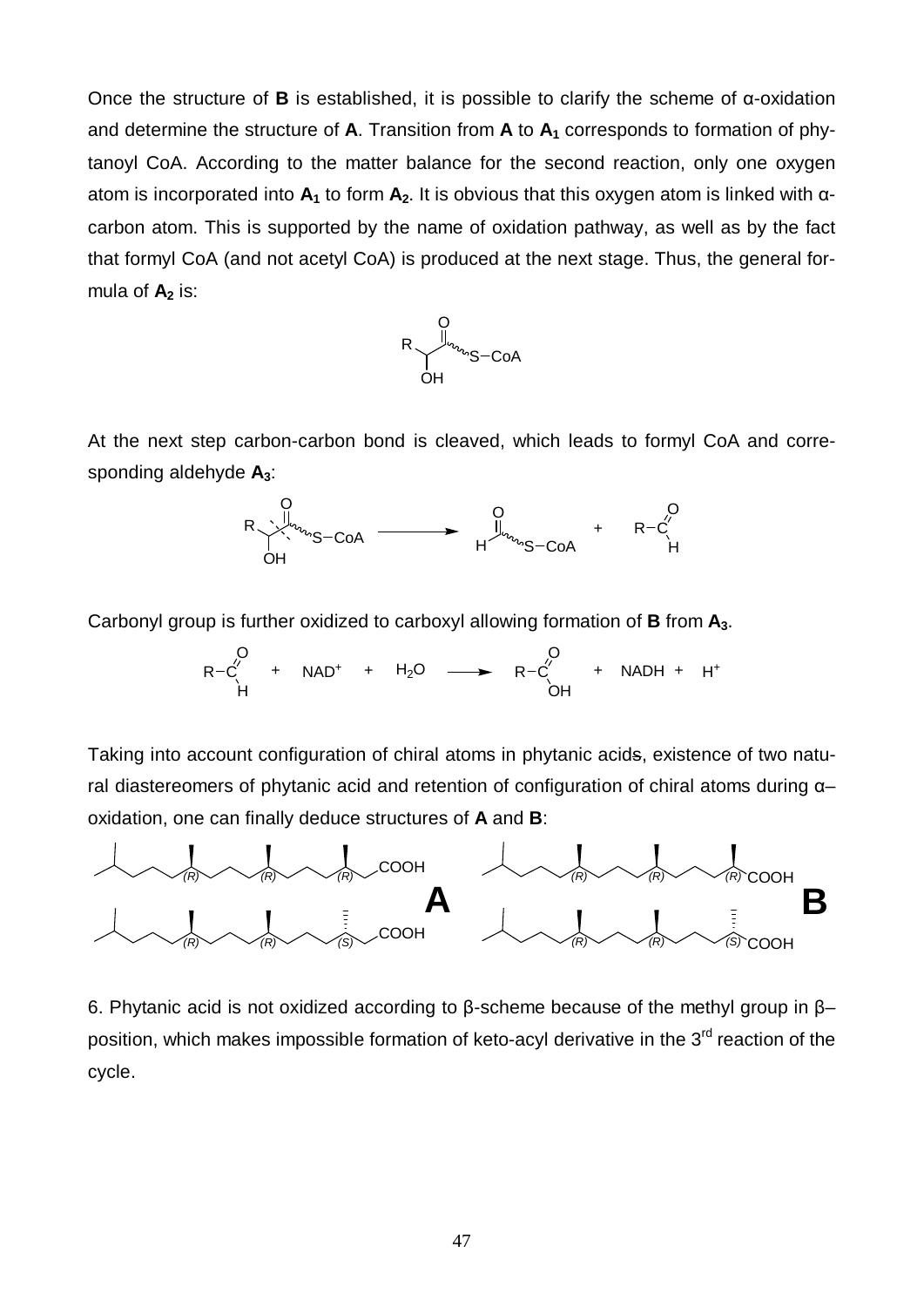

Thioesterification of pristanic acid increases the acidity of the C-2 hydrogen, which is sufficient to allow deprotonation and reprotonation.

8. It is seen that racemization affects substituents at α-position. Thus, two intermediates of pristanic acid degradation (metabolites 2 and 4, see the scheme above) can be AMCAR (α-methylacyl-CoA racemase) substrates.



9. Since only two stereoisomers of four possible are formed, hydroxylation of C-2 is stereospecific. It occurs from the side opposite to the methyl group, because the carbon atom is characterized by higher sterical availability from this side.

Configurations of chiral centers in diastereomers: 11R,7R,3R,2S and 11R,7R,3S, 2R.

# **Problem 22. UNUSUAL PATHWAYS OF FATTY ACID OXIDATION: OMEGA- AND (OMEGA-1)-OXIDATION**

1. Consideration of mechanisms of ω- and β-oxidation suggests that **F1** is an acyl CoA of a dicarbonic acid. Actually, the first carboxyl group was initially present in **D**, whereas the second one is formed as a result of the final β-oxidation cycle.

Taking into account the hydrolysis reaction: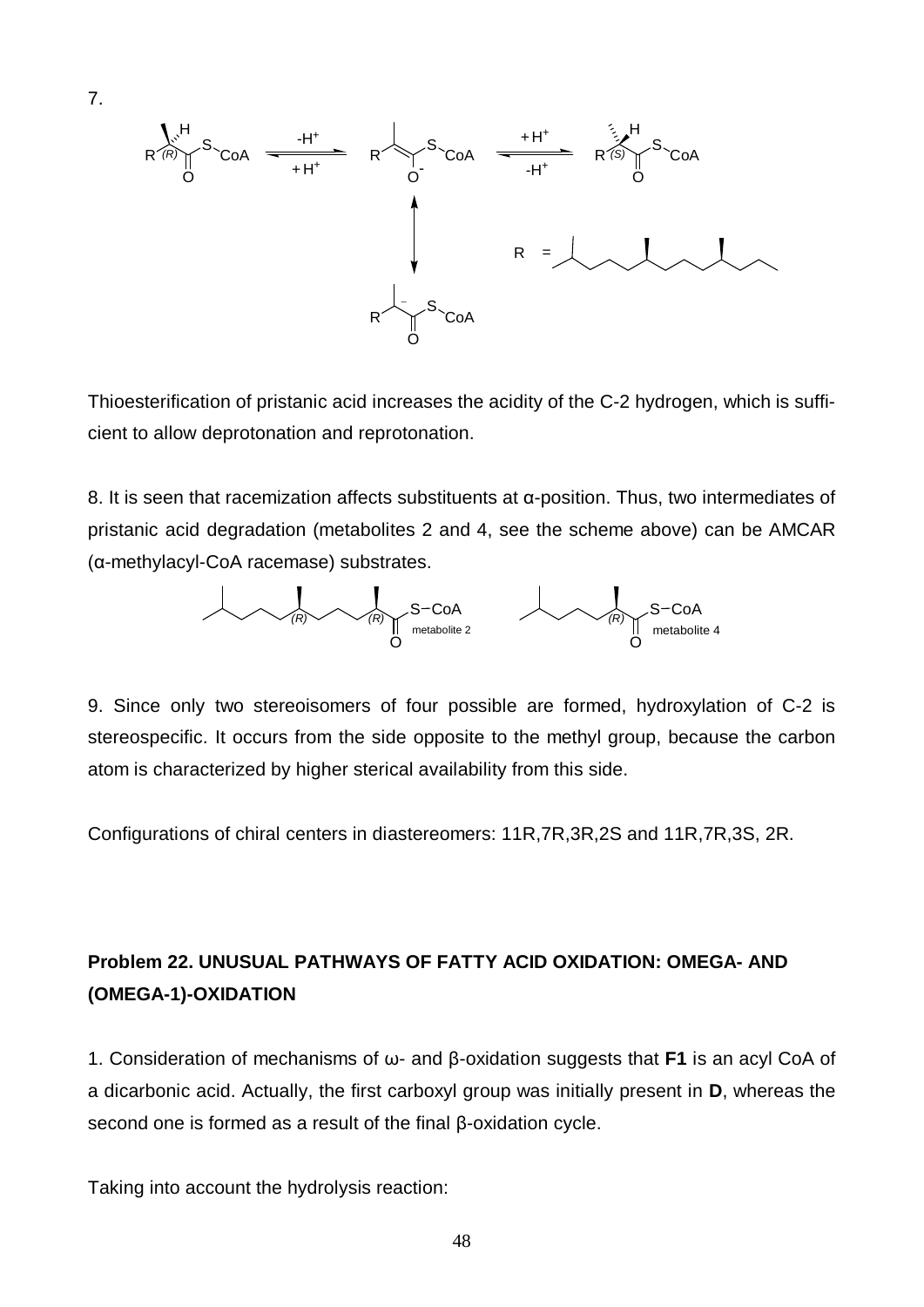$$
HOOC^R \text{COSCoA} + H_2O \longrightarrow HOOC^R \text{COOH} + COA-SH
$$

one can determine the formula of **F2** from the following calculations:

Formula of  $F2$  = Formula of anion  $F1 + H_5$  – Formula of non-ionized form of coenzyme A +  $H_2O = C_{27}H_{39}N_7P_3SO_{19} + H_5 - C_{21}H_{36}N_7P_3SO_{16} + H_2O = C_6H_{10}O_4.$ 

Note that the second product of hydrolysis, coenzyme A, cannot be **F2** because it contains chiral carbon atoms.

All possible structures of dicarbonic acids free of chiral carbon atoms and described by the formula  $C_6H_{10}O_4$  are presented below, as well as fatty acids **D** corresponding to each variant of **F2**. Having in mind that **D** cannot be involved in either α- or β-oxidation, one can conclude that there is only one choice (highlighted in bold) meeting all above requirements.



Formulae of **D** and **E** are generated by addition of 14 carbon atoms (7 β-cycles) to the forth carbon atom in **F2**. There is no branching in the molecules except one at the αcarbon atom, since only acetyl CoA (and not propionyl CoA, *etc.*) molecules are released after every β-oxidation cycle.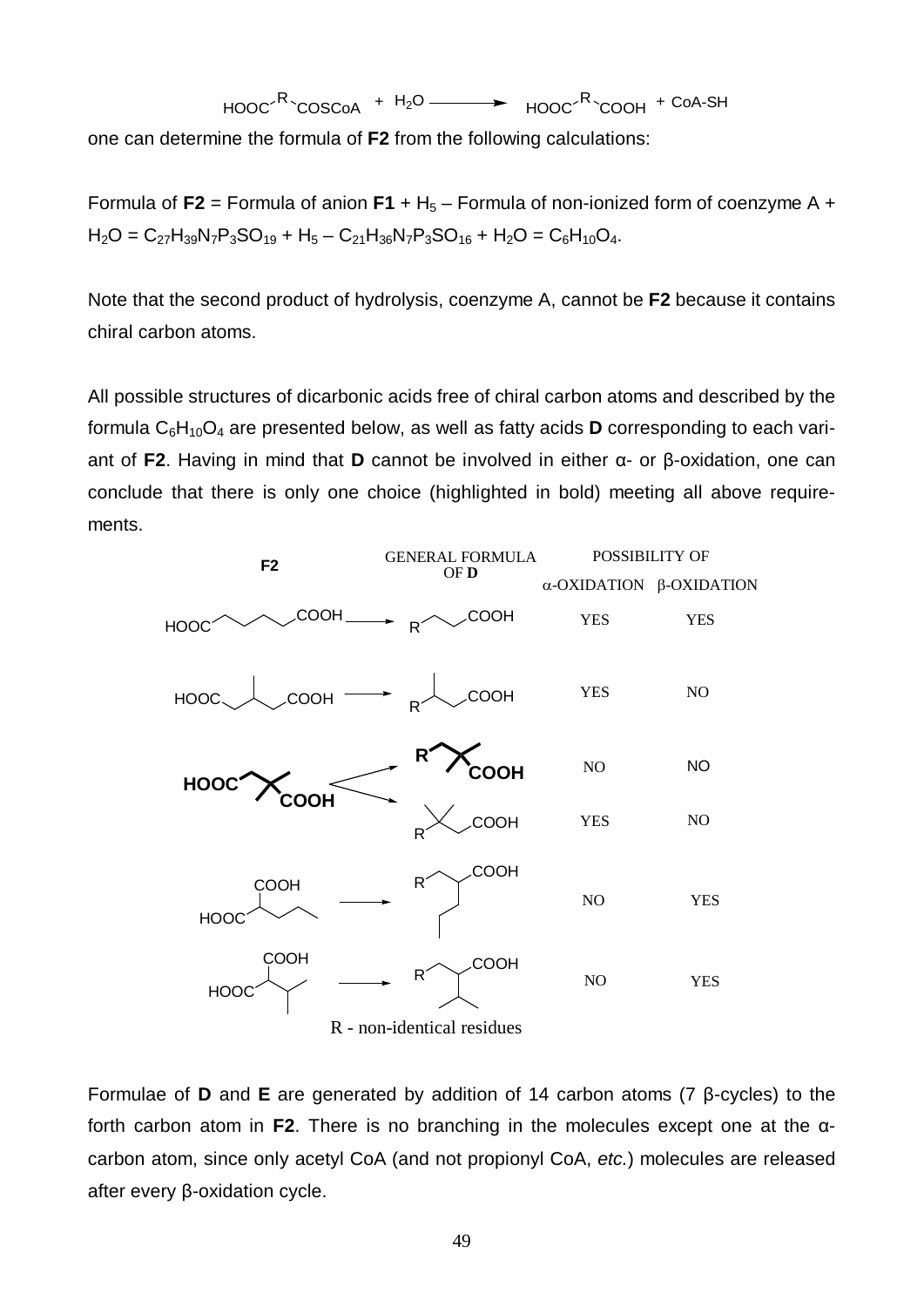Thus,



2. **D** cannot be involved in α- or β-oxidation because it does not contain hydrogen atoms bound to α-carbon atom. This makes impossible formation of hydroxyl group and double bond, which are necessary for α- and β-pathways, respectively.

3. Fatty acid **D** and its isomer **G** contain 18 carbon atoms in their main chains. Thus, for **G** only two variants of branching are possible: either two methyl groups or one ethyl group. Possible structures of **G** with the ethyl group are equivalent with respect to oxidation pathways to phytanic and pristanic acids containing methyl substituents (see problem 22). We have found in question 1 of this problem that α- and β-oxidation pathways are restricted for fatty acids containing two substituents at the α-carbon atom. At the same time, α-pathway is possible if two substituents are bound to β-carbon atom (see solution of question 1). Thus, only a fatty acid containing methyl groups at both α- and β-carbon atoms is left in consideration. In this case β-oxidation is not possible for the same reason as for phytanic acid, whereas α-oxidation is restricted due to formation of ketone instead of aldehyde as an intermediate (a ketone group can not be oxidized to a carboxyl one *in vivo*).

Thus, the structure of **G** is:

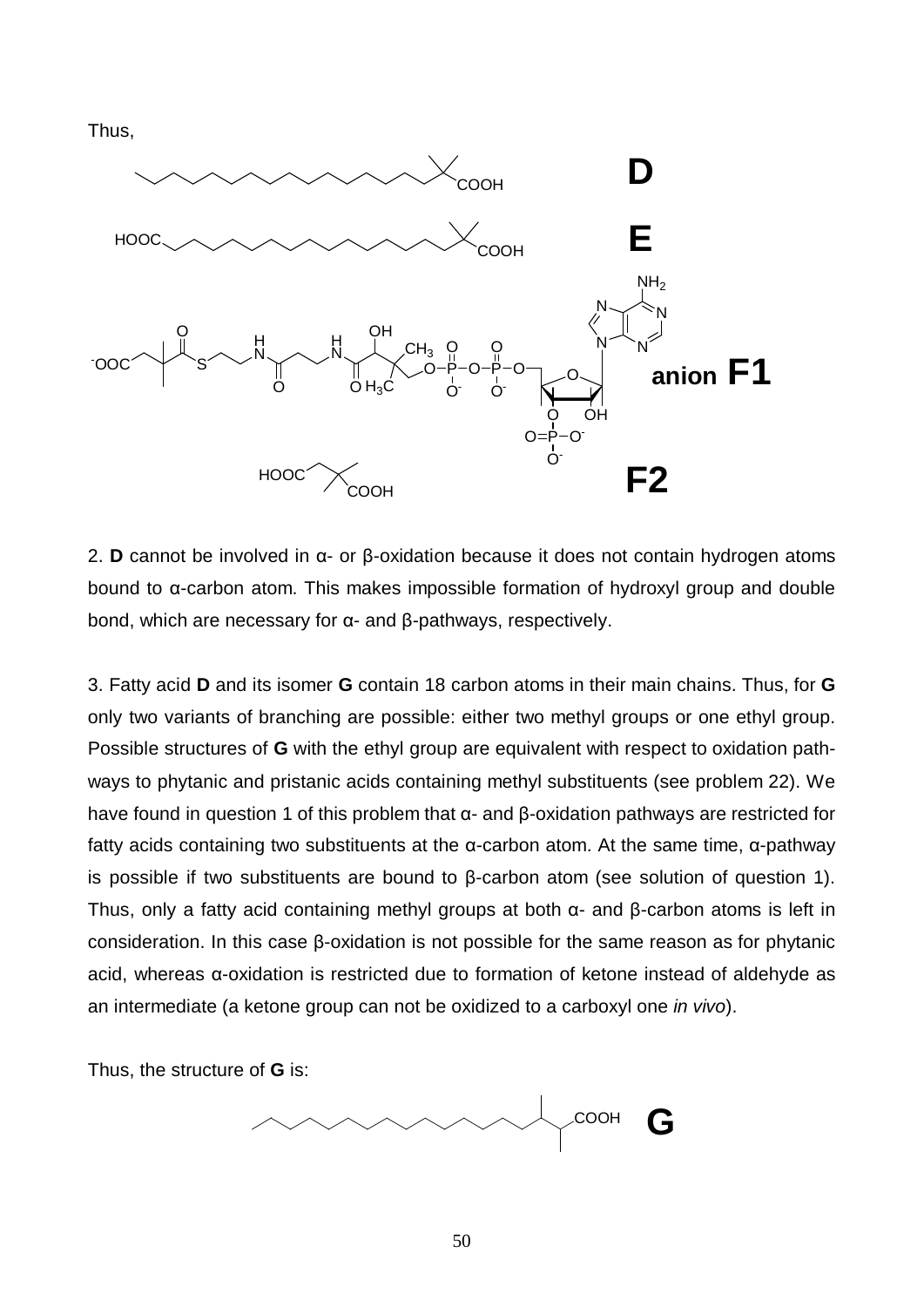- 4. Calculations to determine empirical formulae of compounds **H** and **I**:
	- **H**: *n*(C): *n*(H) : *n*(O) = 75.97/12.01 : 12.78/1.01 : 11.25/16.00 = 9 : 18 : 1;
	- **I**: *n*(C) : *n*(H) : *n*(O) = 72.42/12.01 : 11.50/1.01 : 16.08/16.00 = 6: 11.33 : 1.

Empirical formula of **I** is  $C_{18}H_{34}O_3$ . Fatty acid **H** cannot contain less carbon atoms than its metabolite. It should also contain two oxygen atoms (monocarbonic acid). Thus, the molecular formula of  $H$  is  $C_{18}H_{36}O_2$ .

**H** is a saturated fatty acid. Formally, one oxygen atom substitutes two hydrogen atoms in **H** to give **I**. There are several options for such substitution, namely formation of: 1) carbonyl group; 2) epoxide; 3) unsaturated double bond and hydroxyl group at another carbon atom; 4) oxygen containing heterocycle. One of singlets corresponds to hydrogen atom of a carboxyl group (integral intensity is minimal). Thus, **I** is free of hydrogen atoms with the same intensity, and hydroxyl group,  $-CH-CH$ - fragment in epoxide cycle, and  $-CH-$  fragment in heterocycle are impossible. Carbonyl group is the only variant left, aldehyde group being impossible, since it produces a singlet with the same integral intensity as carboxyl group. Keto group is the final choice. This group should be located at  $[(\omega)$ -1] carbon atom, because only in this case the methyl group would give a singlet with integral intensity three times higher than that of the carboxyl group. All multiplets give signals with integral intensity of 2 (higher than 1 and lower than 3). Thus, **H** is a linear fatty acid without branching (only nonequivalent CH<sub>2</sub> groups are present between terminal carbon atoms).

Finally,



5. All reactions of  $(\omega$ -1)-pathway are two-electron oxidations of a fatty acid. Reverse analysis shows that **I** is formed from the corresponding secondary alcohol.



This alcohol is formed (do not forget two electrons) directly from stearic acid. (**H**) by oxygenase reaction Thus, **H** is converted into **I** in two steps.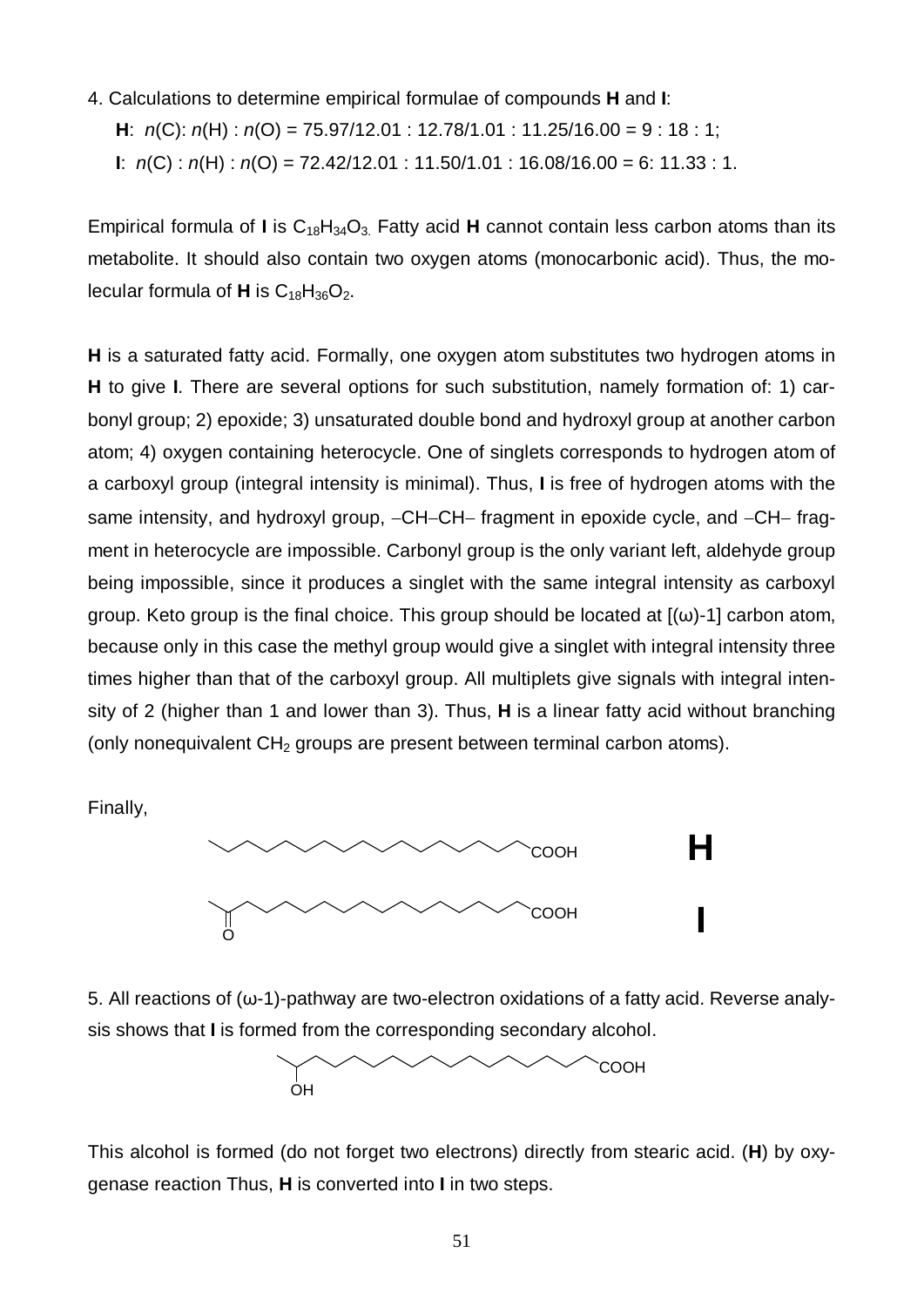6. Three steps are needed to metabolize **I** to the final product **J**, since (ω-1)-oxidation includes five consecutive steps. It is further needed to count the number of steps of ωpathway, which allows formation of carboxyl group from the terminal methyl group. All steps of  $\omega$ -pathway are also two-electron oxidations as it is a part of  $(\omega$ -1)-pathway. At the first stage the fatty acid is transformed into primary alcohol by oxygenase reaction. The alcohol is then oxidized to aldehyde, and finally to carbonic acid (similar to  $(\omega-1)$ -oxidation described above). Thus, ω-oxidation starts from **I** and includes the final product **J**. Finally,



7. Structure of phytanic acid **A** (determined in problem 22):



In organisms of patients with ARD, oxidation of this fatty acid from carboxyl terminus is impossible by any of known pathways. Therefore, degradation should start from ω-terminus. Presence of the methyl group at ( $\omega$ -1) carbon atom does not allow ( $\omega$ -1)-oxidation. So, the first step is ω-oxidation, which leads to the following intermediate:



Repetitive ω-oxidation of the intermediate would lead to tricarbonic acid. Subsequent βoxidation of this acid would give malonyl CoA, which is in contradiction with the task conditions. Thus, β-oxidation is the only possible pathway of further metabolism of the above dicarbonic acid. The number of β-cycles can be found by analyzing data on compounds **A** and **C**. Being a mixture of two enantiomers, **C** contains one chiral carbon atom. Only two metabolites of β-oxidation pathway are in agreement with this condition:

$$
\begin{array}{ccccc}\n & \stackrel{\text{3}}{2} & \text{COOH} & (1) & & \stackrel{\text{3}}{2} & \text{COOH} & (2) \\
\hline\n & \text{HOOC} & & \text{HOOC} & & \text{COOH} & (2)\n\end{array}
$$

β-Oxidation of metabolite (1) leads to metabolite (2). This transformation is accompanied by inversion of the stereochemical configuration due to changes of the substituents priority.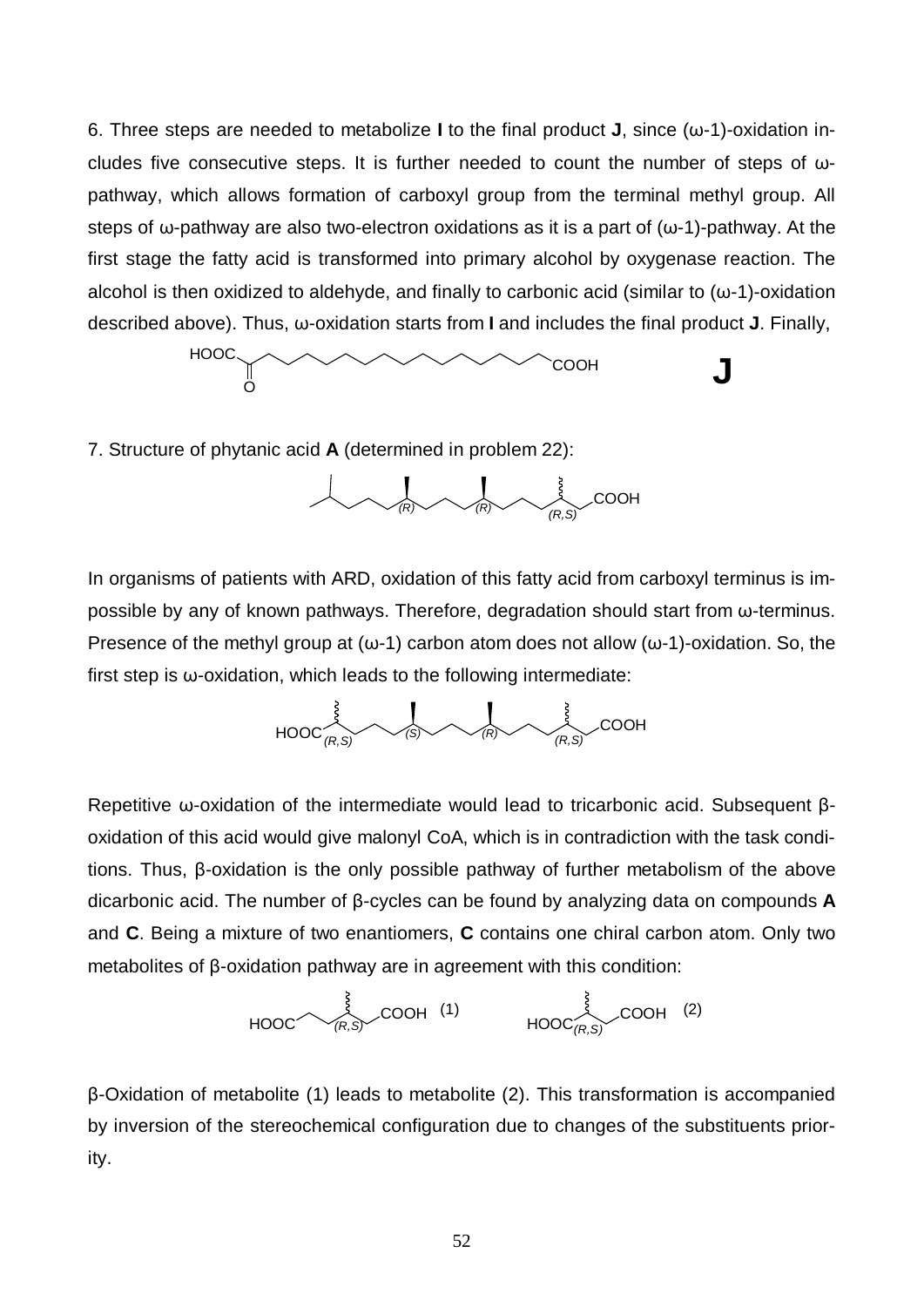

At the same time, five β-oxidation cycles of the dicarbonic acid (giving intermediate (1)) do not lead to inversion of the stereochemical configuration of the chiral carbon atom nearest to the initial carboxyl group. Since the R>S ratio is retained as a result of **A** metabolism to **C**, metabolite (1) is the final choice. Even an assumption that metabolite (2) is an AMCAR substrate will not allow treating this substance as appropriate (AMCAR will not alter the S>R ratio).

Thus, the number of steps needed on the way from **A** to **C**:

| β-oxidation             | five steps                    |
|-------------------------|-------------------------------|
| ω-oxidation             | one step                      |
| $(\omega$ -1)-oxidation | zero (the pathway impossible) |

8. The enzyme catalyzing the first step of ω-oxidation is not stereospecific, thus a mixture of diastereomers will be obtained in the case of phytanic acid:



Therefore, acyl CoA formed by the product of ω-oxidation (15R-epimer) will be transformed by AMCAR into corresponding S-epimer.

As can be seen from the above scheme, ω-oxidation alters the absolute configuration of C-11 due to the changes in substituents priority, which makes AMCAR catalyzed reaction prior to the third β-oxidation cycle unnecessary. Similar considerations are true for C-7, the absolute configuration of which is changed after second β-oxidation cycle:



Thus, the only AMCAR substrate is: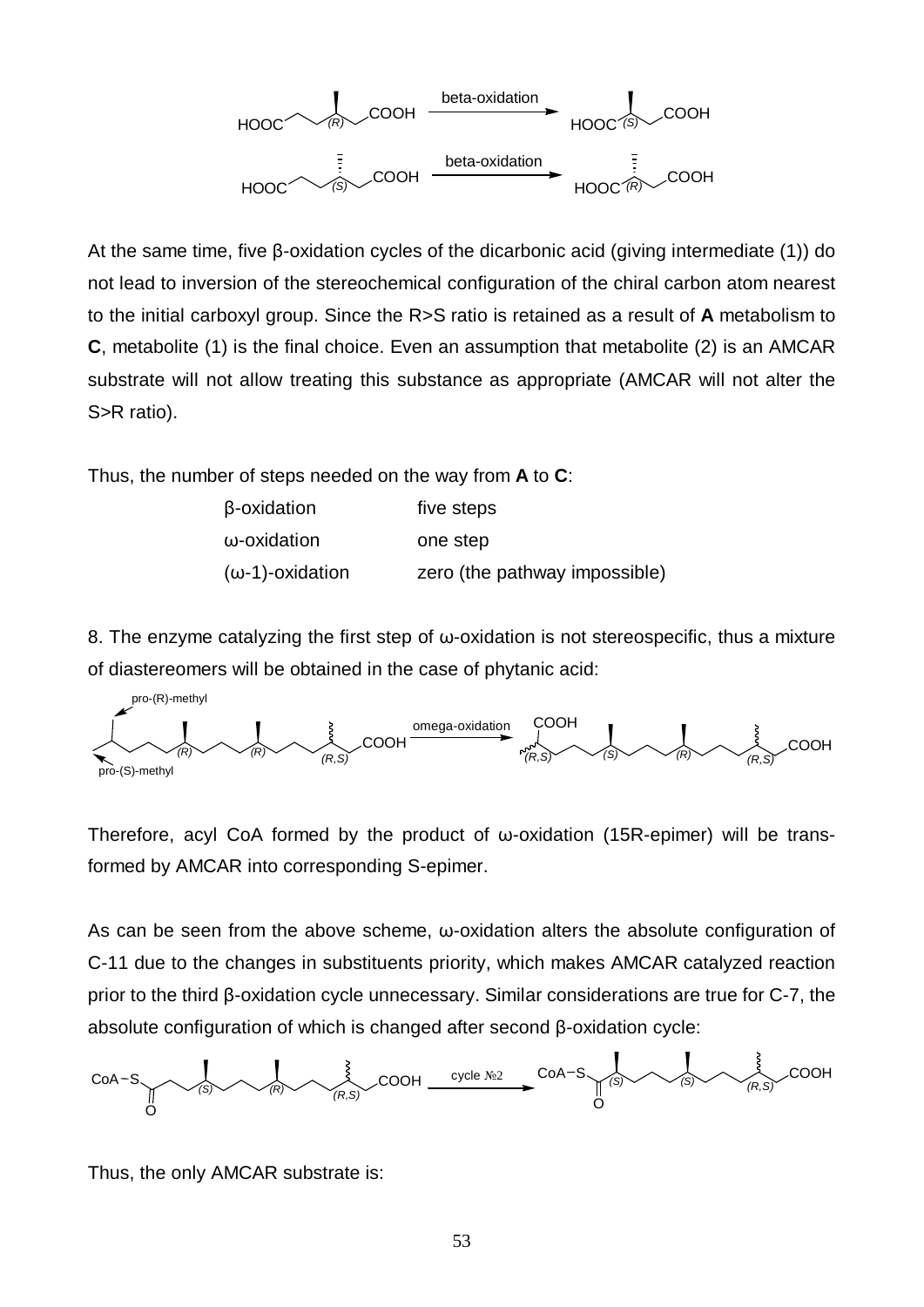

### **Problem 23. UNUSUAL PATHWAYS OF FATTY ACID OXIDATION: PEROXIDATION**



2. Since **X** is formed as a result of reductive ozonolysis of PUFA, it contains atoms of only three elements: carbon, hydrogen and oxygen. Hence, all four nitrogen atoms found in the linker originate from side groups of two amino acids (note that there is no way to insert peptide bond -NH-CO- into the linker).

There exist six canonical amino acids containing nitrogen in the side group: asparagine, glutamine, lysine, histidine, arginine and tryptophan.

Tryptophan can not be inserted into the linker. Glutamine and asparagine should be rejected for the same reason as peptide bonds: the linker does not contain CO-groups connected with nitrogen atoms and  $R_1$  and  $R_2$  residues (amide reduction to amine as a result of non-enzymatic reaction with aldehyde is impossible).

There are two reasons allowing discrimination of histidine, though imidazole fragment can be easily seen in the linker. First, there is no space left for substance **X** which contains three or five carbon atoms. And second, origin of the rest two nitrogen atoms separated by imidazole group is absolutely unclear.

Lysine and arginine are only amino acids left for consideration. These amino acids provide for two combinations: Arg-Arg and Arg-Lys (Lys-Lys can be omitted since it would grant only two nitrogen atoms to the linker). Thus, arginine is definitely one of canonical amino acids. Guanidine group of arginine is found in the linker according to the following picture: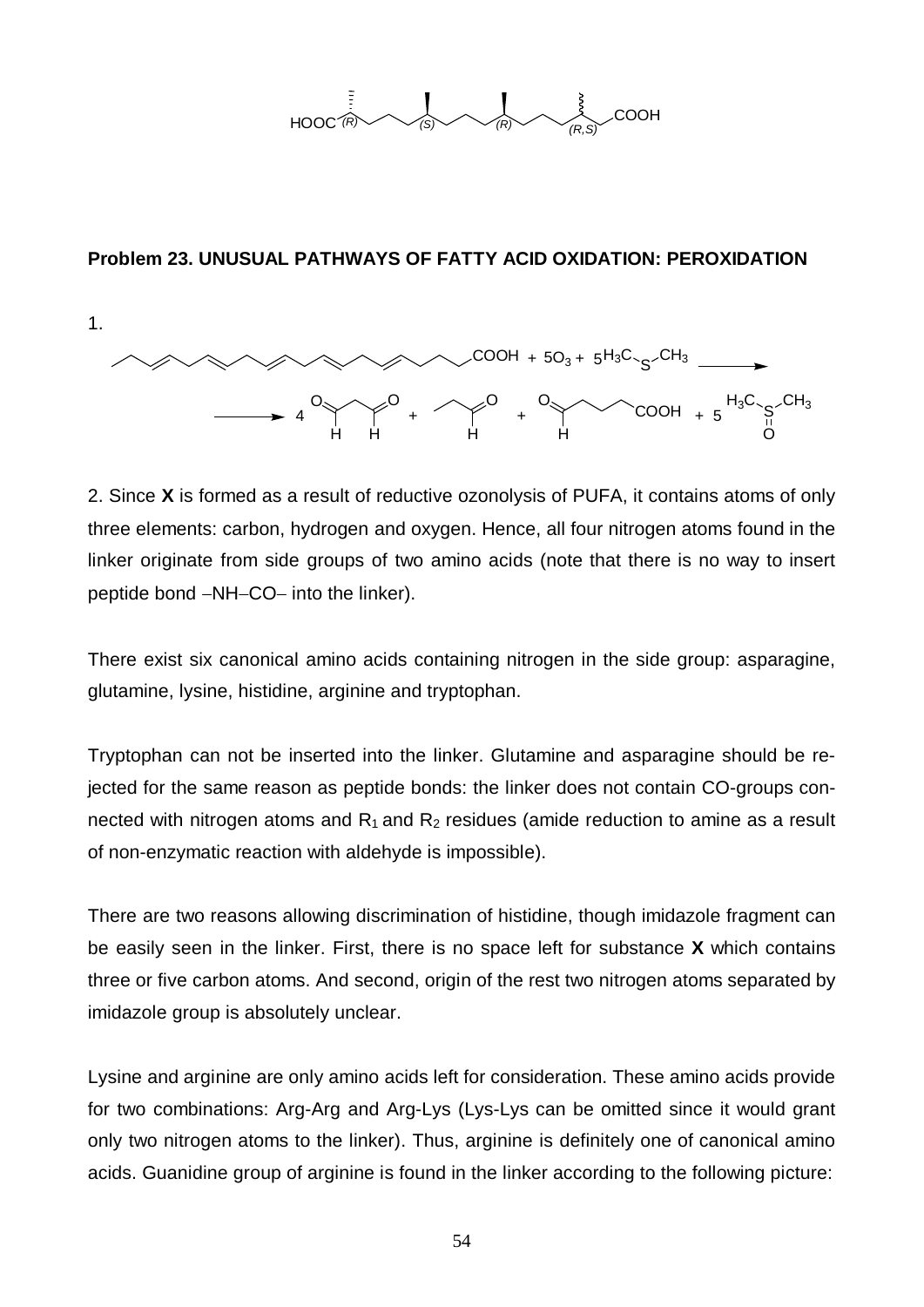

The remaining nitrogen atom can originate from lysine only, since it is connected with two  $CH<sub>2</sub>$ -groups (if it were the second arginine, another guanidine group should at least be partially found in the linker). Finally:



**X** unambiguously corresponds to malonic dialdehyde (see the above picture). The other product of timnodonic acid ozonolysis, propanal, also contains three carbon atoms. Still, it can not be **X**, since sole carbonyl group is insufficient for cross-linking. Also, propanal is not formed by peroxidation of most PUFA.



Structures of L-lysise and L-arginine (L isomers since amino acids found in proteins):



3. Mechanism of the linker formation (for easier representation  $R_1$  is substituted by Arg, and  $R_2$  by Lys):

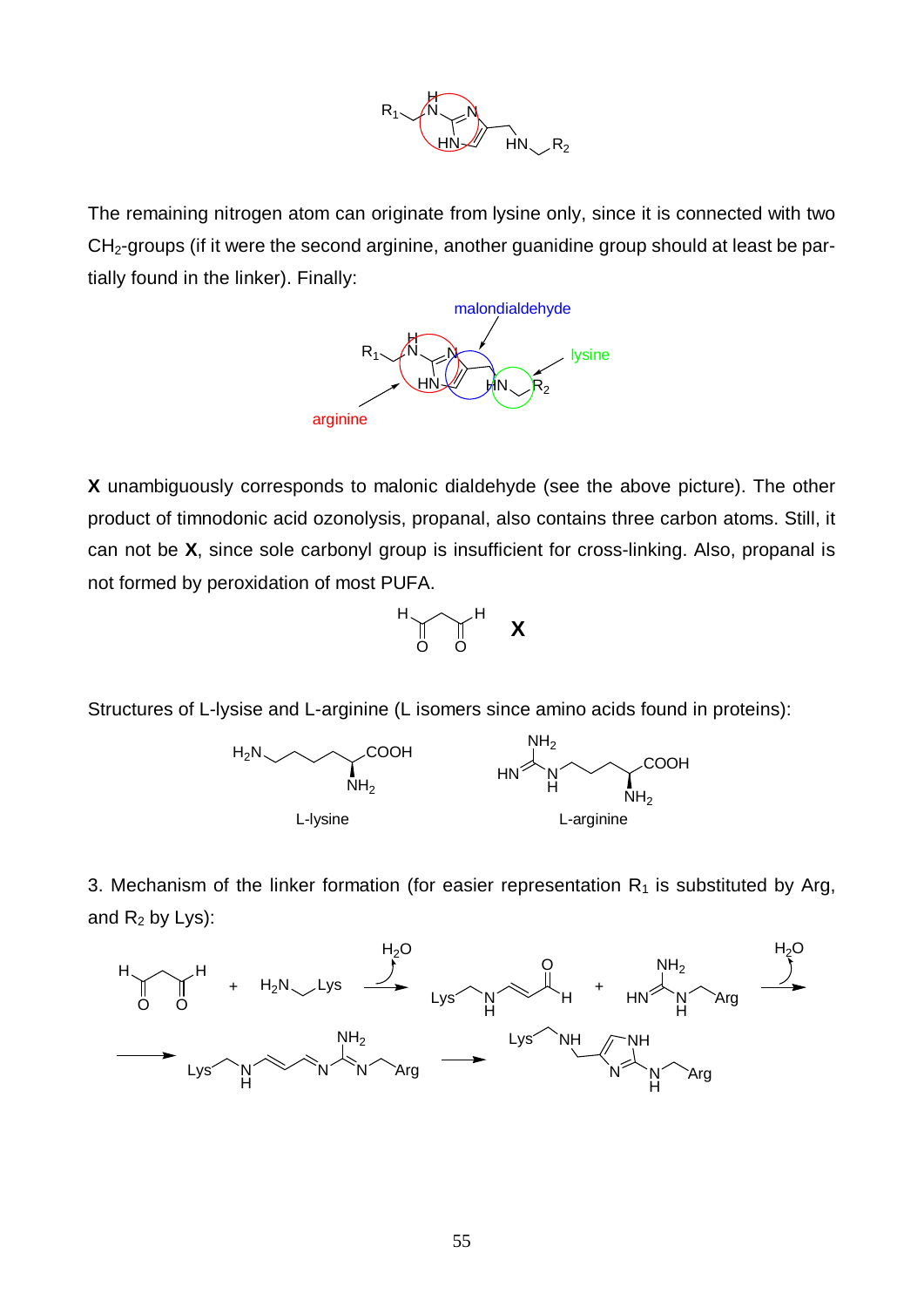4. It is seen that the adduct of lysine with **Y** contains six extra carbon atoms as compared to the starting amino acid. **Y** contains three carbon atoms (as **X** does). Thus, attachment of two **Y** molecules to lysine is needed to form FDP-lysine.

Since equimolar amount of water is being released, the brutto-formula of **Y** is:

$$
\mathbf{Y} = (FDP-lysine - lysine + H_2O)/2 = (C_{12}H_{20}O_3N_2 - C_6H_{14}O_2N_2 + H_2O)/2 = C_3H_4O.
$$

FDP-lysine contains carbonyl group, which strongly suggests that **Y** is an aldehyde (it was shown in question 1 that aldehydes are common products of peroxidation of lipids). Then **Y** is acrolein (only vinyl group can be the substituent  $C_2H_3$  attached to carbonyl group).



Methyl ketene  $CH_3-CH=C=O$  also meets the formula  $C_3H_4O$ . Still, this variant is hardly possible because of chemical properties of the substance. For instance, there are no methyl groups in the adduct, which would have inevitably been found in the case of methyl ketene.

5.



At the first stage, nucleophilic addition of free ε-amino group of lysine to the double bond (C-3) of acrolein leads to a derivative of secondary amine (**II**) with retention of carbonyl group. **II** interacts with the second acrolein molecule according to Michael reaction to give **III**, which transforms into **IV** as a result of aldol condensation. Subsequent dehydration (croton condensation) finally gives FDP-lysine residue (**V)**.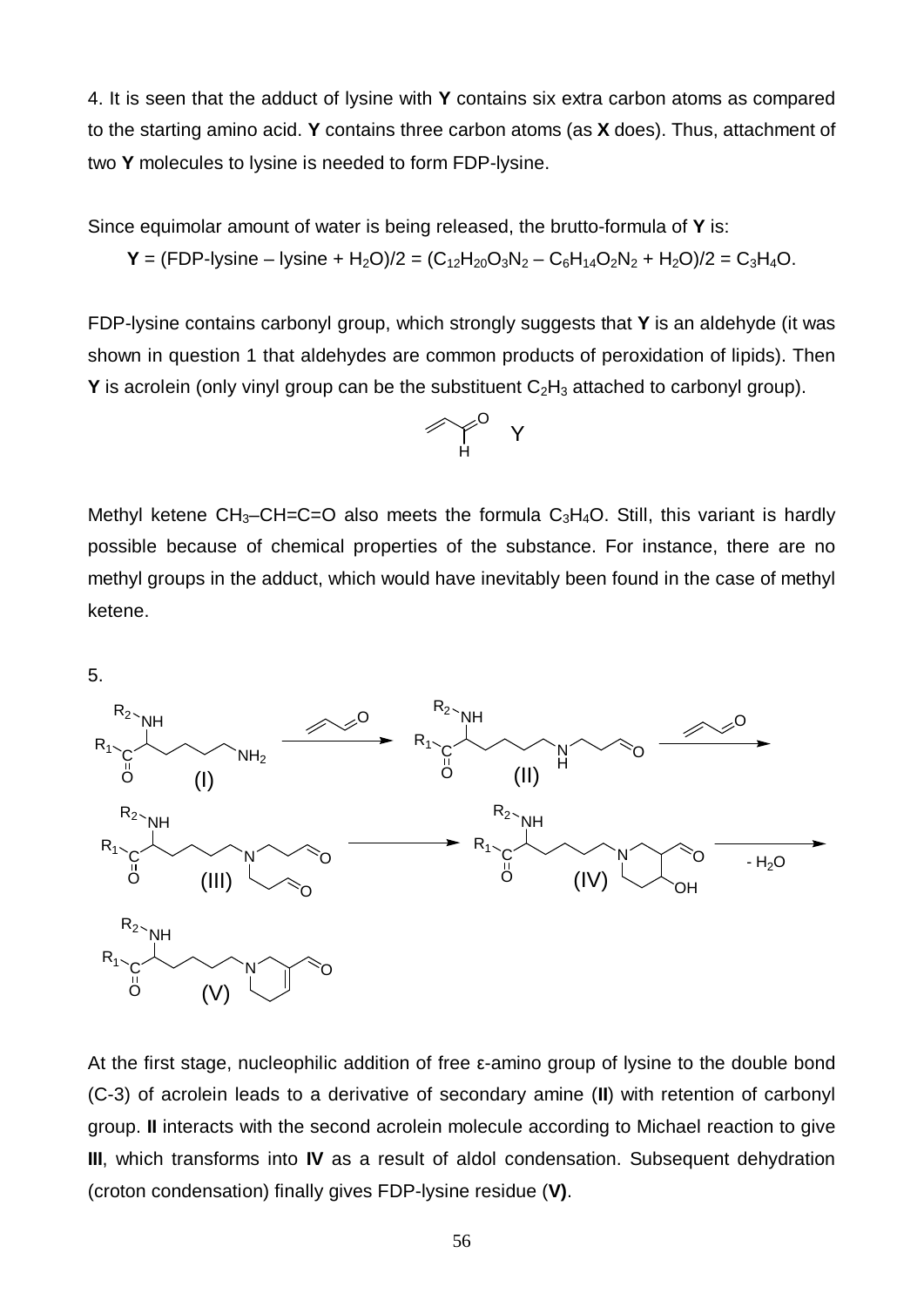6. Both peaks in the mass spectrum of **Z1** correspond to monoprotonated fragments of it. Let us determine which fragment is missing in the species corresponding to the peak with lower *m/z* value. Difference in *m/z* values is: 307 – 191 = 116. Analysis of this data along with nucleoside structure strongly suggests deoxyribose residue, indicating that the most vulnerable N-glycoside bond is subjected to fragmentation (ribose residue as well as other conventional bases have different molecular masses). Thus, **Z** is a deoxyribonucleoside found in DNA.

Molecular mass of the other component of **Z1** is equal to 191. Since deoxyribose residue is intact (according to FAB-MS data), it is a conventional base modified by **Y**. The following table is of use for determination of the base (note that the reaction of **Z** with **Y** gives solely product **Z1**).

| The number (N) of acrolein residues (molecular mass of<br>56) in the adduct |  |    |    |
|-----------------------------------------------------------------------------|--|----|----|
| Molecular mass of the base in $Z$ (191 – N.56)                              |  | 79 | 23 |

Only adenine ( $M = 135$ ,  $N = 1$ ) is in agreement with the data in the table. Finally, **Z** is deoxyadenine:



7. The fragment given in the task can be inserted into deoxyadenine molecule only as shown below:

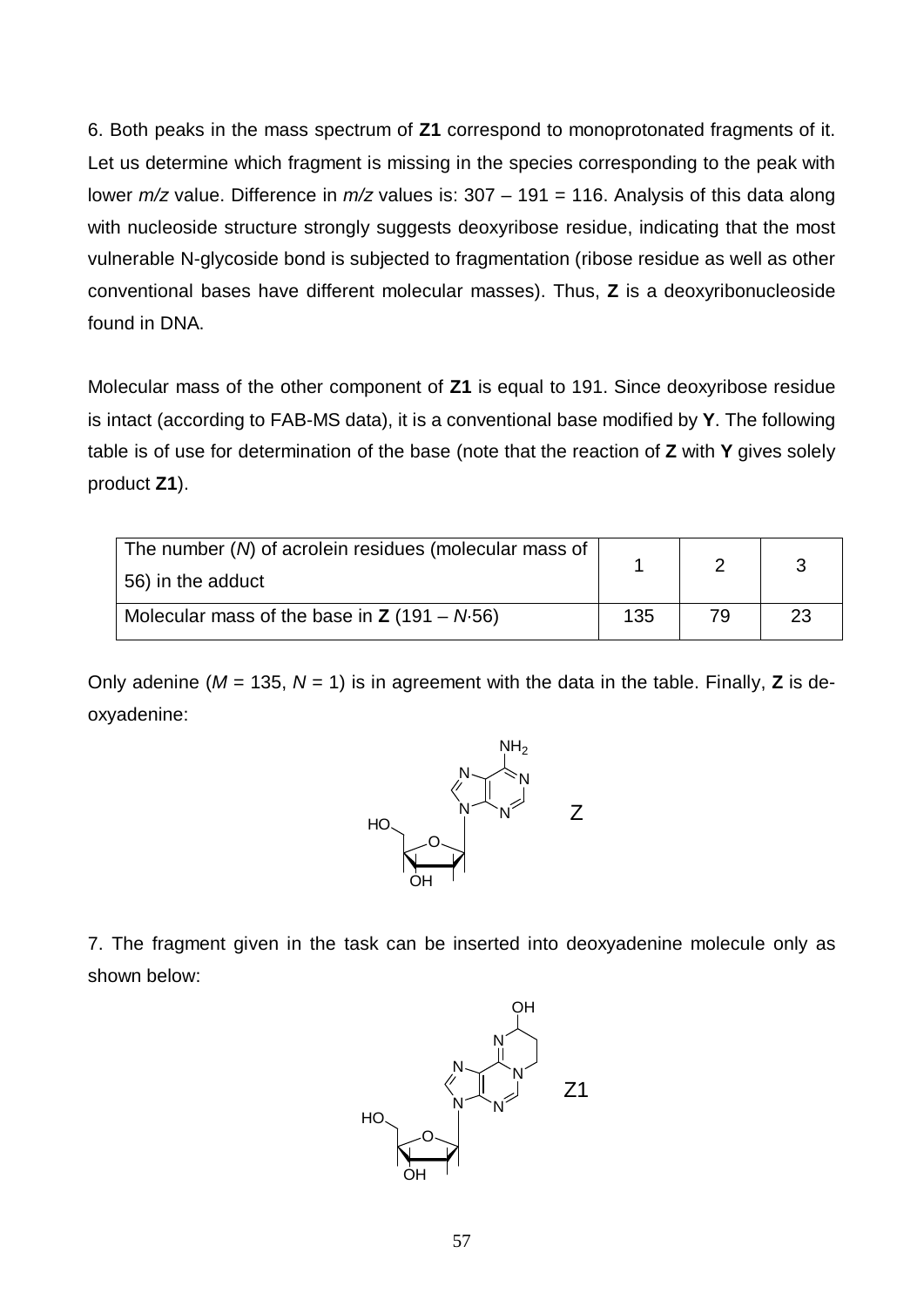Since the substances react in equimolar quantities, there are no other modifications of the base but that given in the task.

# **Problem 24. BIOLOGICALLY ACTIVE PEPTIDES AND THEIR METABOLIC PATH-WAYS**

1.

$$
H_2N \xrightarrow{\uparrow} \text{NH}_3 + H_2O + H^+ \xrightarrow{\uparrow} \text{HOOC} \xrightarrow{\uparrow} \text{NH}_3 + \text{NH}_4^+
$$

2. **X** and **Z** are nonapeptides. To pass from Ang I to these substances one terminal amino acid should be cut off in each case. Ang I is an acyclic peptide having two ends, thus Nand C-terminal residues are affected in these reactions. Heptapeptide **Y** is formed from Ang II, which is definitely not a nonapeptide (only two nonapeptides are possible, and these are **X** and **Z**). Thus, Ang II is an octapeptide. Since ACE is a carboxypeptidase, **Y** can be either Ang (1-7) or Ang (2-8). The fact that **Y** is formed directly from Ang I through one step process allows attributing **Y** to Ang (1-7).

By the other reaction **Y** is formed directly from **X**. Thus, the latter comprises **Y** in its structure and has the same N-terminal amino acid as Ang I and **Y**. Then nonapeptide **X** is formed as a result of cleavage of C-terminal peptide bond in Ang I. The molecular mass of the leaving amino acid is:  $1295 - 1182 + 18 = 131$ , which corresponds to either leucine or isoleucine.

Ang II is formed from Ang I as a result of cutting off two C-terminal amino acids. The molecular mass of 9<sup>th</sup> (from the N-terminus) amino acid in Ang I is:  $1182 - 1045 + 18 = 155$ , which corresponds to histidine.

Finally, two dipeptides are possible as leaving fragments: His-Leu and His-Ile.

3.  $X -$ Ang (1-9)  $Y - Ang (1-7)$ .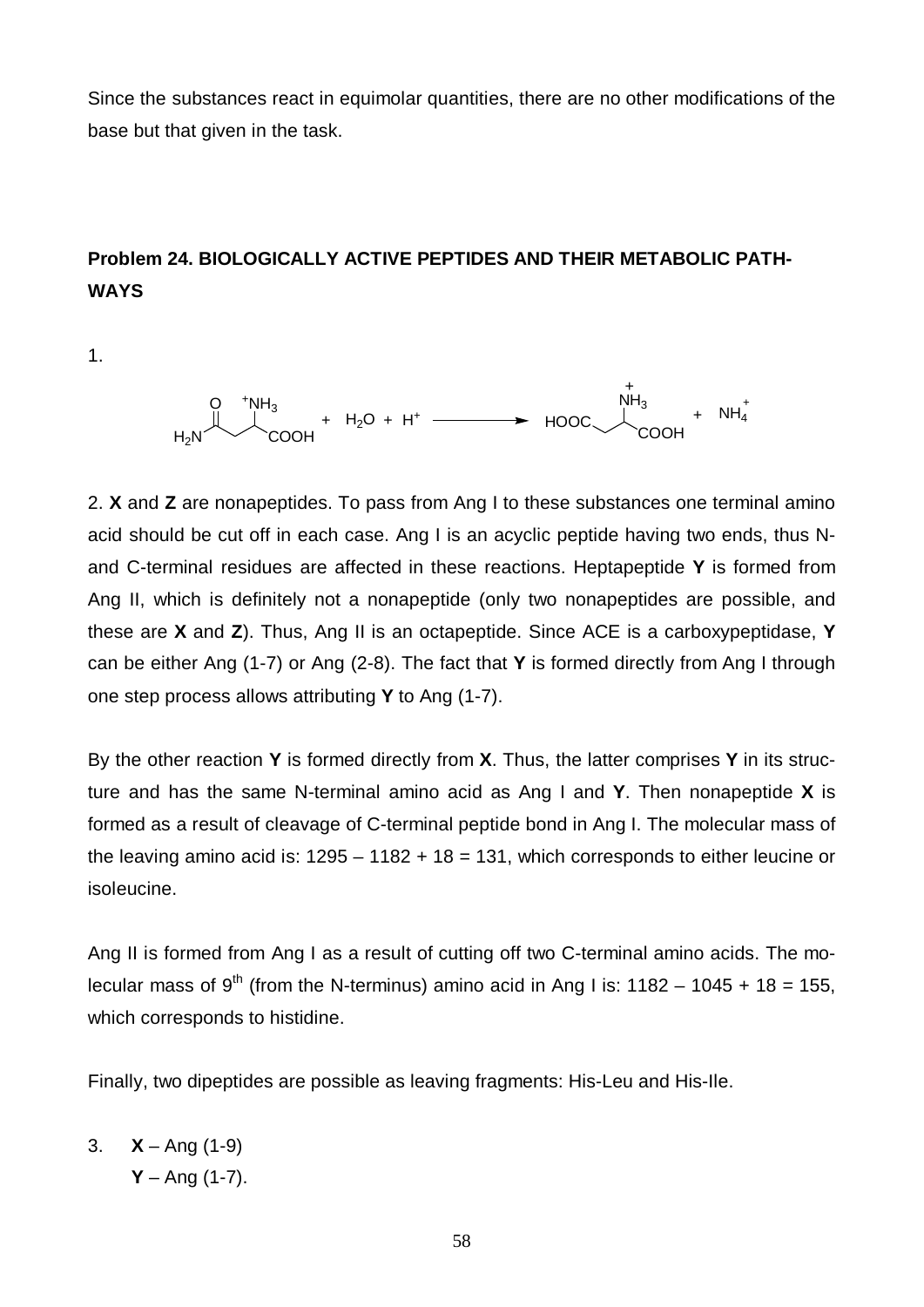**Z** – Ang (2-10), since is being formed by cutting off N-terminal amino acid.

2 - Amino peptidase;

1 and 3 - Carboxypeptidase.

4. Gross amino acid content of Ang I can be determined from its molecular mass using the following calculations:

*M*(Ang I) – sum of molecular masses of amino acids formed as a result of hydrolysis +  $9M(H<sub>2</sub>O)$  = molecular mass of the repeating amino acid (this is correct only if Ang I does not contain Asn).

If Ang I contains Asn, the calculated above value of molecular mass will be different from the molecular mass of the repeating amino acid by 1 g/mol. This deviation is due to the difference of the molecular masses of Asn and Asp (132 and 133 g/mol, respectively).

Calculations:

*M* (repeating-amino acid) = 1295 – (155 + 2×131 + 133 + 174 + 117 + 181 + 115 + 165 –  $18·9$  = 155.

The value corresponds to histidine as the repeating amino acid and Asp. Thus, the gross amino acid content of Ang I is: 2His : 1Asp : 1Arg : 1Ile : 1Leu : 1Phe : 1Pro : 1Tyr.

5. **Z1** is formed in two ways: from Ang I in the trypsin catalyzed reaction and from nonapeptide Z (Ang (2-10)) in the AM-N (N-peptidase) catalyzed reaction. Thus, **Z1** is Ang (3-10), whereas Arg is the  $2^{nd}$  amino acid residue in Ang I.

Studying the transformation of Ang II to Ang IV, we come to the conclusion that Ang III is a heptapeptide (pay attention to the reactions catalyzed by enzymes 7, 8, 10). Since Ang IV is formed from heptapeptide Ang III and further hydrolyzed to pentapeptide Y3, it is a hexapeptide. Taking into account that Ang IV is formed from both Ang (3-10) and Ang (1- 8), we finally attribute Ang IV to Ang (3-8). Thus, on the way from Ang II to Ang IV the 1<sup>st</sup> and  $2<sup>nd</sup>$  amino acids residues are consecutively cut off. The  $2<sup>nd</sup>$  residue was earlier found to be Arg. The first residue can be easily determined from the difference of molecular masses of Ang II and Ang IV:  $1045 - 774 - 174 + 2.18 = 133$ , which corresponds to Asp.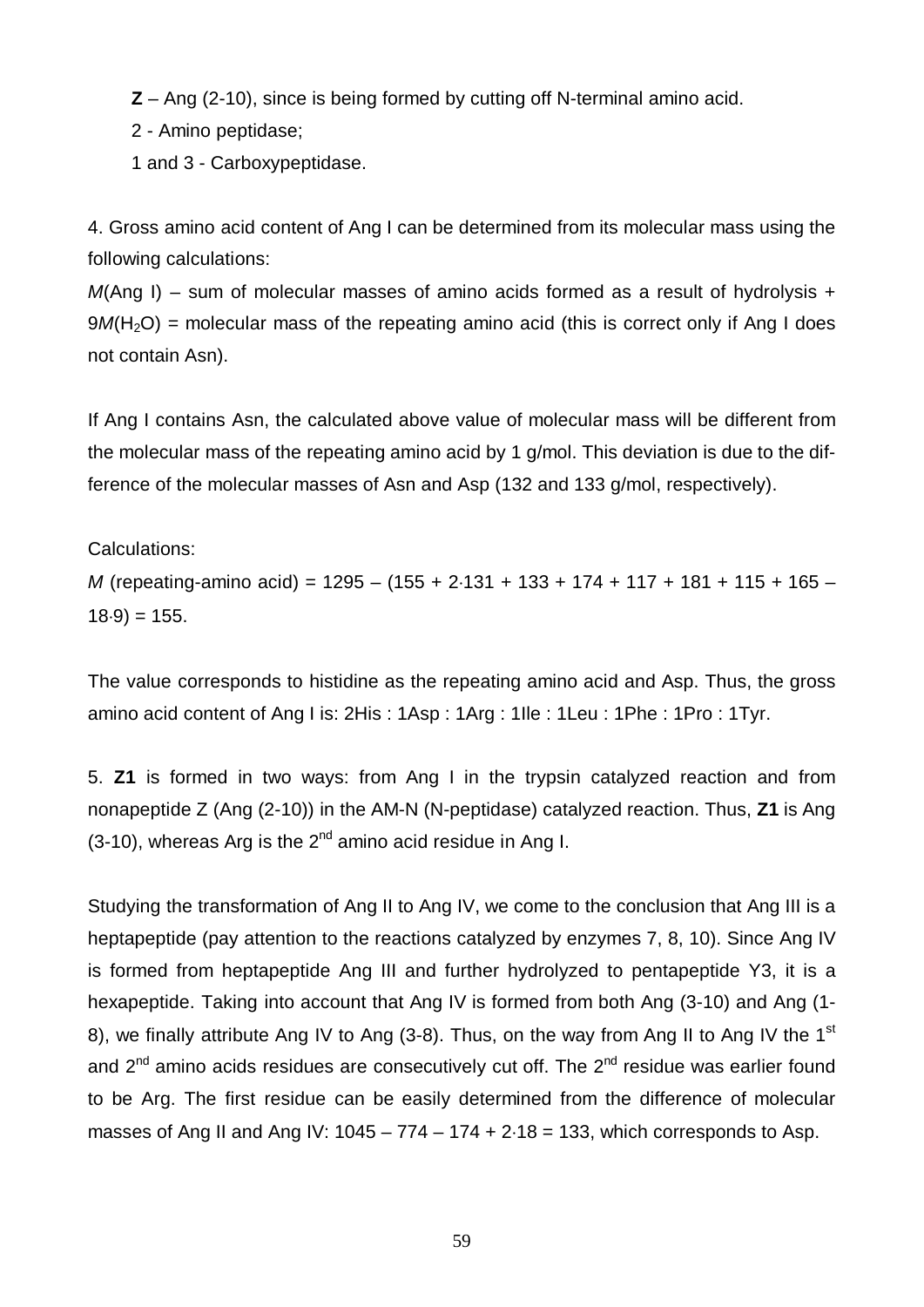6. PEP cuts off the  $8<sup>th</sup>$  amino acid residue from Ang (3-8), revealing that proline is the  $7<sup>th</sup>$ residue in Ang I. Molecular mass of the  $8^{th}$  eighth amino acid in Ang I is: 774 – 627 + 18 = 165, which corresponds to Phe.

Heptapeptide **Y** is Ang (1-7). ACE catalyzed hydrolysis can lead only to one pentapeptide, Ang (1-5). Molecular mass of the  $6<sup>th</sup>$  amino acid, which is released from **Y** as a part of the dipeptide, is:  $1045 - 664 - 165 - 115 + 3.18 = 155$ , which corresponds to His.

Thus, C-terminal amino acid of Ang II is Phe, and dipeptide released from **Y** is His-Pro.

7. Only two tetrapeptides are formed when octapeptide Ang II is treated with chymotrypsin. This means that one the following amino acids: Tyr, Phe or Leu is among the first 7 amino acids and occupies the  $4<sup>th</sup>$  position. Phe was earlier established as the  $8<sup>th</sup>$  amino acid, and can be thus omitted from subsequent considerations. If the  $4<sup>th</sup>$  position is occupied by Leu. Tyr should be either the  $3<sup>rd</sup>$  or  $5<sup>th</sup>$  residue (the 10<sup>th</sup> position is already occupied by either Leu or Ile, see answer to question 2), which will result in a complicated mixture of products of chymotrypsin catalyzed hydrolysis. Thus, the  $4<sup>th</sup>$  amino acid is Tyr. For similar reasons, Leu can be placed in the  $3<sup>rd</sup>$  or  $5<sup>th</sup>$  position. So, it is Leu that occupies the 10<sup>th</sup> position.

There are only two positions (the  $3^{rd}$  and  $5^{th}$ ) and two amino acids (Val and IIe) left. Exact assignment can be done by calculating possible molecular masses of tetrapeptides formed as a result of Ang II treatment with NEP.

Variant 1. Val – 3, Ile – 5: *M*(angiotensin (1-4)) = 133 + 174 + 117 + 181 – 3×18 = 551; *M*(angiotensin (5-8)) = 131 + 155 + 115 + 165 – 3×18 = 512;

Variant 2. Val – 5, Ile – 3: *M*(angiotensin (1-4)) = 133 + 174 + 131 + 181 – 3×18 = 565; *M*(angiotensin (5-8)) = 117 + 155 + 115 + 165 – 3×18 = 498.

It is seen that Variant 1 is in agreement with the task conditions. Finally, Ang I structure: Asp-Arg-Val-Tyr-Ile-His-Pro-Phe-His-Leu

8. **X1** – Ang (5-8); **Y1** – Ang (2-7); **Z1** – Ang (3-10).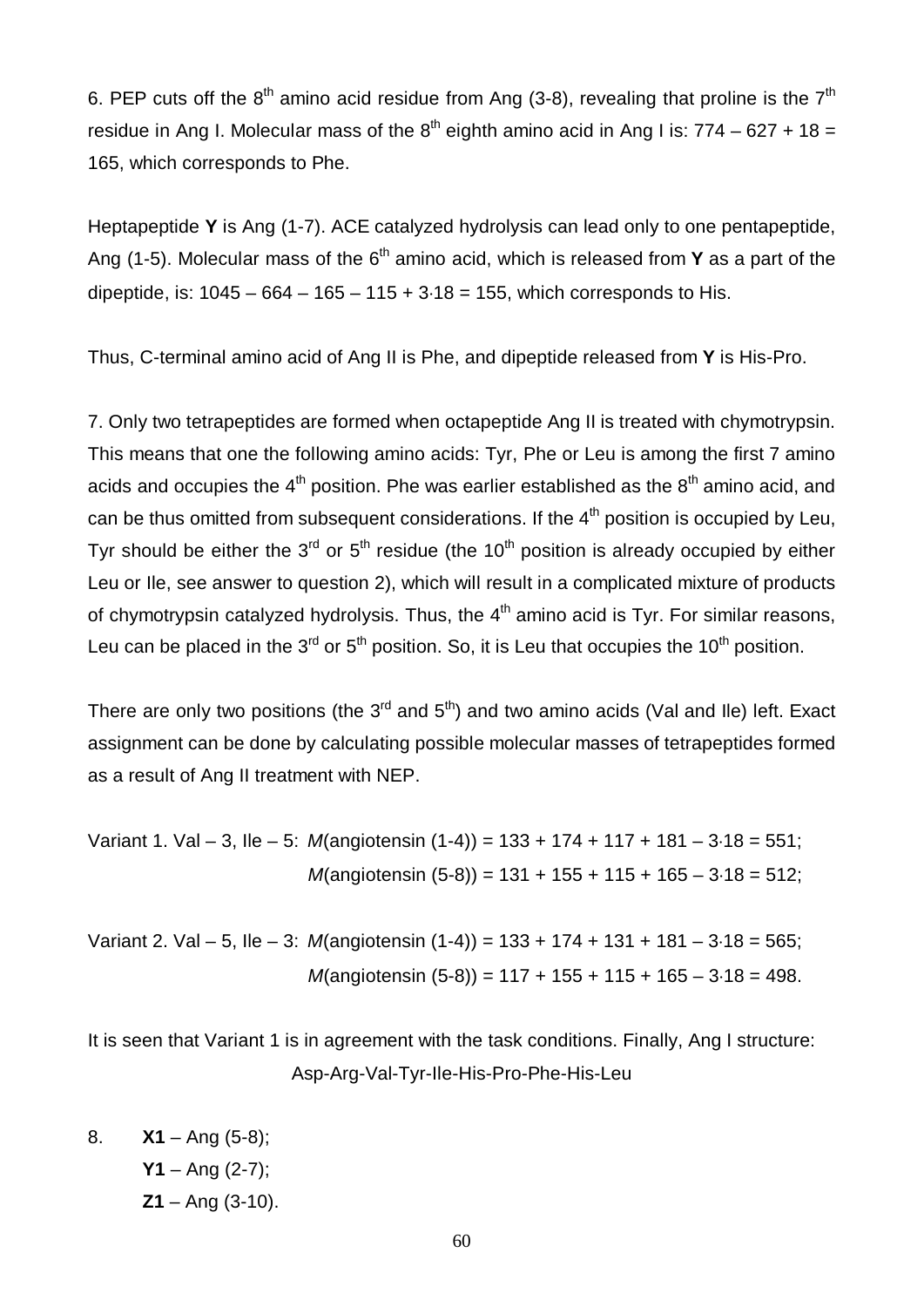### **Problem 25. RADICAL POLYMERIZATION**

1. Initiation:



Chain propagation:



Chain termination via recombination:

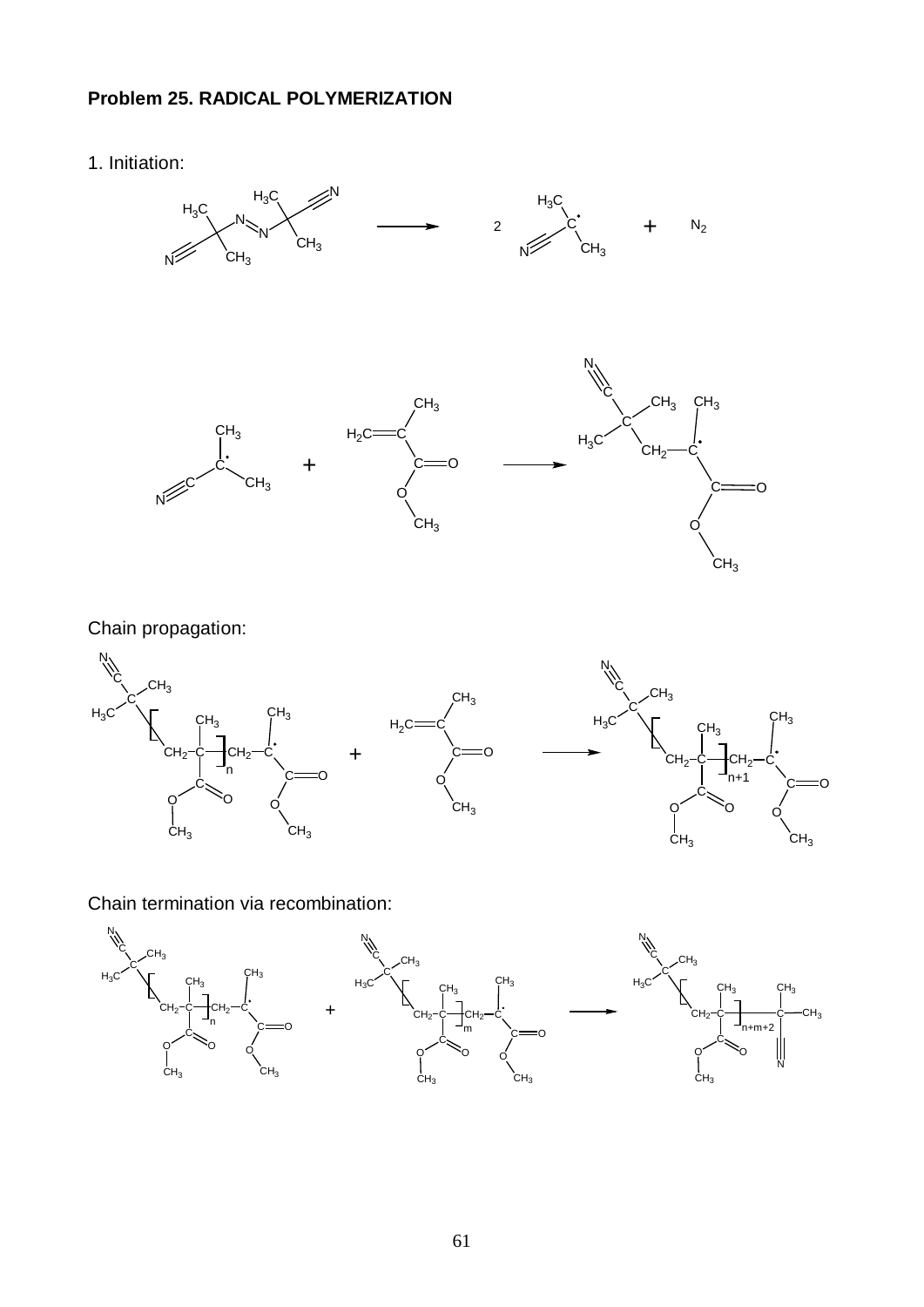Chain termination via disproportionation:



Chain transfer to α-chlorotoluene:



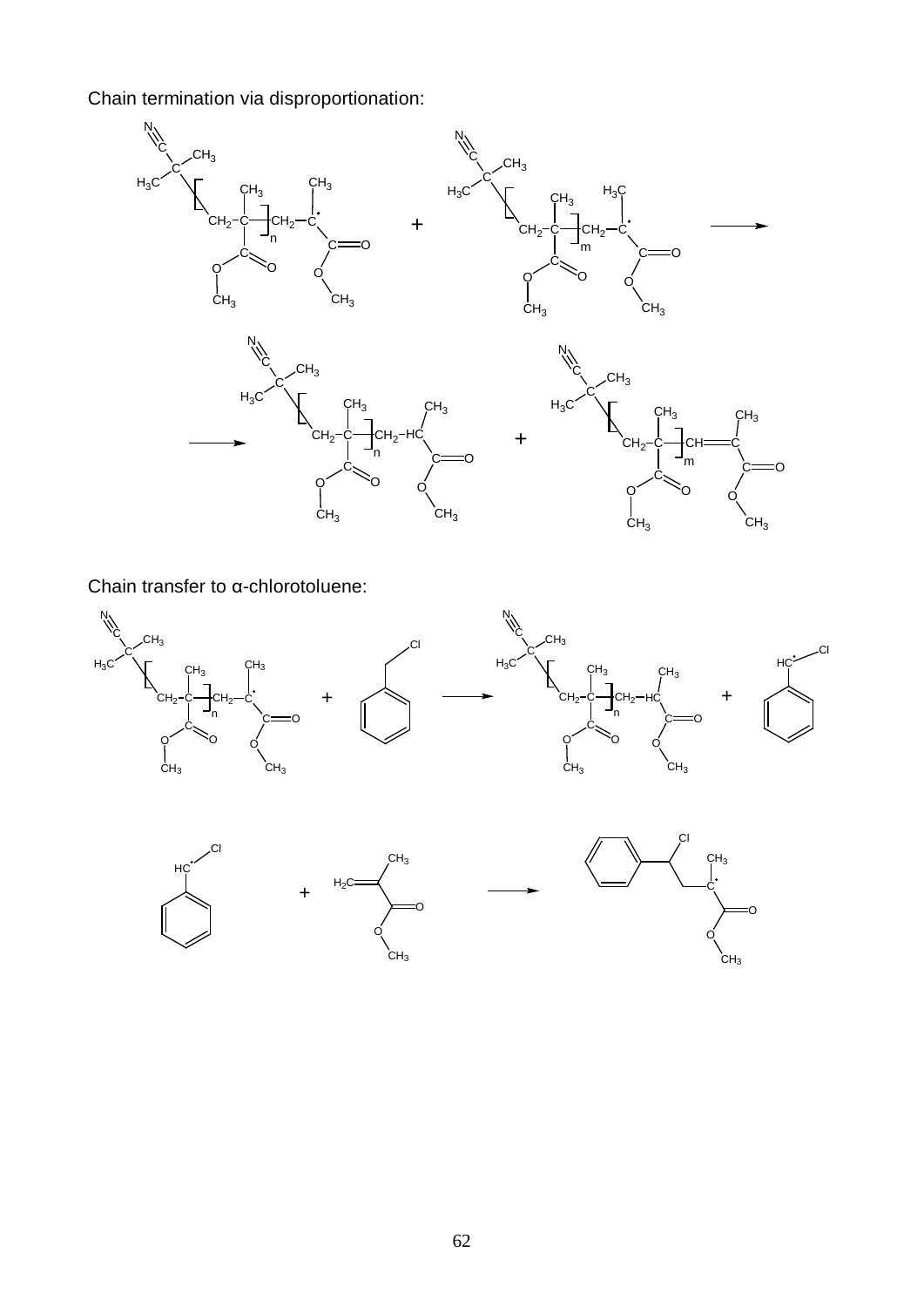Chain transfer to the monomer:



3. Generation of active radicals:

$$
\frac{d[\mathbf{P}]}{dt} = 2 \cdot k_{\text{in}} \cdot f_{\text{in}} \cdot [\text{In}]
$$

Monomer consumption:

$$
\frac{d[\mathbf{M}]}{dt} = -k_{\mathrm{p}} \cdot [\mathbf{P}] \cdot [\mathbf{M}] - k_{\mathrm{tr,M}} [\mathbf{P}][\mathbf{M}]
$$

Change of concentration of radicals:

$$
\frac{d[\mathbf{P}]}{dt} = 2 \cdot k_{\text{in}} \cdot f_{\text{in}} \cdot [\mathbf{In}] - 2k_{\text{t}} \cdot [\mathbf{P}]^2
$$

4.

$$
\frac{d[\mathbf{P}]}{dt} = 2 \cdot k_{\text{in}} \cdot f_{\text{in}} \cdot [\mathbf{In}] - 2k_{\text{t}} \cdot [\mathbf{P}]^2 = 0
$$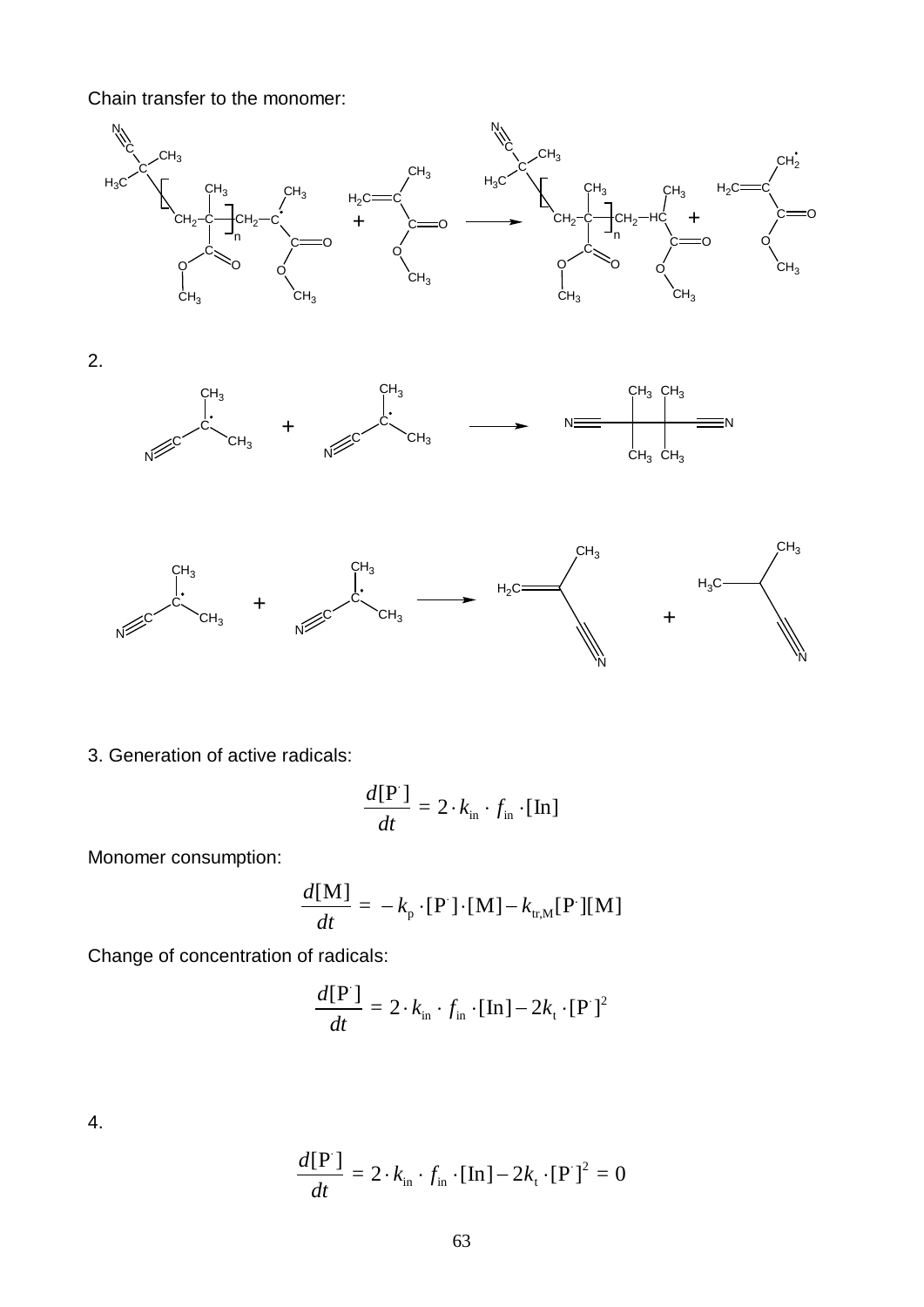$$
\begin{bmatrix} \mathbf{P} \end{bmatrix} = \left( \frac{k_{\text{in}} \cdot f_{\text{in}} \cdot \begin{bmatrix} \mathbf{In} \end{bmatrix}}{k_{\text{t}}} \right)^{1/2}
$$

5. 
$$
-\frac{d[\mathbf{M}]}{dt} = R_{p} = k_{p} \cdot [\mathbf{P}] \cdot [\mathbf{M}] = k_{p} \cdot \left(\frac{k_{in} \cdot f_{in} \cdot [\mathbf{I} \mathbf{n}]}{k_{t}}\right)^{1/2} \cdot [\mathbf{M}]
$$

Thus the order of the reaction is 1 on the monomer, ½ on the initiator.

6. Number-average degree of polymerization *Pn* can be expressed as a ratio of the number of polymerized monomer units to that of polymer chains appeared during the same time interval. The latter value is equal to ½ of the number of polymer end groups not involved in the polymerization process (inactive end groups of the polymer).

$$
P_n = \frac{\Delta n(M)}{\frac{1}{2}\Delta n(\text{tails})}
$$

Different stages either increase or remain unchanged the number of end groups. Namely,

Initiation: + 1 end group per each radical formed,

Propagation: 0 end groups,

Chain transfer: + 2 end groups,

Disproportionation: + 1 end group,

Recombination: + 0 end groups.

So,

$$
P_n = \frac{R_{\rm p} \cdot dt}{\frac{1}{2}(R_{\rm i} + R_{\rm t,d} + 2R_{\rm tr}) \cdot dt} = \frac{R_{\rm p}}{\frac{1}{2}(R_{\rm i} + R_{\rm t,d} + 2R_{\rm tr})},
$$

where  $R_{p}$ ,  $R_{i}$ ,  $R_{t,d}$ ,  $R_{tr}$  are rates of propagation, initiation, disproportionation and chain transfer, respectively.

$$
R_{i} = 2f_{in} \cdot k_{in} \cdot [\text{In}] = 2 \cdot (k_{t,d} + k_{t,c}) \cdot [\text{P}']^{2}
$$
  
\n
$$
R_{t,d} = 2k_{t,d} \cdot [\text{P}']^{2}
$$
  
\n
$$
R_{tr} = k_{tr}^{M} [\text{P}][M] + k_{tr}^{A} [\text{P}][A],
$$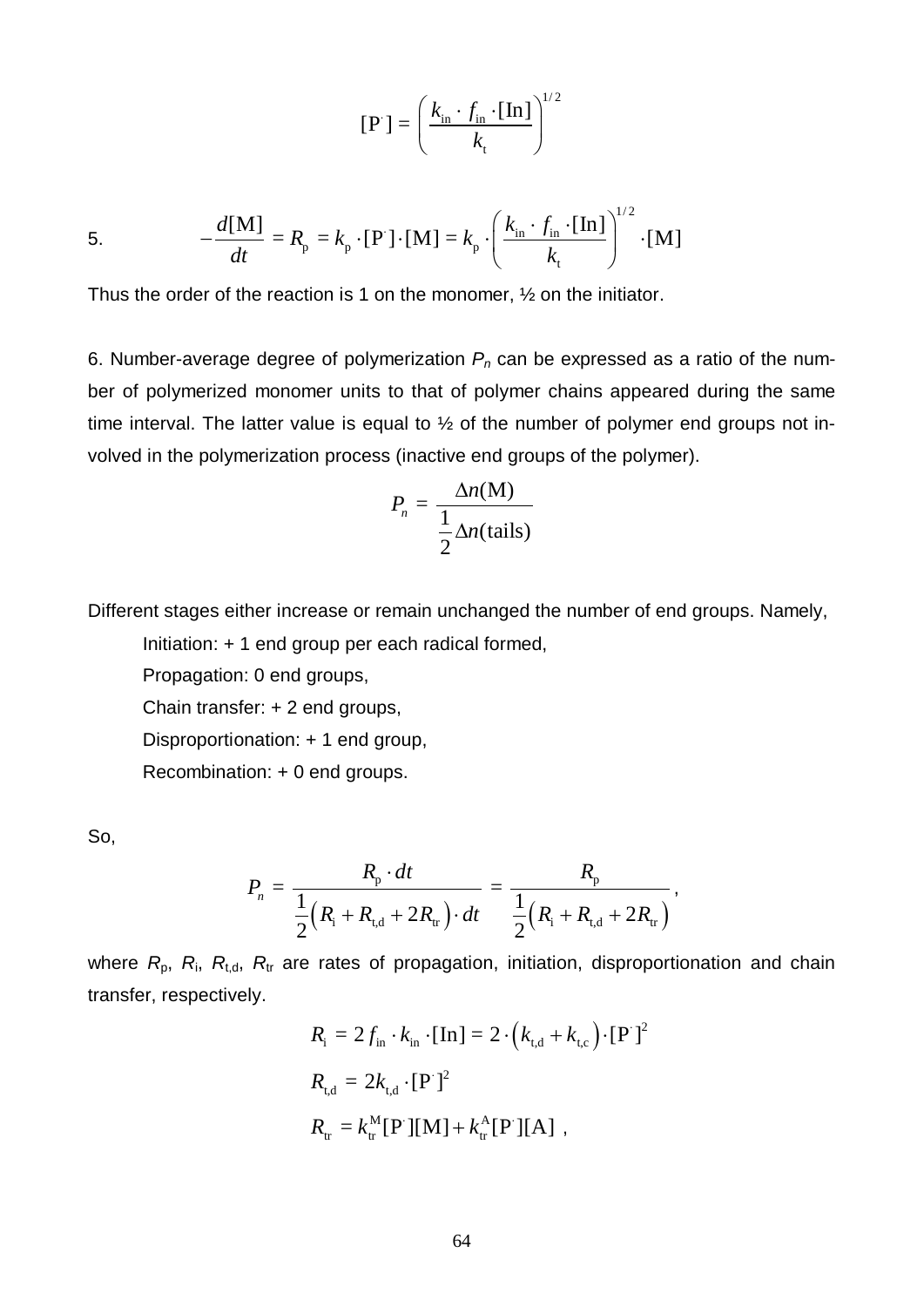where  $k_{\text{tr}}^{\text{M}}$  and  $k_{\text{tr}}^{\text{A}}$  are rate constants of chain transfer to monomer and compound A, respectively (in this task compound A is α-chlorotoluene). (According to transfer constant definition,  $k_{\textrm{\tiny tr}}^{\textrm{M}}=C_{\textrm{M}}\cdot k_{\textrm{p}}^{\textrm{}}$  and  $k_{\textrm{\tiny tr}}^{\textrm{A}}=C_{\textrm{A}}\cdot k_{\textrm{p}}^{\textrm{}}$ .)

$$
R_{p} = k_{p} \cdot [M][P]
$$

Using expressions for the corresponding rates in the equation for *Pn* and carrying out transformations, we come to:

$$
\frac{1}{P_n} = \frac{\left(2k_{\text{t,d}} + k_{\text{t,c}}\right)}{k_{\text{p}}[\text{M}]} \left(\frac{k_{\text{in}} \cdot f_{\text{in}}[\text{In}]}{k_{\text{t,d}} + k_{\text{t,c}}}\right)^{1/2} + C_{\text{M}} + C_{\text{A}} \frac{[\text{A}]}{[\text{M}]}
$$

with  $k_{t,d}$  and  $k_{t,c}$  denoting rate constants for termination via disproportionation and recombination, respectively.

Monomer concentration  $[M] = 9.4$  g / (100.1 g/mol) / (10 g / 0.91 g/ml) = 8.5 mol/l. Concentration of the initiator  $[\ln] = 0.1$  g / (164.2 g/mol) / (10 g / 0.91 g/ml) = 0.055 mol/l. Concentration of the chain transfer agent  $[A] = 0.5$  g / (98.96 g/mol) / (10 g / 0.91 g/ml) = 0.46 mol/l.

Other values are given in task.

Substituting the  $2^{nd}$  and  $3^{rd}$  items with numerals, we get:

$$
\frac{1}{P_n} = \frac{(2k_{\text{t,d}} + k_{\text{t,c}})}{k_{\text{p}}[\text{M}]} \left(\frac{k_{\text{in}} \cdot f_{\text{in}}[\text{In}]}{k_{\text{t,d}} + k_{\text{t,c}}}\right)^{1/2} + 1.0 \cdot 10^{-5} + 2.26 \cdot 10^{-5}
$$

As disproportionation and recombination are described by similar kinetic equations (differing only in the values of rate constants), one can substitute the sum  $k_{t,d} + k_{t,c}$  with the observed rate constant of chain termination  $k_{i}$ . Then,

$$
\frac{1}{P_n} = \frac{(k_{\text{t,d}} + k_{\text{t}})}{k_{\text{p}}[\text{M}]} \left(\frac{k_{\text{in}} \cdot f_{\text{in}}[\text{In}]}{k_{\text{t,d}} + k_{\text{t,c}}}\right)^{1/2} + 1.0 \cdot 10^{-5} + 2.26 \cdot 10^{-5} =
$$
\n
$$
= (k_{\text{t,d}} + 2.6 \cdot 10^7) \cdot 1.8 \cdot 10^{-10} + 1.0 \cdot 10^{-5} + 2.26 \cdot 10^{-5}
$$

Substituting  $P_n = 125$ , we get:  $k_{t,d} = 1.8 \cdot 10^7$  l·mol<sup>-1</sup>·s<sup>-1</sup>.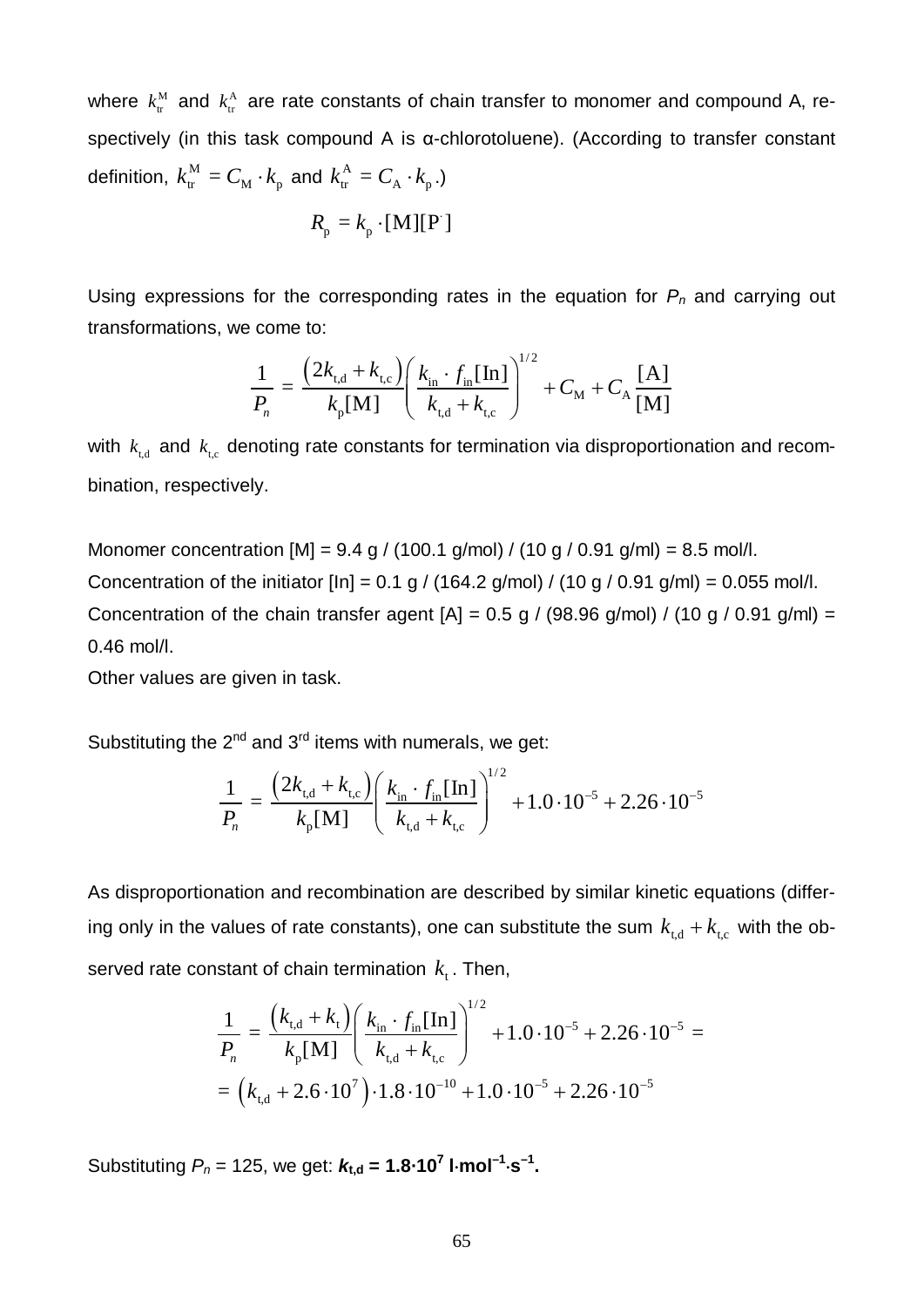The first item makes the maximal contribution to the 1/*Pn* value, whereas those of the second and third items are comparable (the second item is slightly less than the third). So, contributions of the processes to the observed value of  $P_n$  decrease in the following order: **chain termination >> chain transfer to chlorotoluene> chain transfer to monomer.**

7. Signal *a* corresponds to protons of an aromatic ring. This suggests that benzene ring can be found at least at one end of the polymer, which is due to chain transfer to chlorotoluene. So, one or both ends have the following structure



Then, either peak *b* or peak *c* should be assigned to the proton of the chloromethyl group (this is supported by the values of chemical shifts of *b* and *c* and by the ratios *b/c* and *a/c* both being equal to 1:5).

If chlorotoluene residues are found at both ends of the polymer, the molecular formula of the polymer may be written as follows:  $(C_7H_6Cl)-(C_5H_8O_2)_n-(C_7H_6Cl)$ . Ratio of the total integral intensities of peaks *a* and (*b* or *c*) to the total integral intensities of peaks (*c* or *b*) +  $d + e + f + g$  (peak of TMS  $h$  is omitted) is equal to 6:111. Thus, the total signal of  $(C_5H_8O_2)_n$  corresponds to 111·12/6 = 222 protons. Dividing this value by the number of protons in one repeated unit (8), one obtains the polymerization degree of 27.75. Polymerization degree being an integer number, the deviation of 0.25 exceeds possible round-off error. So, the polymer has the chlorotoluene residue only at one of its ends. Moreover, there is only one proton in the weak field area (at 5 ppm), which is seen from the ratio of integral intensities *a*:*b*:*c*. This chemical shift can hardly be ascribed to aromatic protons. It may rather correspond to the proton located near a double bond. Analysis of all possible variants of chain termination and transfer allows concluding that the structure fitting best of all to all ratios of peak intensities is formed as a result of disproportionation. Then, the polymer structure is: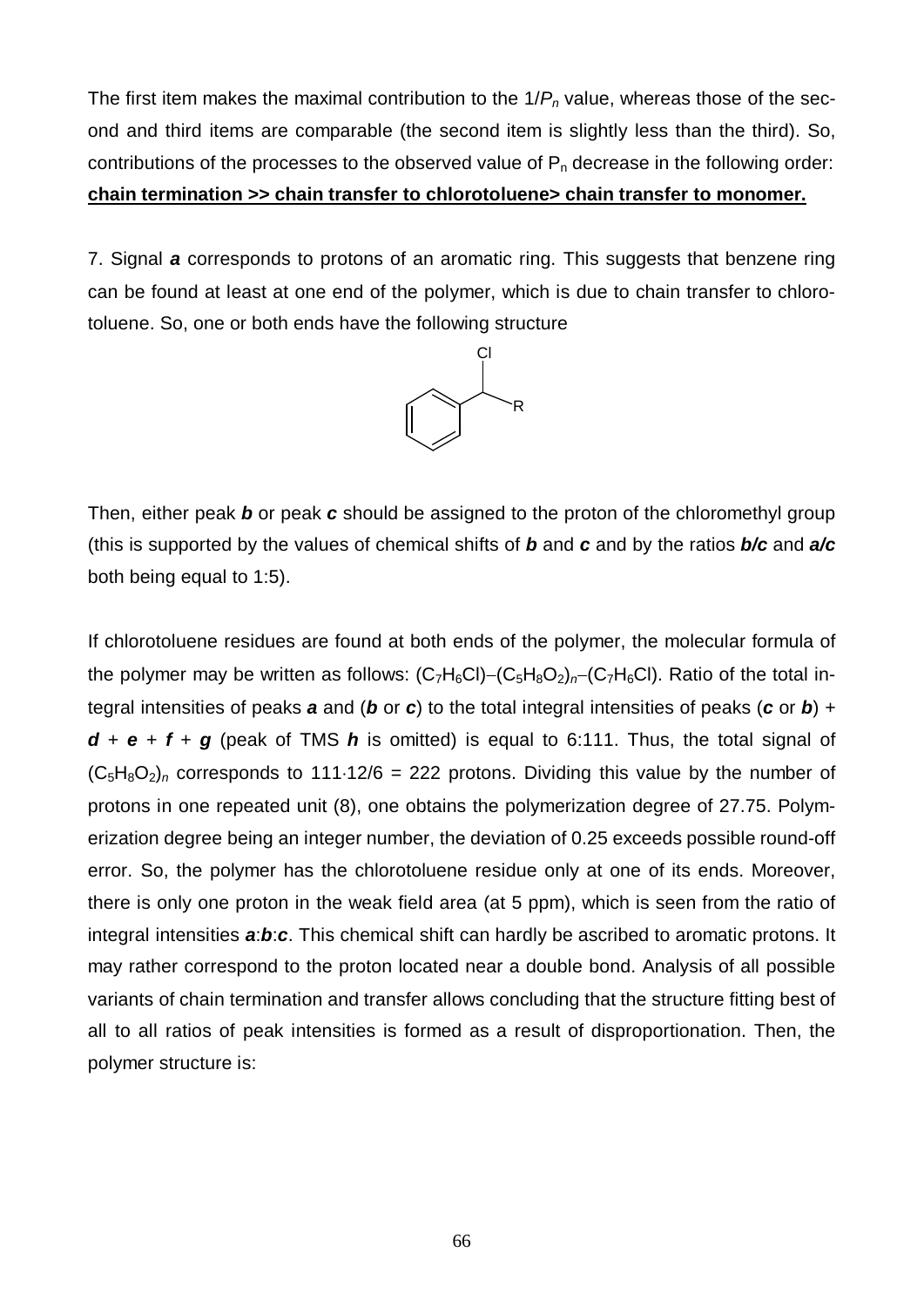

its brutto-formula being either  $(C_7H_6Cl)-(C_5H_8O_2)_n-(C_5H_7O_2)$  or  $(C_7H_6Cl)-(C_{5n+5}H_{8n+7}O_{2n+2})$ . From the ratio of intensities of  $\mathbf{a} + (\mathbf{b} \text{ or } \mathbf{c})$  to those of  $(\mathbf{c} \text{ or } \mathbf{b}) + \mathbf{d} + \mathbf{e} + \mathbf{f} + \mathbf{g} = 6:111$  one concludes that the peak of  $(C_{5n+5}H_{8n+7}O_{2n+2})$  corresponds to 111 $\cdot$ 6/6 = 111 protons. So, 8*n*  $+ 7 = 111$ , or  $n = 13$ . Finally, the polymer structure is:



#### **Problem 26. IONIC POLYMERIZATION**

1. All compounds containing double bonds (including cyclic unsaturated compounds thiophene (*e*) and pyrrole (*l)*) can be polymerized according to radical mechanism. In case of aromatic heterocycles, the radical on a propagating chain is stabilized by interaction with the conjugated system of double bonds:



#### Thus, radical polymerization is possible for compounds **a**-**f**, **h**, **j**-**l**.

Electron acceptors, such as nitrile (*a*), carbonyl (*f*), or nitro (*k*) groups stabilize negatively charged macroions (see structure below). Compounds containing such groups can be polymerized according to anionic mechanism.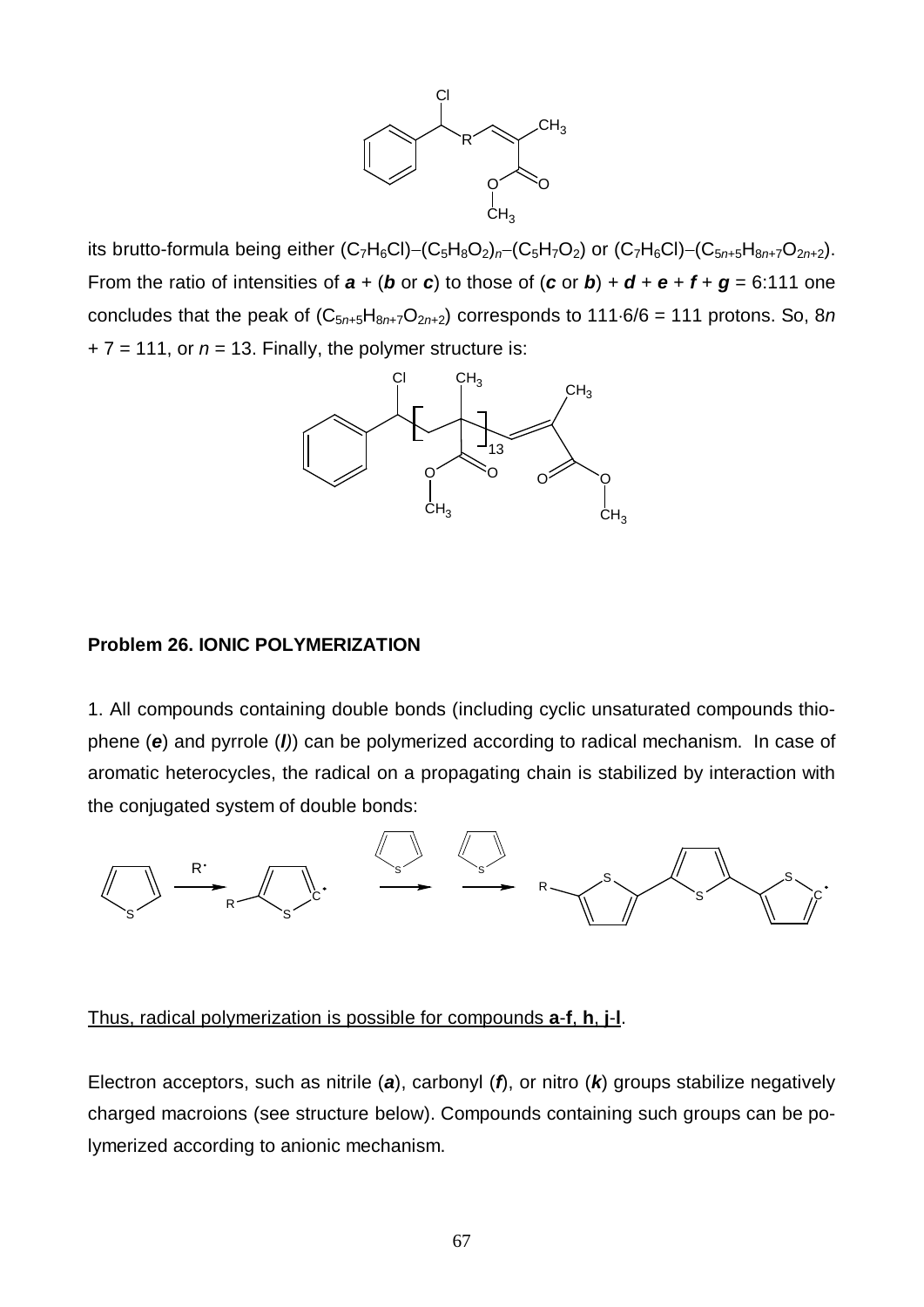

On the contrary, compounds containing electron donor substituents close to double bond (isobutylene (**j**)**)** form stable carbocations. Such compounds are polymerized according to cationic mechanism.



Vinyl ethers can also be involved in cationic polymerization. In this case alkoxyl group stabilizes the macrocation due to its positive mesomeric effect.

Highly strained epoxy cycle can be opened as a result of carbanion formation. Thus, (*g*) may be a monomer in anionic ring-opening polymerization. Interaction of epoxides with strong acids leads to ring-opening and carbocation formation, which allows polymerization of epoxides according to cationic mechanism.

Tetrahydrofuran (*i*) is not involved in anionic polymerization, since the cycle in its molecule is less strained and is not altered by bases. Still, strong acids can protonate ether oxygen in THF causing cleavage of C–O bond. As a result, carbocation is formed which initiates cationic ring-opening polymerization.

Mesomeric effect of phenyl substituent stabilizes both carbocation and carbanion, so styrene (*d*) can be polymerized according to both ionic mechanisms . The same is true for thiophene and furane (*e* and *l*).

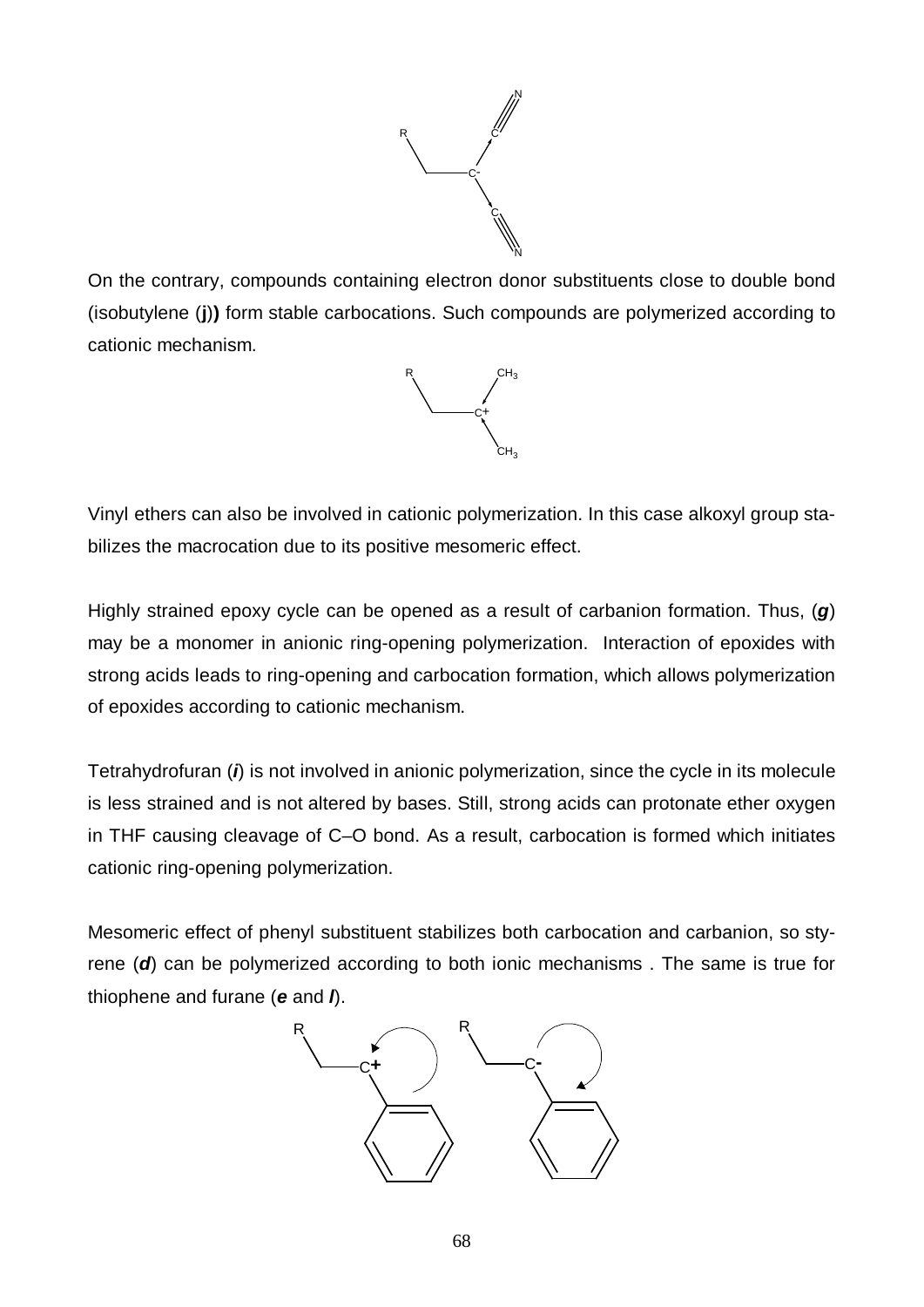Thus, Anionic polymerization is possible for compounds **a**, **d**, **e**, **f**, **g**, **k**, **l** Cationic polymerization is possible for compounds **d**, **e**, **h**, **j**, **l**.

2. a) 
$$
r_p = -\frac{d[M]}{dt} = k_p \cdot [M^-] \cdot [M]
$$

2. b) All chains of monodisperse polymer are of equal length, which is possible if all the chains are initiated at one and the same time and then propagate simultaneously. Thus, initiation must occur much faster than propagation,  $k_{in} \gg k_{p}$ .

2. c) Interaction of naphthalene and sodium in dioxane gives rise to anion-radical of sodium naphthalenide, which further produces styrene anion-radical due to one-electron reduction of styrene:



The combination of two anion-radicals results in the formation of dianion, which is capable of propagating in two directions (sides). So, sodium in the presence of naphthalene initiates the anionic polymerization.

To find the relationship between the degree of polymerization (*Pn*) and the fraction of a monomer consumed (*q*), one needs to write the balance equation for the monomer (express the total monomer concentration via current concentrations of the monomer, macroanions and initiator):

$$
[\mathbf{M}]_0 = [\mathbf{M}] + P_n([\mathbf{M}^-] + [\mathbf{In}])/2 = [\mathbf{M}] + P_n[\mathbf{In}]_0 / 2
$$

 $[In]_0$  is the initial concentration of sodium naphthalenide.

Now one can express [M] as a function of *q*: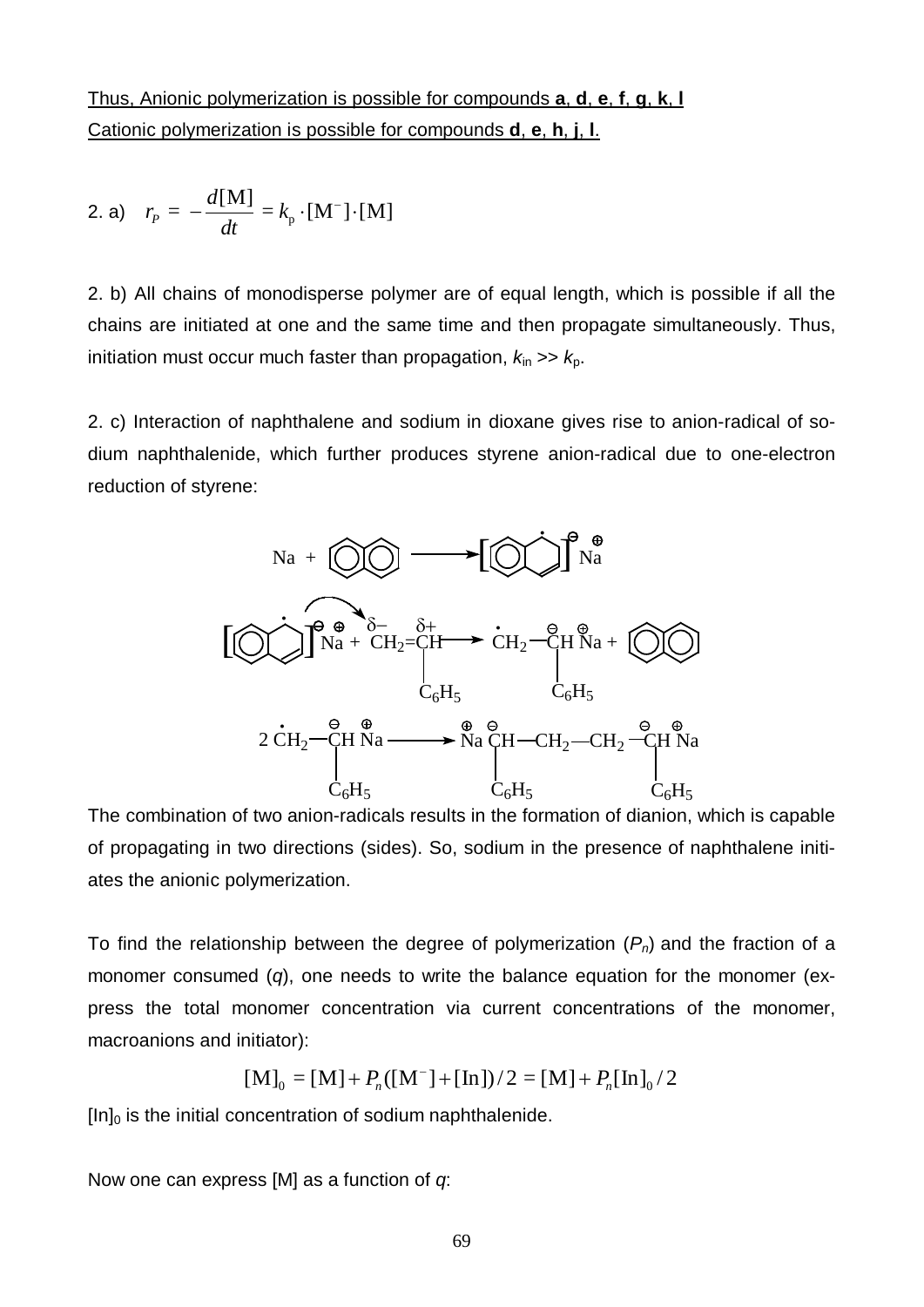$$
q = \frac{[\mathbf{M}]_0 - [\mathbf{M}]}{[\mathbf{M}]_0} = 1 - \frac{[\mathbf{M}]}{[\mathbf{M}]_0} \Rightarrow [\mathbf{M}] = [\mathbf{M}]_0 (1 - q) \Rightarrow [\mathbf{M}]_0 = [\mathbf{M}]_0 (1 - q) + P_n [\mathbf{In}]_0 / 2
$$

And finally,  $P_n = 2 \frac{\Gamma^{11} \Gamma_0}{\Gamma_0^2}$  $\mathbf{0}$  $= 2 \frac{[M]}{[M]}$  $n - 2$  [In] *q P*

Monomer concentration  $[M]_0 = \frac{100}{0.600 \times 10^{10}} = 1.60$  $0.600 - 104$  $\frac{100}{20}$  = × mol/l.

Initiator concentration  $\left[\text{In}\right]_0 = \frac{0.234}{0.600,129} = \frac{0.042}{0.600,22.09} = 3.04 \cdot 10^{-3}$  $0.600 \cdot 128$   $0.600 \cdot 22.99$  $\cdot 10^{-}$  $-128$  0.600 $-2$ mol/l.

Substituting these values, one gets

$$
P_n = 2 \frac{q[M]_0}{[In]_0} = 2 \frac{0.589 \cdot 1.60}{3.04 \cdot 10^{-3}} = 620,
$$

Molecular mass of the synthesized polymer is *Pn*·104 = 64480 g/mol.

| Type of chain<br>termination | Radical polymerization | Anionic polymerization                                                                                                                                               |
|------------------------------|------------------------|----------------------------------------------------------------------------------------------------------------------------------------------------------------------|
| Disproportionation           | ÷                      | Improbable for most monomers                                                                                                                                         |
| Recombination                | $\ddot{}$              |                                                                                                                                                                      |
| Chain transfer<br>to solvent | ÷                      | Possible in some solvents, e.g.<br>liquid ammonia.<br>Trace<br>In.<br>amounts of water and acids in<br>the reaction mixture may also<br>terminate chain propagation. |
| Chain transfer to            | +                      |                                                                                                                                                                      |
| monomer                      |                        |                                                                                                                                                                      |

3. a)

3. b) In contrast to radical, anionic polymerization may proceed almost without chain termination. Thus, active centers at chain ends are retained until the process is completed. If initiation is faster that propagation, then all chains are of almost the same length, which stipulates the narrow molecular mass distribution.

3. c) Rate of anionic polymerization depends on the strength of interaction between propagating carbanion and counter ion. Lower ability of a solvent to interact with the counterion may result in diminished polymerization rate. Benzene is characterized by the lowest ability to solvate ions of alkaline metals. 1,4-Dioxane possesses a symmetrical structure and zero dipole moment. As a result it also solvates ions of alkaline metals marginally, its sol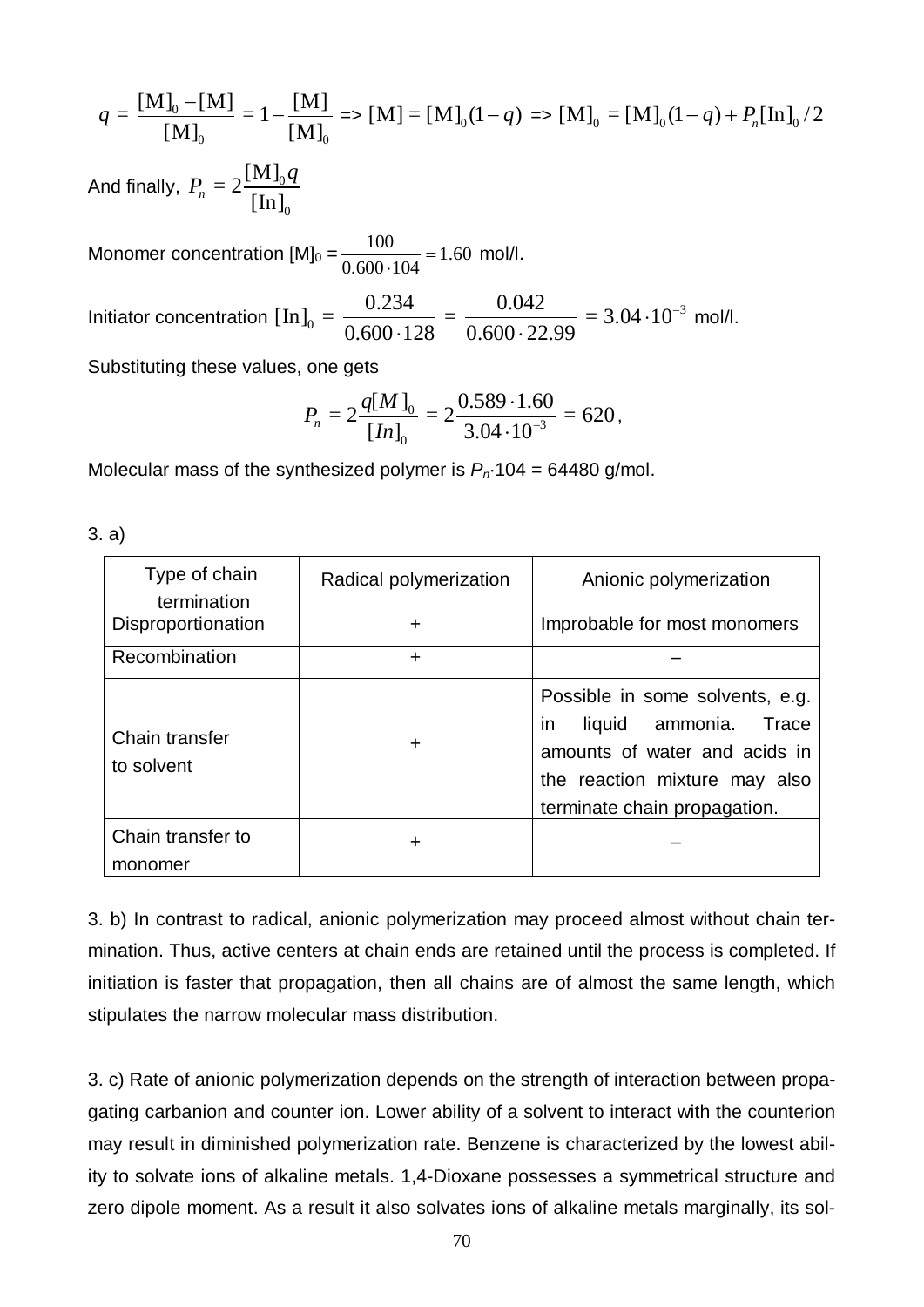vating ability being slightly higher than that of benzene. Tetrahydrofuran having one oxygen atom is characterized by higher polarity, and thus solvates ions of alkaline metals with higher efficiency than dioxane. Dimethoxyethane molecule is flexible and possesses two ether functions, which allows formation of chelates with ions of alkaline metals.

Thus, rate of anionic polymerization increases in the following order: benzene < 1,4-dioxane < tetrahydrofuran < dimethoxyethane

3. d) Strong electrostatic interaction between cation of alkaline metal and macroanion diminishes propagation rate in the case of anionic polymerization. Value of the constant of this interaction depends on the size of a counter ion, cations with bigger radius being subjected to weaker interaction. Ionic radii increase in the order of  $N a<sup>+</sup> < K<sup>+</sup> < Cs<sup>+</sup>$ . The rate of anionic polymerization changes in the same order.





X4 : poly(EO)-block-poly(St)-block-poly(EO)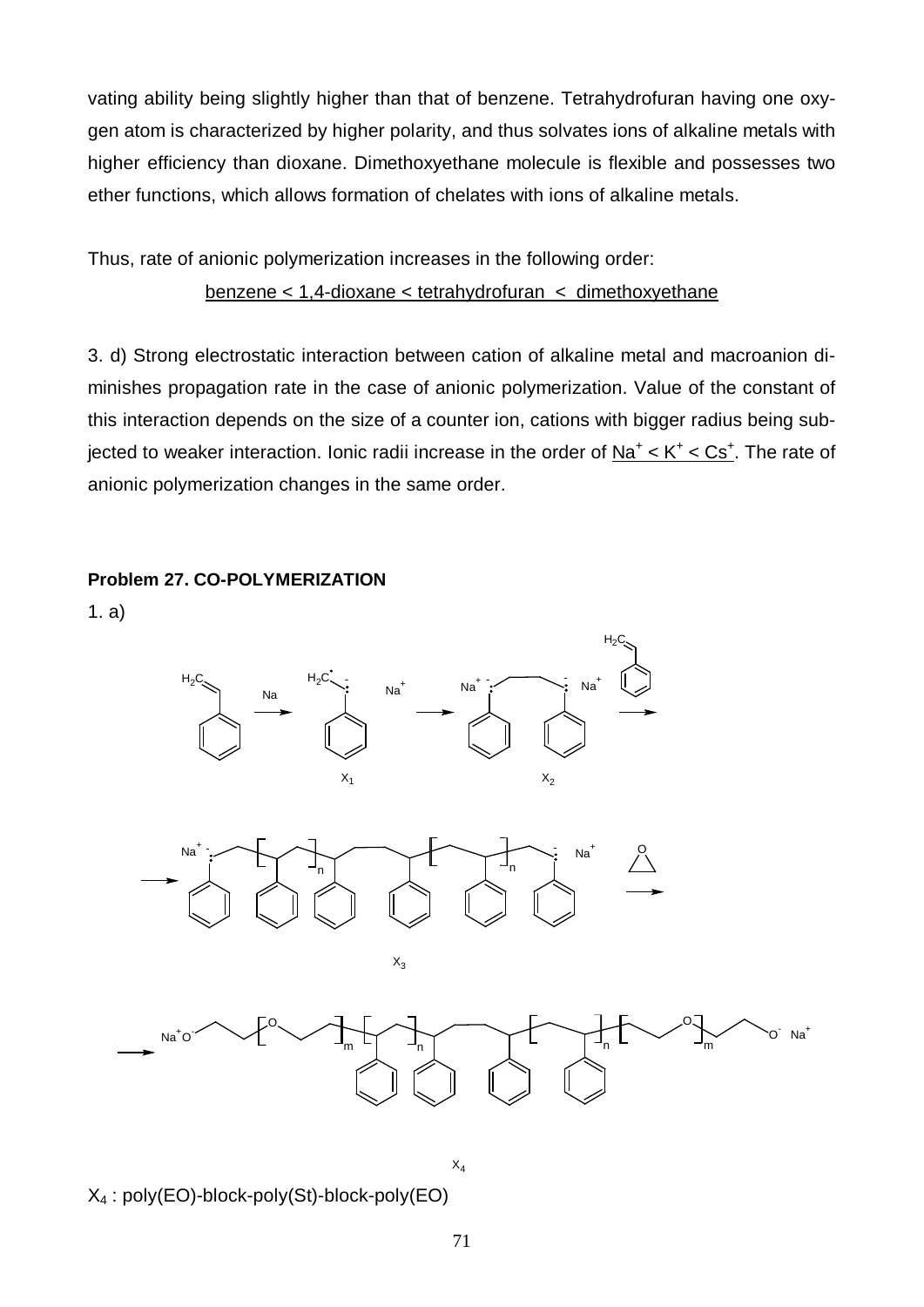

 $X_5$ 





X5 : poly(VA)-graft-poly(St)

c)





 $X_6$ : poly(St-alt-MA)

 $X_7$ : poly(St-alt-Ma) (here Ma is used for maleate)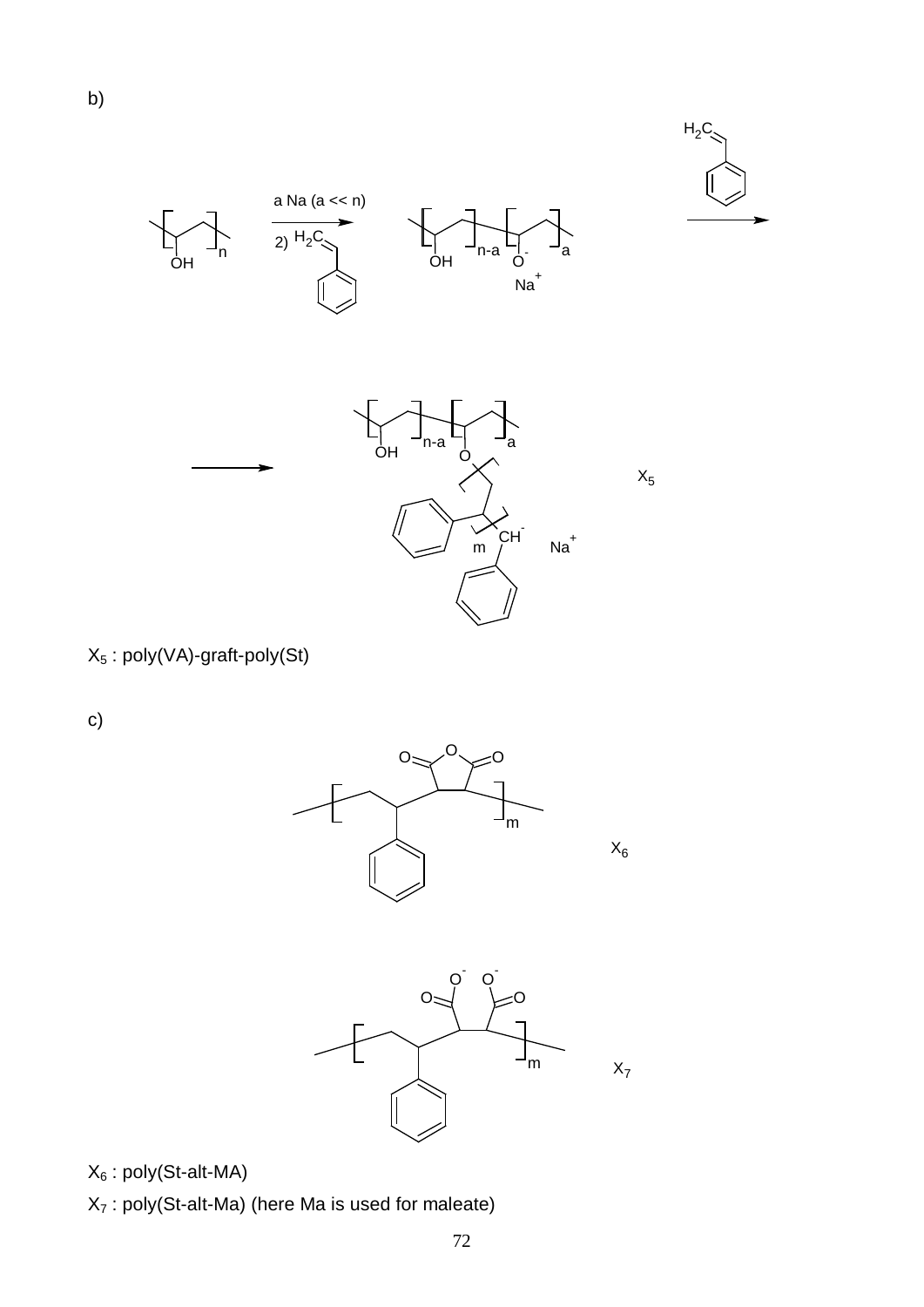2. Monomers possess equal reactivity  $(r_1 = r_2 = 1)$ . Thus, fraction of units A in the polymer is the same as that of monomers in the reaction mixture and is equal to  $\frac{1}{2}$ . Besides, distribution of units along the chain is random. So we conclude that fractions of dyads AA, AB, BA and BB are equal  $(\frac{1}{4})$ .

## Solution 1.

Let us consider a long polymeric chain of *N* units. It contains *N*/2 of units A (with accuracy to one unit). The total number of dyads AB and BA is (*N*–1)/2, as there are *N*–1 dyads in the whole chain. The number of blocks in the chain exceeds the total number of dyads AB and BA by 1, and is equal to (*N*+1)/2, half of the blocks being composed of A. Thus, there are (*N*+1)/4 blocks of A in the chain. Then the average number of A units per block is:  $((N+1)/2)$  :  $((N+1)/4) \approx (N/2)$  :  $(N/4) = 2$ .

## Solution 2.

Average lengths of blocks composed of A and B are equal due to symmetry of problem with respect to permutation (A, B). In the chain containing *N* units there are (*N*+1)/2 ≈ *N*/2 blocks (see calculations in solution 1). Thus, the average length of block is *N*:(*N*/2) = 2.

## **Problem 28. TUNNELING IN CHEMISTRY**

1. Energy profile is the symmetric double-well curve, where the minima correspond to stable pyramidal geometries of ammonia and the maximum – to the unstable planar geometry.